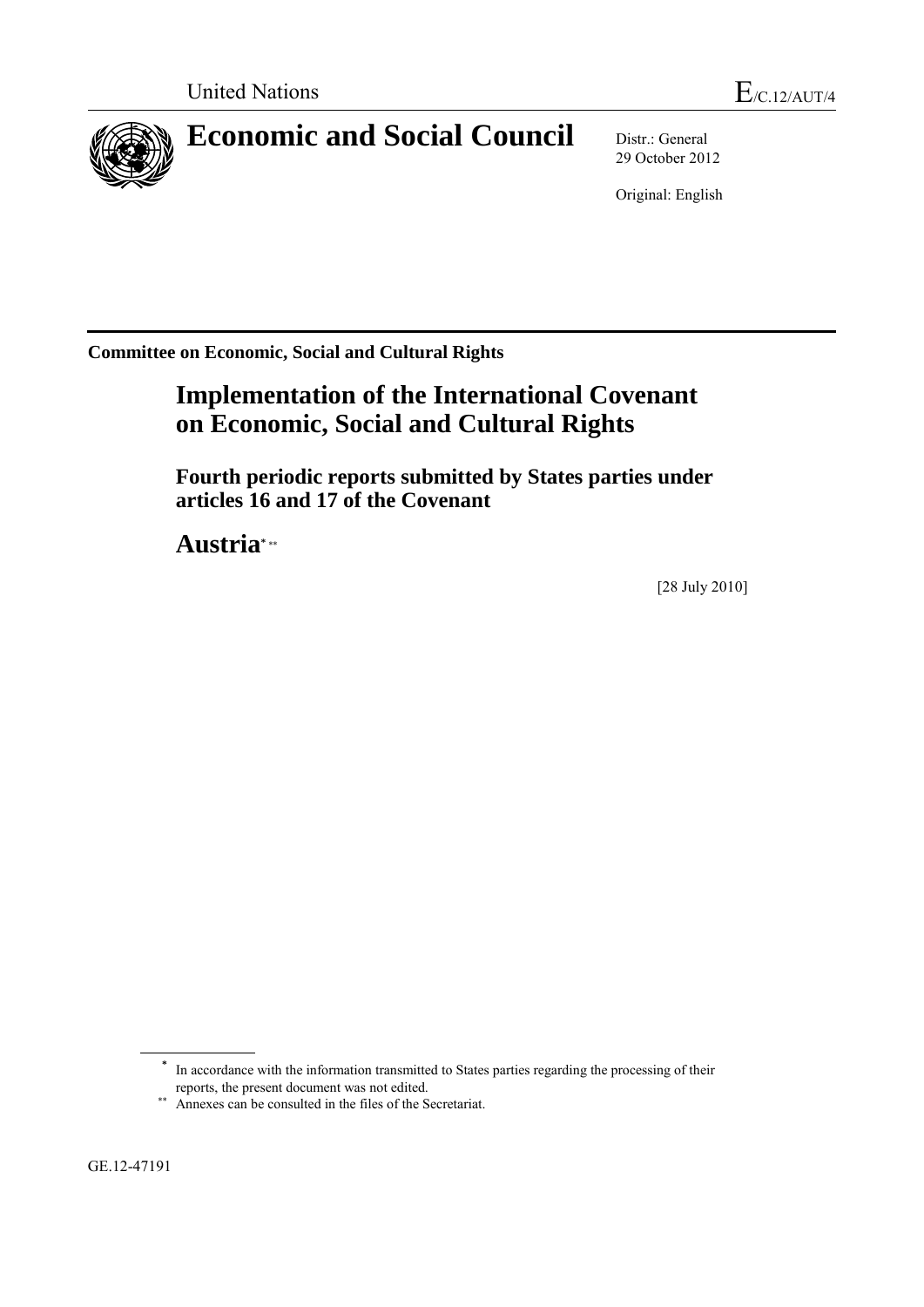# $E/C.12/AUT/4$

# Contents

|    | Paragraphs  | Page         |
|----|-------------|--------------|
| L  | 1           | 3            |
| H. | $2 - 335$   | 3            |
|    | 5           | $\mathbf{3}$ |
|    | $6 - 19$    | 3            |
|    | $20 - 37$   | 5            |
|    | 38          | 8            |
|    | $39 - 73$   | 8            |
|    | $74 - 95$   | 13           |
|    | $96 - 109$  | 16           |
|    | $110 - 160$ | 18           |
|    | $161 - 235$ | 28           |
|    | $236 - 265$ | 41           |
|    | $266 - 282$ | 45           |
|    | $283 - 307$ | 48           |
|    | 308-335     | 51           |
|    |             |              |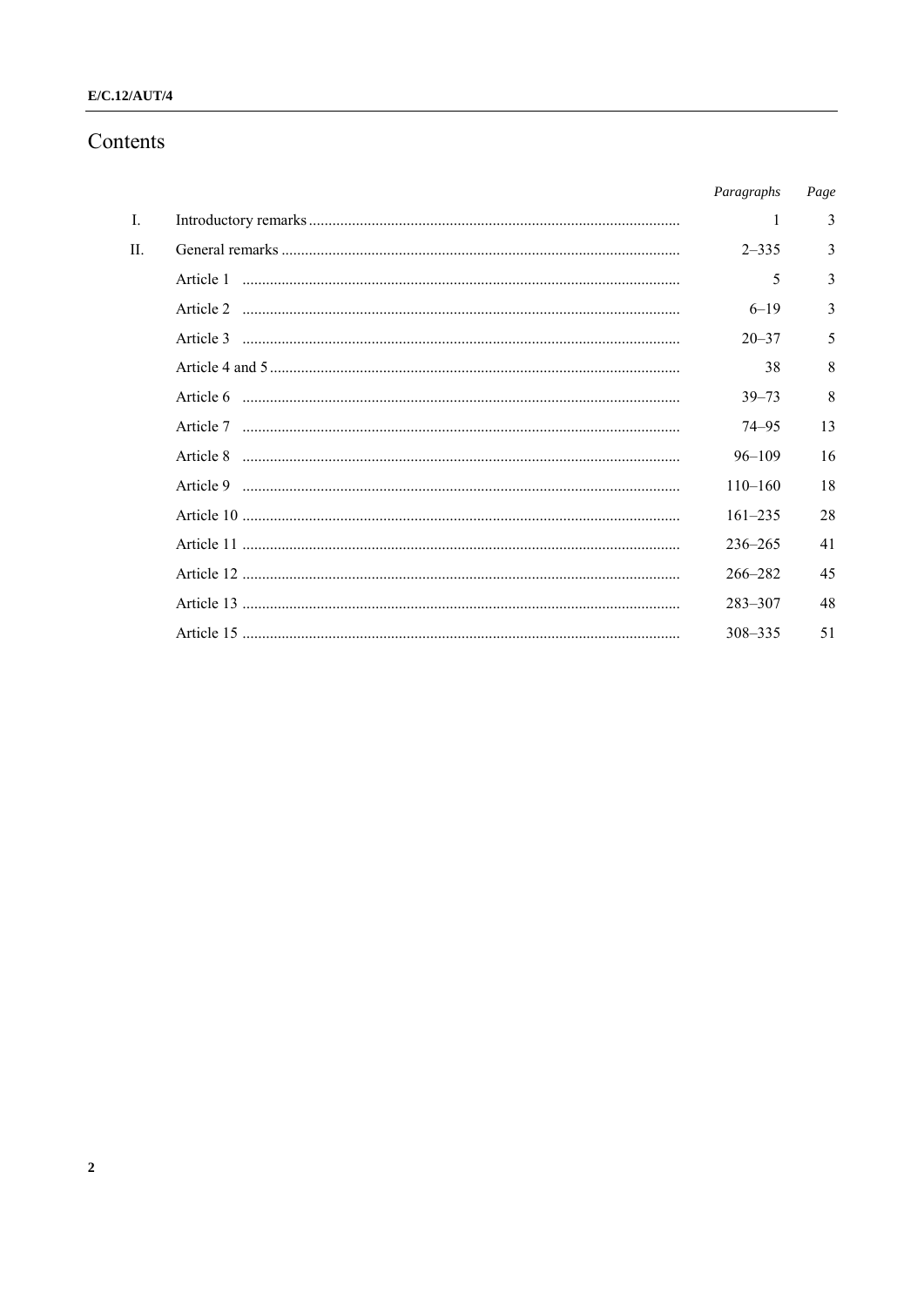# **I. Introductory remarks**

1. The present report was drawn up in accordance with the reporting guidelines issued by the Economic and Social Council of the United Nations. It supplements and/or updates information contained in previous reports, but does not repeat any information already provided in those reports. The answers to questions regarding, for example, maternal and paternal leave, the support of families or social security have been provided in the Third and Fourth Periodic Report. The main text contains basic information, whereas the Annex contains mostly specific information such as statistics and project descriptions. Where applicable, the most recent recommendations of the Committee are addressed in the main text pertaining to the individual articles of the CESCR, otherwise in a separate section at the end of the Annex.

# **II. General remarks**

2. The CESCR itself is not directly applicable in Austria, but it can be assumed that the rights granted in this document have to a large extent been put into legislation in Austria.

3. Therefore, courts and administrative authorities are obliged to ensure, in their jurisdictions, the implementation of the rights established in the CESCR.

4. Generally, it should be mentioned that the Austrian legal system provides for clearly defined individual legal protection. In addition, pursuant to sec. 18 of the Federal Constitution *(Bundes-Verfassungsgesetz)* (Federal Law Gazette No. 1/1930 as amended), a strict principle of legality is applicable in Austria which stipulates that the entire public administration be based on law.

# **Article 1**

5. Austria assumes that none of Austria's ethnic groups is an indigenous people within the meaning of the CESCR.

# **Article 2**

#### **1. Cooperation**

6. Austria is part of the international community of donors and, pursuant to its international obligations as well as on the basis of the resources available, provides both multilateral and bilateral development co-operation. These services are rendered on the basis of the Development Co-operation Act *(Entwicklungszusammenarbeitsgesetz)*, Federal Law Gazette Vol. I No. 49/2002 as amended, which came into force in 2002 and pursues the reduction of poverty, the maintenance of peace and human security as well as the preservation of the environment and the protection of natural resources as its highest objectives. In pursuing these objectives, Austria's development policy is guided by four fundamental principles:

(a) The targets of the governments and of the population concerned in the partner countries determine the speed and fashion of the development process

(b) All measures have to be integrated into the social environment of the partner countries, with special attention being paid to cultural aspects and suitable technology being applied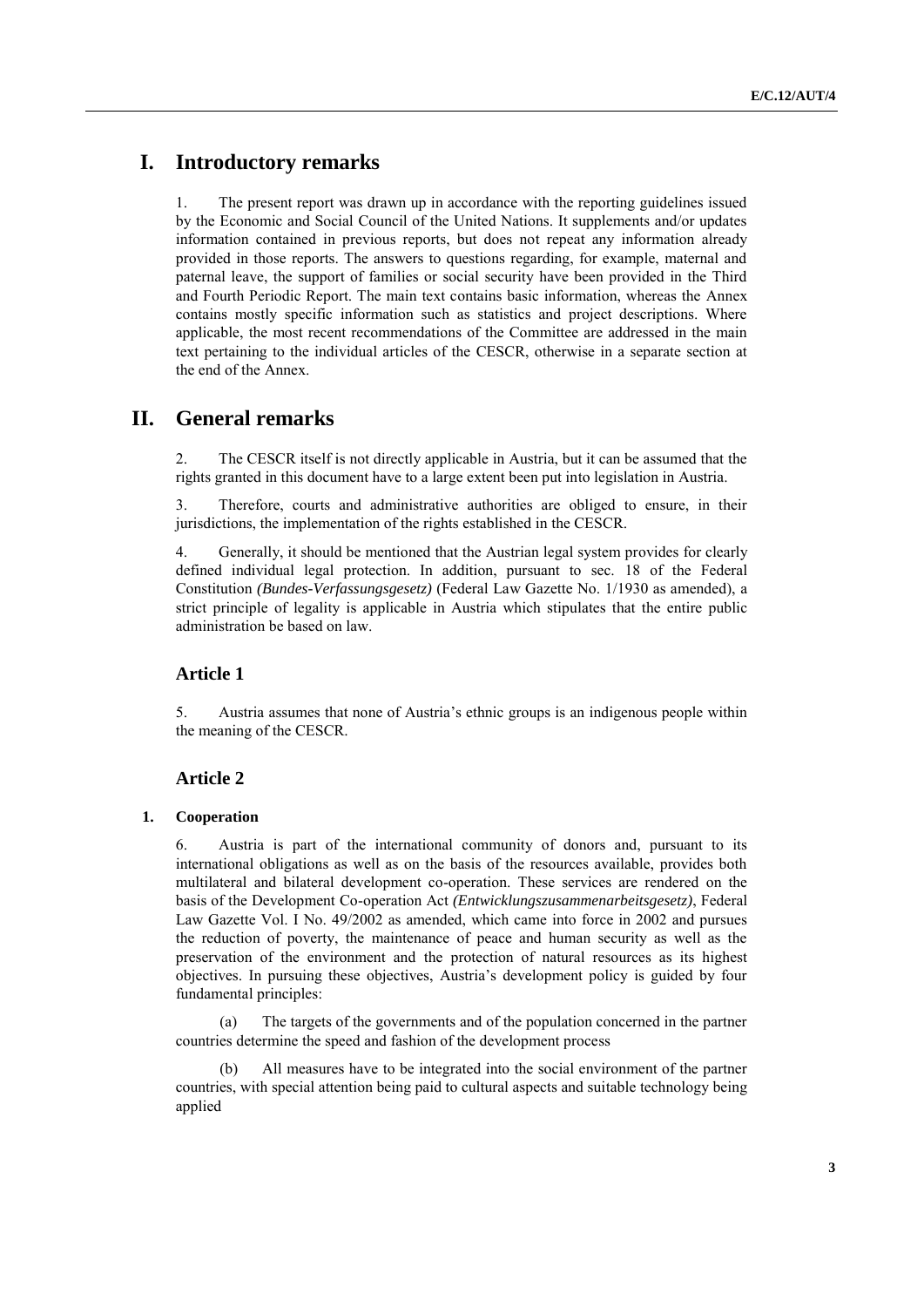(c) Gender equality

(d) Meaningful consideration of the needs of children and persons with disabilities

7. The compulsory contributions and voluntary funds provided for multilateral purposes are predominantly managed by the United Nations, the European Commission and the international financial institutions. At a bilateral level, Austria focuses on a limited number of partner countries in Southern and South Eastern Europe as stipulated by the Paris Declaration on Aid Effectiveness and the EU Code of Conduct.

8. In addition to six aspects (water and waste water, rural development, energy, privatesector development, education and science co-operation as well as good governance, including human rights and maintenance of peace), the priorities include the two crosscutting issues of gender as well as environment and climate.

#### **2. Prohibition of discrimination**

9. Initially, it is to be mentioned that the regulations for the private sector described below are basically equivalent to those laid down for the public-service sector (by means of the Federal Equal Treatment Act *(Bundes-Gleichbehandlungsgesetz)* for the federal sector and corresponding provincial laws for provincial and municipal service).

10. As far as substantive provisions on the protection against discrimination are concerned, it can be reported that discrimination on grounds of sex, ethnic origin, religion or belief, age and sexual orientation has now been included in the Federal Equal Treatment Act, Federal Law Gazette Vol. I No. 66/2004, amended by Federal Law Gazette Vol. I No. 98/2008. Due to the necessity of implementing the Directives 2000/43/EC, 2000/78/EC, 2002/73/EC and 2006/54/EC, protection from discrimination at the workplace is sufficiently comprehensive.

11. Outside the workplace, however, there is a certain hierarchy. Protection from discrimination on grounds of ethnic origin is ensured in the fields of social protection including social security and health care, social benefits, education, and access to and supply of goods and services which are commercially available to the public, including housing. In transposition of Directive 2004/113/EC, the 2008 amendment laid down provisions on the protection against discrimination based on sex outside the workplace. Like the directive, which only provides for minimum standards, this protection comprises access to and supply of goods and services which are commercially available to the public.

12. At present, expert talks are taking place regarding another amendment of the Equal Treatment Act. The draft on which the talks are based provides for the obligation to prepare annual company-specific income reports for companies of a certain size (gradual introduction) in order to improve the transparency of women's and men's incomes.

13. Regarding the comment in Item 9 of the Concluding Observations of the Committee on Economic, Social and Cultural Rights on the Third and Fourth Periodic Report, which deplores racist and xenophobic attitudes in some sectors of the population, it can be reported that the Equal Treatment Act does not allow anybody to be discriminated against, directly or indirectly, on grounds of ethnic origin. This legal basis and the Equal Treatment Ombudsperson and the Equal Treatment Commission, which were established to enforce it, give Austria a tool to combat existing racist and xenophobic attitudes. Details on these institutions are provided in the comments on Art. 3.

14. Claims (compensation of financial loss or non-pecuniary damage; establishing nondiscriminating conditions) arising from the Equal Treatment Act can be asserted in court.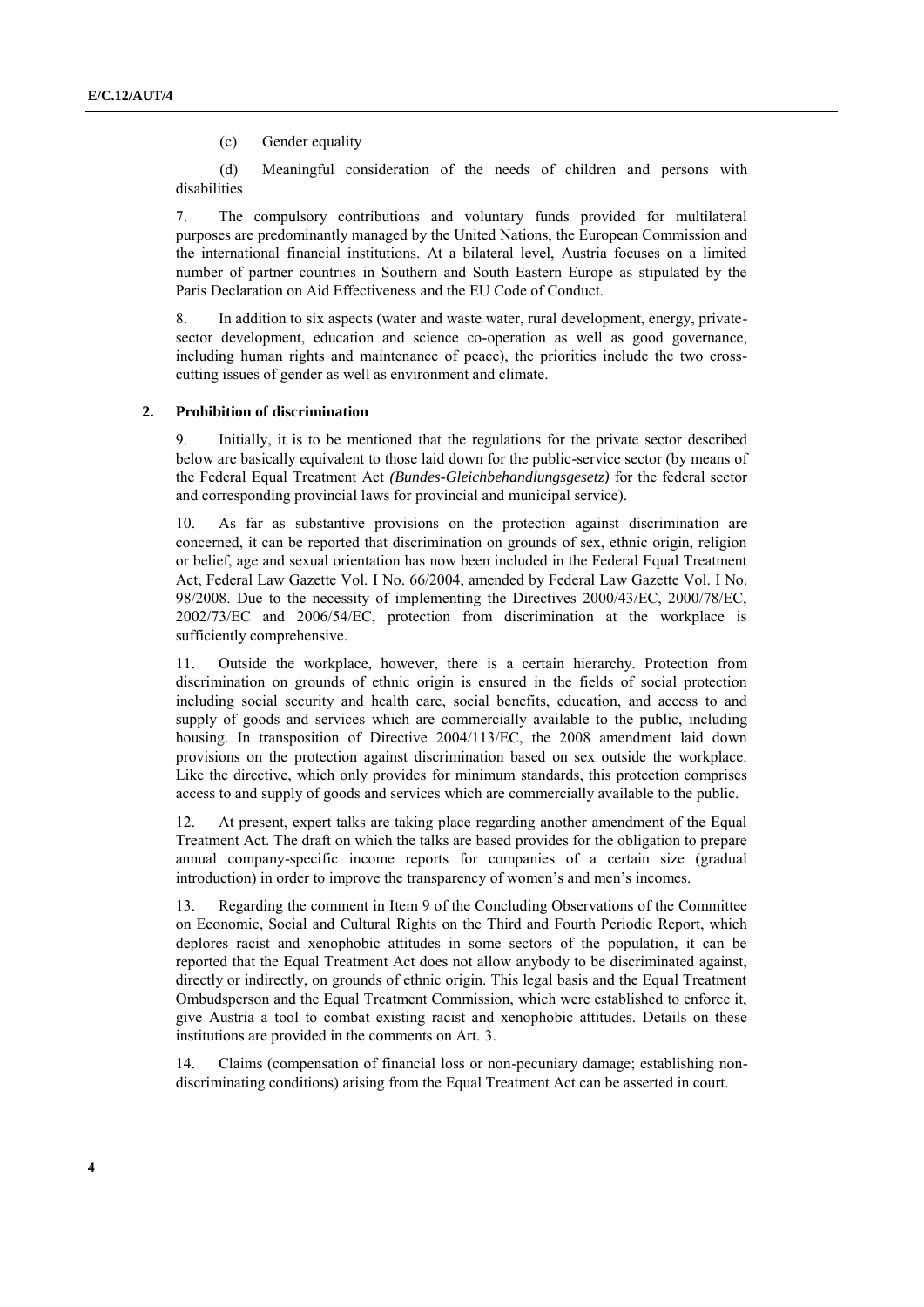15. With respect to the prohibition of discrimination, it is also to be pointed out that the rights of persons with disabilities were clearly reinforced by the equality package for disabled persons, which came into force on 1 January 2006. Direct or indirect discrimination based on disability is now explicitly prohibited.

16. In addition, sign language has been enshrined in the constitution (Art. 8 para. 3 of the Federal Constitution) and, by extension, discriminating legal provisions, in particular in the fields of service-regulations law and professional law, were abolished by the Federal Concomitant Act on the Equality of Disabled Persons *(Bundes-Behindertengleichstellungs-Begleitgesetz)*, Federal Law Gazette No. 90/2006 as amended. As a consequence, career opportunities opened up for persons with disabilities which had not been previously available to them due to the statutory requirements.

17. The Professional Law Amendment Act of 2008 *(Berufsrechts-Änderungsgesetz 2008)*, Federal Law Gazette Vol. I No. 11/2007, clearly restricted the obligation of persons with sensory disabilities to obtain notarial deeds for legal transactions.

18. In May 2008, improvements for the victims of discrimination regarding financial aspects and procedural law were introduced as a result of a modification of the Federal Disability Equality Act *(Bundes-Behindertengleichstellungsgesetz)*, Federal Law Gazette Vol. I No. 82/2005, and the Disability Employment Act (*Behinderteneinstellungsgesetz*), Federal Law Gazette No. 22/1970. On the one hand, minimum damages were raised, and on the other hand, protection against discrimination in the field of labour law was expanded.

19. Statistical data regarding gainfully employed women, people beyond the age of 50, foreigners and persons with disabilities are available (see the tables provided in the Annex). On reducing discrimination, see also the specific comments on the following Articles (in particular Art. 3).

# **Article 3**

# **1. Equal rights and Item 23 of the recommendations on the third and fourth periodic report**

20. Pursuant to the Federal Act on Federal Government Reports about Reducing Discrimination against Women *(Bundesgesetz über Berichte der Bundesregierung betreffend den Abbau von Benachteiligungen von Frauen)*, Federal Law Gazette No. 837/1992, the federal-service sector is committed to reducing existing discrimination against women in order to achieve effective equal opportunities for women and men with respect to adjusting the different age limits in the statutory social security scheme. For the purpose of monitoring the implementation of this objective, the federal government has to submit a report to the National Council every other calendar year, by 30 June at the latest, about the measures taken in the reporting period with respect to reducing existing social, family-related and economic discrimination of women (http://www.frauen.bka.gv.at/site/ 5556/default.aspx).

21. In the period of 2002 to 2010, four reports were submitted to the National Council. The report for the period of 2009 to 2010 is to be submitted by 30 June 2011. See the Annex for the Women's Report 2010 and other topics on women's rights.

22. The Equal Treatment Act, which governs (among other things) protection against discrimination on grounds of sex (see also the comments under article 2, heading 2), was amended several times in the past few years, mostly because of Community-law requirements (in particular Directives 2002/73/EC and 2004/113/EC, with respect to discrimination on grounds of sex). The Federal Equal Treatment Act applies to the federal public-service sector, whereas provincial laws, which largely correspond to the substantive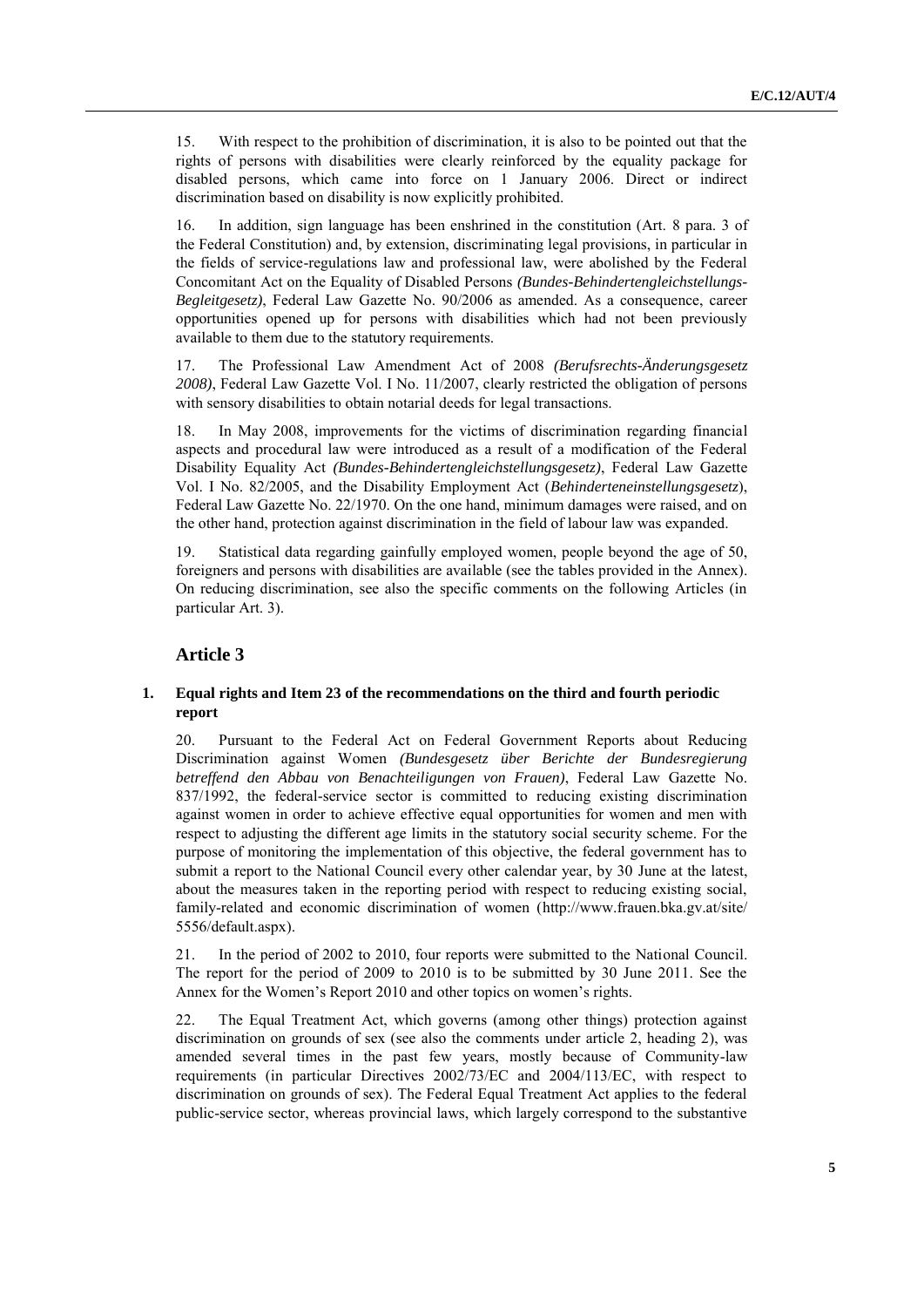provisions of the Equal Treatment Act, apply to the regional and municipal public-service sector.

23. The Federal Act on the Equal Treatment Commission and the Equal Treatment Ombudsperson *(Bundesgesetz über die Gleichbehandlungskommission und die Gleichbehandlungsanwaltschaft)*, Federal Law Gazette No. 108/1980 as amended, governs the institutions which were created to enforce the right of equal treatment and which are intended to give the people concerned as easy access as possible. At present, there are regional offices in Styria, Carinthia, Tyrol and Upper Austria. The Equal Treatment Commission and the Federal Equal Treatment Commission, which was established on the basis of the Federal Equal Treatment Act, Federal Law Gazette No. 100/1993 as amended by Federal Law Gazette Vol. I No. 153/2009, have been set up in the Federal Chancellery. See also the details on Art. 3 provided in the Annex and the comments under article 2, heading 2.

#### **(a) Gender budgeting**

24. Another important aspect for equal rights of men and women with respect to economic, social, and cultural rights is gender budgeting, which has been implemented in Austria since 2005 by taking into account gender-related aspects of the ministries' budgets through individual projects or measures.

25. The budgetary law reform of 2007, which is to be carried out in two stages (2009 and 2013), lays the basis for the comprehensive integration of gender budgeting into budgetary management: The Austrian Parliament unanimously decided to add the equality of women and men as a budgetary target into the federal constitution, when it adopted the budgetary law reform in December 2007. The unanimous decision demonstrates the high political acceptance of the new system and provides an important basis for the future integration of gender budgeting in all stages of budgetary management, in its planning, drafting, implementing and monitoring.

26. As a result, pursuant to Art. 13 para. 3 of the Federal Constitution, the federal state, the federal provinces and the municipalities are obliged to aim at effective equality of women and men in budgetary management issues. Within the scope of the budgetary law reform, gender budgeting will be integrated into the overall budgetary management of the federal state as of 1 January 2013. At this point, Art. 51 paras. 8 and 9 of the Federal Constitution will come into force, which specify performance budgeting, in particular with regard to the objective of effective equality of women and men, as one of the four principles of budgetary management.

27. The objective here is to make gender-specific consequences of budgetary decisions transparent in the form of an analysis and control tool which creates justice for women and men through modified budgetary management and budgetary policy. To this extent, as of 2013, gender budgeting of the federal state will represent the finance-policy tool of the equality strategy of gender mainstreaming. Gender budgeting will be integrated into both medium-term and annual budgetary planning and also taken into account in enforcement and in connection with reporting and information requirements.

28. In order to adjust to the system which will be in place as of 2013, the gender aspects of the budget will be outlined more comprehensively than before both in the Strategy Report (accompanying document on the draft of the Framework Act on Federal Finance *[Bundesfinanzrahmengesetz]*) and in the comments on the federal budget estimate.

29. As of the 2013 budget, the principle of performance budgeting, taking equality into account, will be implemented by integrating equality-relevant performance objectives and measures into the federal budget estimate. In this context, all ministries and the highest authorities will be obliged to specify at least one equality-relevant performance objective as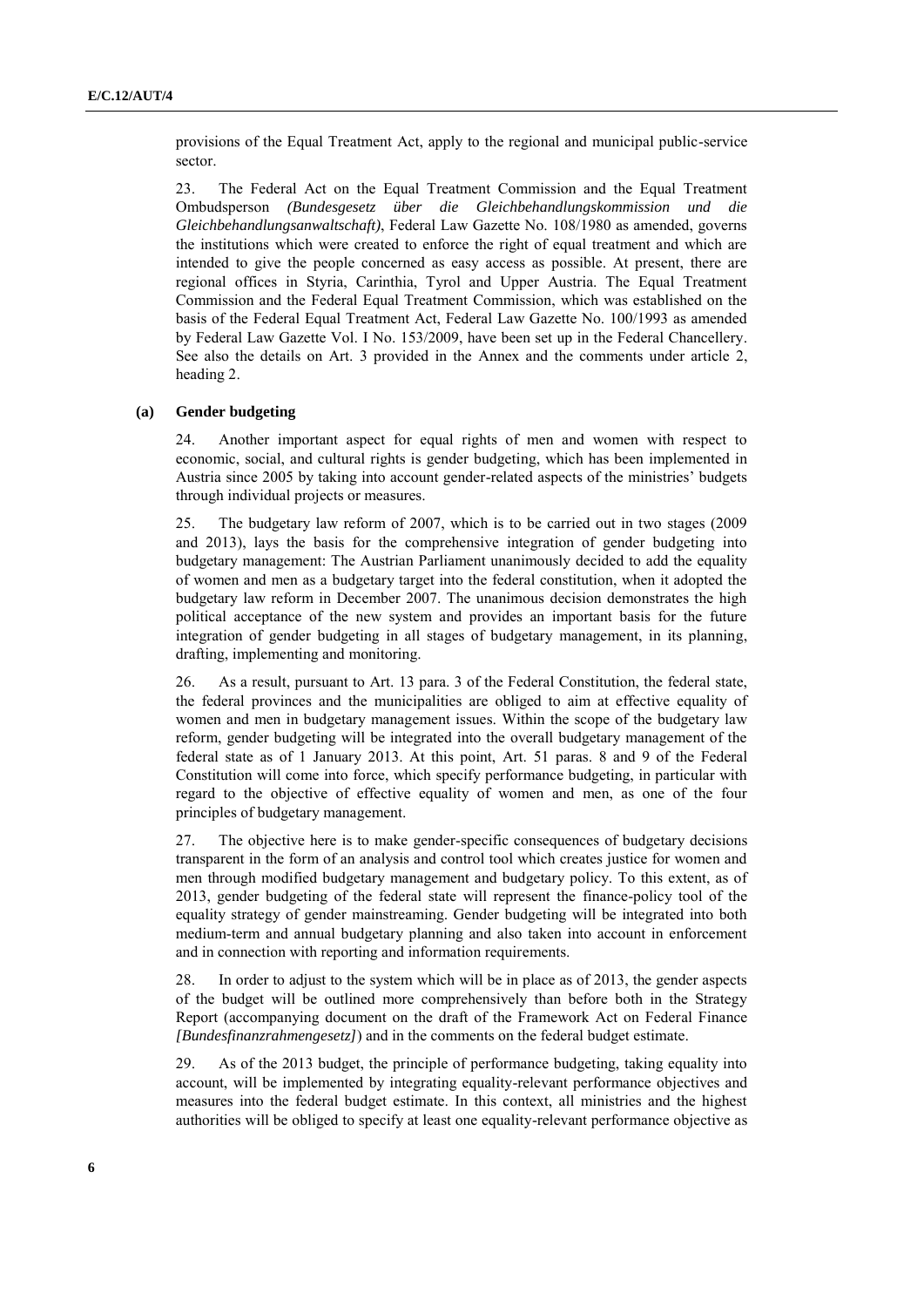well as related measures in the federal budget estimate. Subsequently, in the course of enforcement, a report will have to be submitted to the National Council on an annual basis, providing information about the results and/or success or failure in reaching the performance objectives and measures, including equality.

30. See the Annex for the relevant measures.

#### **(b) Equality in the labour market**

31. Austria ratified the ILO Discrimination (Employment and Occupation) Convention (No. 111) of 1958.

32. Different opportunities in the labour market, the difficulty of reconciling work and family life, and the salary gap between women and men continue to give evidence of discrimination against women in the labour market. Women's participation in the labour market has strongly increased in the past few decades, but, to this day, is still considerably lower than that of men. With an employment rate of 66.4% for women (76.9% for men), however, Austria is above the EU average and has already clearly exceeded the Lisbon target (60% employment rate for women by 2010).

33. The Equal Treatment Act prohibits unequal treatment of women and men in the labour market as well as unequal treatment based on ethnic origin, religion or belief, age and sexual orientation (for details see Art. 2). For the most part, the Federal Equal Treatment Act contains equivalent regulations for the public-service sector, while the corresponding provincial laws apply for the regional and municipal public-service sector.

34. The Public Employment Service Act *(Arbeitsmarktservicegesetz)*, Federal Law Gazette No. 313/1994 as amended, obligates the Public Employment Service *(Arbeitsmarktservice)* to counter, in particular, the gender-specific divide of the labour market and the discrimination of women in the labour market by providing appropriate services (sec. 31 of the Public Employment Service Act).

35. Since 2003, gender mainstreaming has been a major guideline in labour market policy and strategy. Both the long-term plan and the current concept of the Public Employment Service provide for active "promotion of equal opportunities". The main equality targets in the labour market are to equally integrate women and men in jobs that guarantee a safe existence and economic independence, to give them equal access to all occupations and professions, and to ensure that they are equally distributed at all levels of the labour market. In the process, the following gender principles are adhered to:

(a) All labour market-relevant measures, plans and decisions are evaluated with respect to their (different) consequences for women and men and/or their contribution to gender equality, and all labour market data are broken down and analysed according to gender. In addition, specific measures for the advancement of women are taken to counterbalance structural discrimination and to create a state of equality more quickly.

(b) Offering more options of education and further training as well as career choices for women is a major focus of equality-oriented labour-market policy.

Evaluations of the effect of labour-market advancement programmes on equality have found that especially women benefit from these measures. They are able to stabilise their employment integration and achieve higher income.

Regarding the budget for active labour market policy, 50% of the expenses need to be allocated to measures for the benefit of women (*cf.* data in the Annex*).*

36. With respect to Item 11 of the recommendations of the Concluding Observations on the Third and Fourth Periodic Report it can be mentioned that, if certain requirements are met, a right to 25% additional pay for extra work carried out by part-time employees was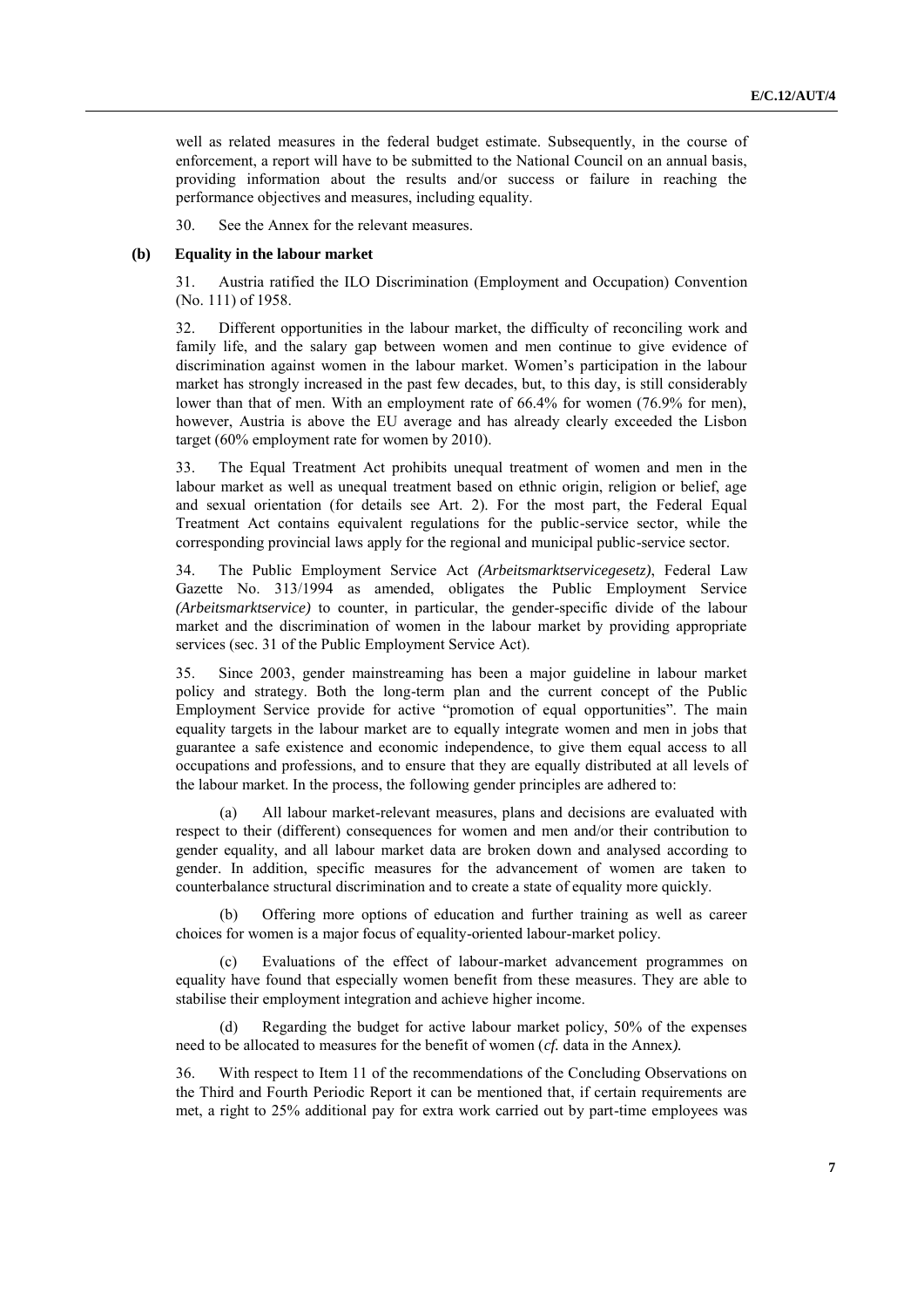introduced by law in the amendment to the Hours of Work Act *(Arbeitszeitgesetz)*, Federal Law Gazette Vol. I No. 61/2007, as a measure to improve the income situation of part-time employees. Thus, the conditions under labour law for part-time work, which are governed by sec. 19d of the Working Hours Act, were upgraded (*cf.* also the response to Item 24 of the recommendations on the Third and Fourth Periodic Report regarding part-time work).

37. Sec. 19d para. 6 of the Hours of Work Act stipulates that part-time employees must not be discriminated against in comparison with full-time employees on grounds of their part-time employment, unless technical reasons justify a different treatment. Furthermore, voluntary social benefits are to be granted at least to the extent that corresponds to the proportion of working hours done on a regular basis compared to the regular statutory working hours or working hours under a collective bargaining agreement. In the event of dispute, the employer has to prove that discrimination does not occur on grounds of parttime employment.

# **Articles 4 and 5**

38. Austria did not express any reservations or comments on this Covenant.

# **Article 6**

#### **1. General remarks**

39. In order to adapt to the increasingly difficult framework conditions arising from the financial crisis, the federal government is pursuing a consistent, active and demand-oriented employment and labour market policy. Therefore, the aim of the Public Employment Service is to integrate job seekers into the labour market quickly and on a long-term basis. Swift (re-)integration into the labour market, measures to improve the qualification of job seekers for the benefit of the location and in order to improve the opportunities on the labour market of those concerned, more career information and target-group-oriented advancement of job seekers take priority.

40. Targeted measures promote integration into the labour market especially in the cases of young people, older employees, poorly qualified people, job returners, persons with disabilities, migrants and people on social welfare. For example, women are to be actively encouraged and supported to obtain professional qualifications with promising career and income opportunities.

41. As a general indication, please refer to the reports in connection with the ILO Discrimination (Employment and Occupation) Convention (No. 111) as well as the ILO Employment Policy Convention (No. 122) ratified by Austria. See the Annex for further details.

# **2. Employment programmes for disadvantaged persons**

#### **(a) Programmes for young people**

42. In 2009, the actual expenditure for labour-market policies for young people amounted to as much as EUR 523 million, and for 2010 a record budget of EUR 566 million has been earmarked in order to continue the successful path of intense labourmarket policies for young people.

43. Some 40% of each age group take part in the dual system of apprenticeship training; at the end of 2009, nearly 132,000 apprentices were being trained in close to 260 skilled trades. The support schemes for companies that train apprentices had already been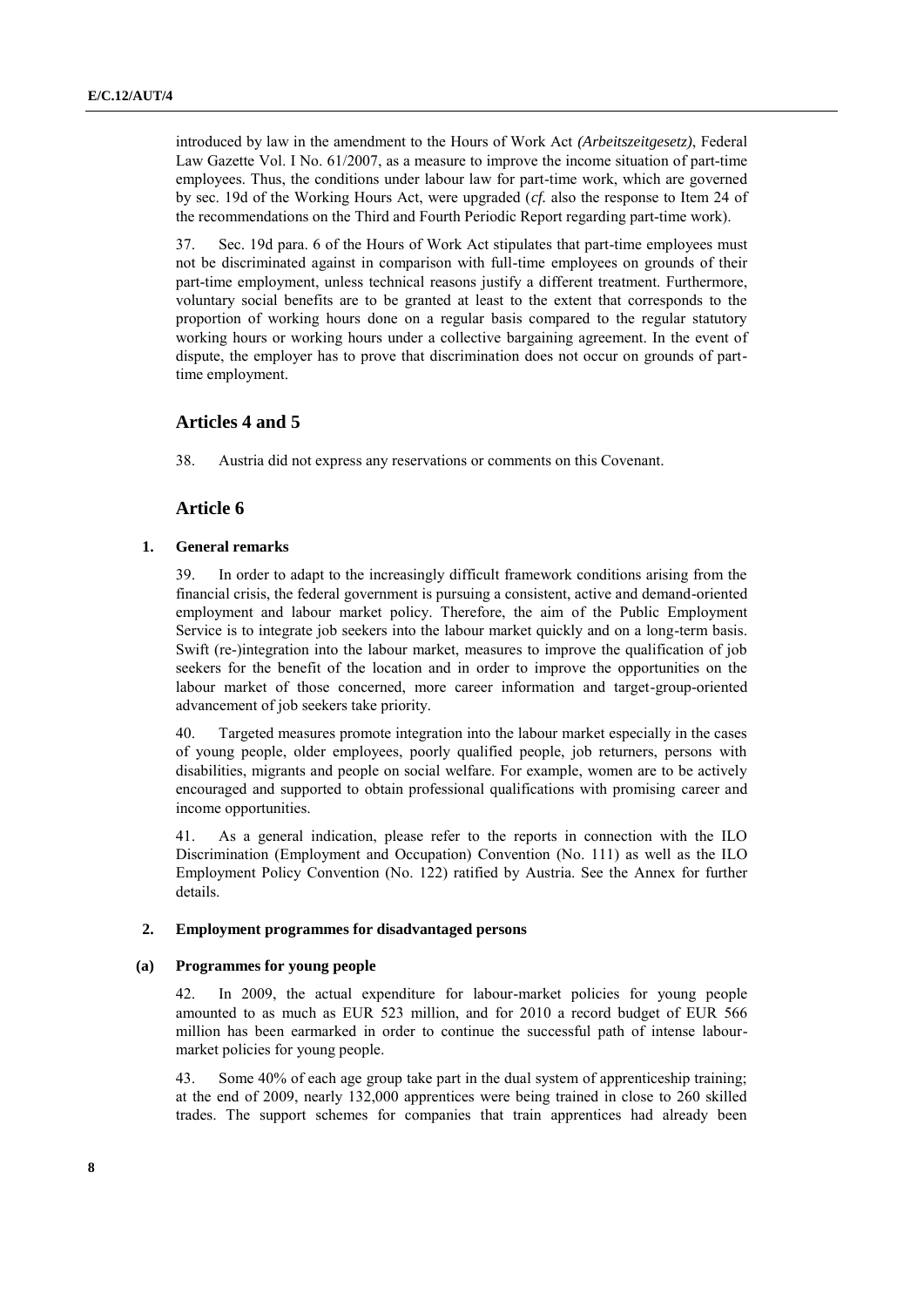considerably expanded in 2008, in order to increase both the number of apprentices and the quality of apprenticeship training in the companies.

44. Young people who wish to do an apprenticeship but do not find an apprenticeship position in a company benefit from the education guarantee given by the federal government. Every young person who wishes to do an apprenticeship is guaranteed an apprenticeship position – if not in a company, in a non-company-based apprenticeship programme provided by the Public Employment Service. Within the scope of the Vocational Training Act *(Berufsausbildungsgesetz)*, a uniform training type was established in 2008 for non-company-based apprenticeship. In addition to initial vocational orientation modules and accompanying support programmes, courses providing the skills and knowledge related to the relevant skilled trade constitute the core of non-company-based apprenticeship training. These courses take place in training facilities in co-operation with training workshops and/or in co-operation with actually operating businesses. The provision of apprenticeship positions in companies continues to have priority, as better integration into the labour market is to be expected as a result. If, however, repeated attempts by the Public Employment Service to integrate the young person into an apprenticeship position in a company for the remaining apprenticeship period fail, the apprentice can spend the entire apprenticeship period in a non-company-based apprenticeship and take a final examination that is recognised as equivalent.

45. So-called production schools *(Produktionsschulen)* represent an especially successful option specifically for young people who have dropped out of school and apprenticeship programmes as well as for young people with special difficulties and special educational needs. As at the end of 2010, 19 such facilities will be available for up to 2,000 young people all over Austria.

#### **(b) Apprenticeship training for people disadvantaged in the labour market**

46. In 2003, a flexible model for people disadvantaged in the labour market was created in the field of apprenticeship training on the basis of the Vocational Training Act, i.e. integrative vocational training. It aims to enable these people to obtain vocational training and to enter the labour market. See the Annex for details on integrative vocational training.

# **(c) National Action Plan (NAP) for Gender Equality in the Labour Market**

47. In accordance with the government programme 2008 to 2013, a National Action Plan for Gender Equality in the Labour Market was drawn up. Experts from the ministries, the federal provinces *(Länder)* and the social partners, NGOs, companies and scientists participated in its preparation, which was co-ordinated by the Federal Minister for Women. On 30 June 2010, the NAP was presented to the public.

48. The NAP's superordinate goal is to improve the situation of women in the labour market, reduce gender-specific differences in employment, both in terms of quantity and quality, and make progress in achieving effective equality of women and men in the labour market. For details regarding the NAP and gender equality policy in the labour market see the Annex and the website http://www.frauen.bka.gv.at/site/6746/default.aspx.

## **(d) Support of migrants**

49. Austria's labour market policy supports migrants by offering specific options which build on existing skills and, if necessary, provide further training. The Public Employment Service applies diversity management as a labour-market policy instrument which advocates respectful behaviour within a diverse social environment (gender, special needs, ethnic origin, sexual orientation, religion, etc.). This includes, among other things, hiring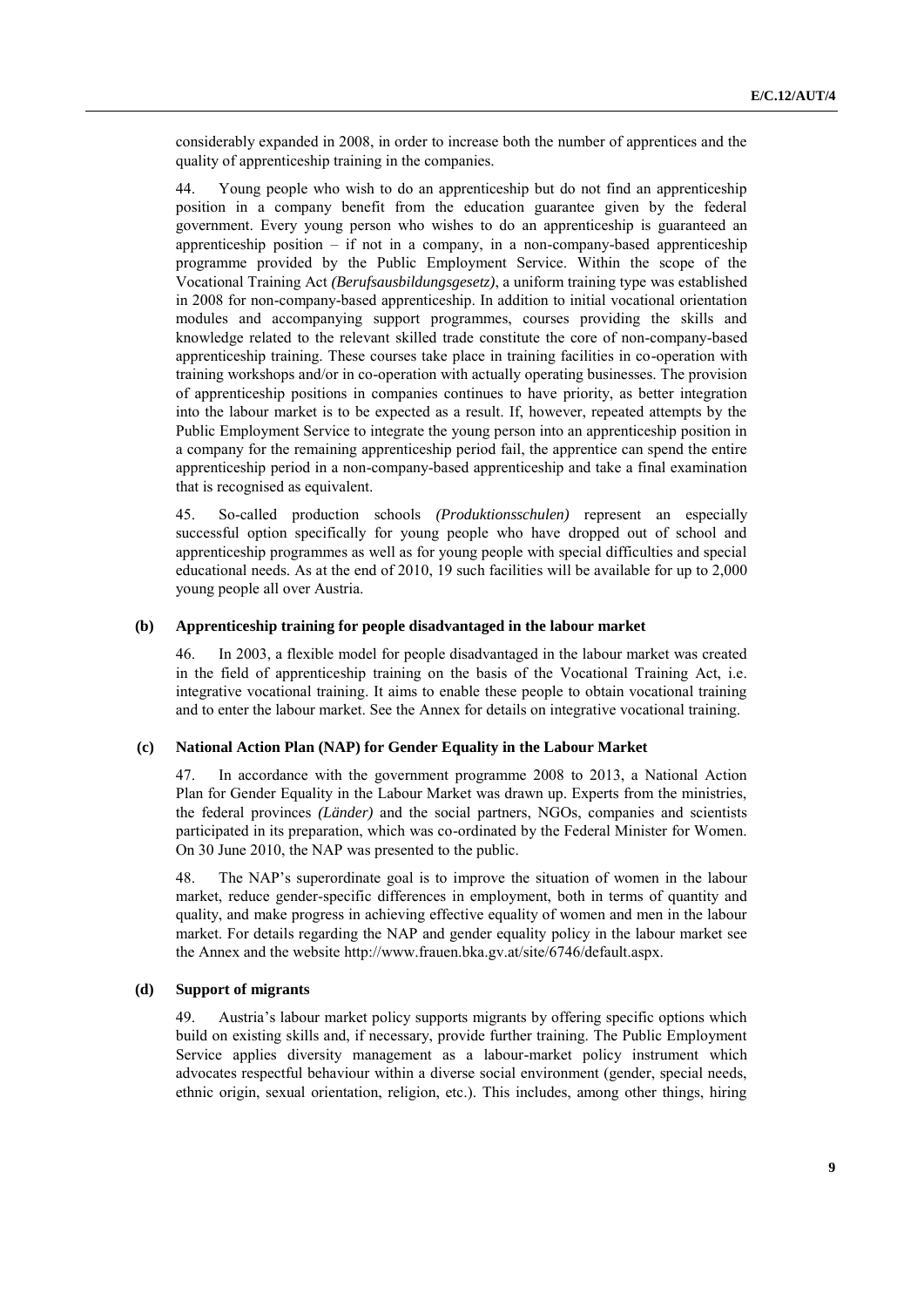people with immigrant backgrounds and offering special training for employees. See the Annex for more examples of the support of migrants.

# **(e) Persons with disabilities and persons with other health problems limiting their employability**

50. The Public Employment Service Act stipulates special support and care for disadvantaged persons. Thus, the Public Employment Service has to ensure a higher degree of equal opportunities in the labour market within the scope of this statutory mandate. In the support and care of unemployed persons with health problems that limit their employment options, it orients its activities not primarily on disabilities determined by statutory standards, but on the actual possibilities for integrating the person concerned into the labour market.

51. Of the total number of people who took part in support programmes of the Public Employment Service in 2009, some 46,000 had health problems that limited their employment options; this is equivalent to 10% of all people supported (see the Annex for examples of measures).

52. On 1 January 2006, the so-called disability equality package *(Behindertengleichstellungspaket)*, Federal Law Gazette Vol. I no. 82/2005, amended by Federal Law Gazette Vol. I No. 67/2008, came into force. It governs the prohibition of discrimination on grounds of disability, thus establishing a milestone in Austria's disability policy. The package includes, in particular, the Federal Disability Equality Act (prohibiting discrimination in everyday life), a comprehensive amendment to the Disability Employment Act (prohibiting discrimination at the workplace), and an amendment to the Federal Disability Act (*Bundesbehindertengesetz*) (provision of an autonomous lawyer for equality issues for persons with disabilities to counsel and support persons with disabilities). He/She is also a member of the Federal Disability Advisory Board).

53. This comprehensive package was created, on the one hand, on the occasion of the required transposition of the EU Framework Directive for equal treatment in employment and occupation for persons with disabilities. On the other hand, in a unanimous decision of all parliamentary parties, the federal government was asked to send a draft law for a disability equality act covering all areas of life to the National Council.

54. The Disability Equality Act obligates the federal state in particular not to discriminate against anybody in its sphere of action and, furthermore, to take adequate and specifically required measures to give persons with disabilities access to its services and programmes offered. After a hearing with the Austrian Working Group for Rehabilitation, the federal state drafted a plan to remove constructional barriers in the buildings it uses and stipulated the step-by-step implementation thereof (step-by-step plan for federal buildings).

55. As the situation of persons with disabilities in the labour market is difficult, the federal government has, for a number of years, been carrying out a special employment campaign to integrate this group of people into the labour market. This includes measures such as integration subsidies and job security subsidies, or concomitant measures such as a service for companies as employers, in the form of counselling on the best types of position for employees with disabilities. The provincial offices of the Federal Social Welfare Office *(Bundessozialamt)* are in charge of implementing the labour-market policy targets. See the Annex for results of the employment campaign.

# **(f) Measures regarding persons aged 50 and older**

56. At the end of February 2010, the number of gainfully employed persons aged 50 and older amounted to 639,840, which is 14,396 or 2.3% higher than the previous year. At the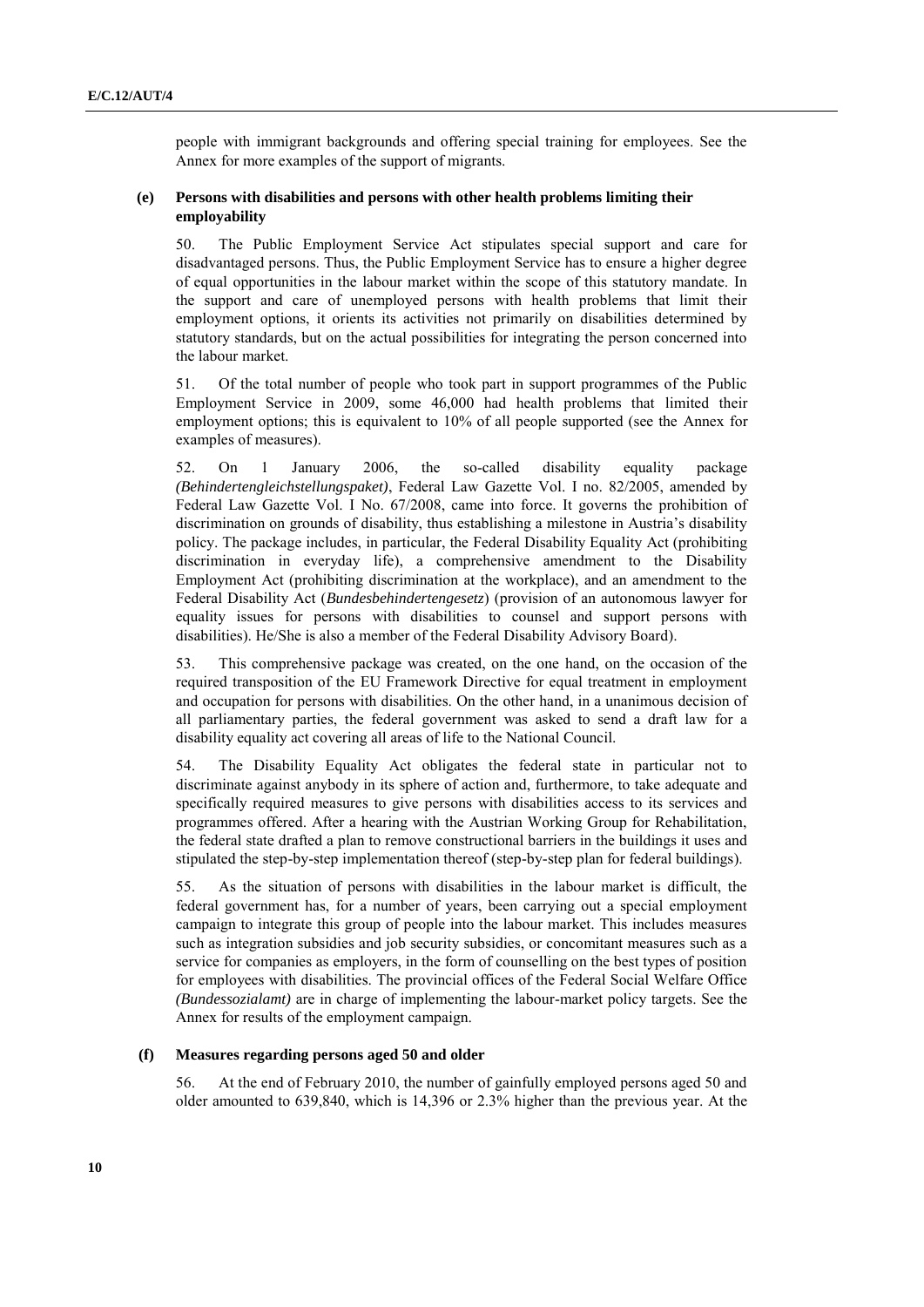end of February, the age-specific unemployment rate (Austrian definition) was 9.0% (+0.2%; overall rate: 8.6%; +0.3%).

57. Further education and training is an important factor in securing employment for older people, thus maintaining the working capacity of older employees by helping them adapt to the required qualifications; another is the provision of subsidies for keeping older people employed. See the Annex for measures to combat unemployment of older people.

# **3. Re-entry into the labour market and Item 28 of the recommendations of the concluding observations on the third and fourth periodic report**

#### **(a) Women returners**

58. For women, childcare duties continue to represent a break in their career with a longterm effect. Therefore, another focus of labour-market policy is being put on the strong support of women returning to the workplace. "Re-entry with a future" is a programme designed especially for women after an employment hiatus for family reasons, with a view to ensuring a successful career. In addition to re-orientation modules, an individual further training schedule is drawn up and women are coached during the application process.

59. In 2009, some 29,100 women returners (+6.3% over the previous year) took advantage of an advancement programme offered by the Public Employment Service.

## **(b) Long-term unemployed persons**

60. Preventing long-term unemployment is another focus of the Public Employment Service. In this context, the early intervention strategy is particularly important. The primary goal of early intervention is to agree with the job seeker on specific steps about starting to work as early as possible and, if necessary, to use support instruments as soon as possible. Overall, the percentage and the number of long-term unemployed dropped in the past few years (except in 2009: +17.7%). The share of long-term unemployed in total unemployment amounted to 2.6% in 2009, in 2004 to 8.37%. In 2009, 3,416 long-time unemployed took up employment. This is 15.5% more than in the previous year.

# **4. Informal employment relationships**

61. Statistics Austria estimates the shadow economy ("Non-observed economy in Austria's national accounts") to account for approximately 7% of GDP. The full extent of informal employment cannot be determined, obviously. According to the Anti-Fraud Report of the Federal Ministry of Finance, a total of 64,623 employees in 26,787 companies were checked in 2009. It was found that 10,557 employees were not registered with social security and thus, due to their employment relationship, had neither health and accident insurance nor old-age pension insurance (see also the comments under article 8, heading 7) For 11,890 foreign employees no work permits could be produced.

62. Informal employment is prevalent in the field of tourism and in the construction industry, in each of which 25% of all violations were detected.

63. In early 2008, an amendment was made to the General Social Security Act *(Allgemeines Sozialversicherungsgesetz)*, Federal Law Gazette No. 189/1955 as amended, which stated in clear terms that employees have to be registered with social security before they start working. This provision and corresponding checks helped to lower the number of unregistered employees.

64. The federal tax authorities combat moonlighting by checking employment relationships. This is for the protection and benefit of the employees who want to be legally employed and insured (*cf.* also the comments under article 8, heading 7).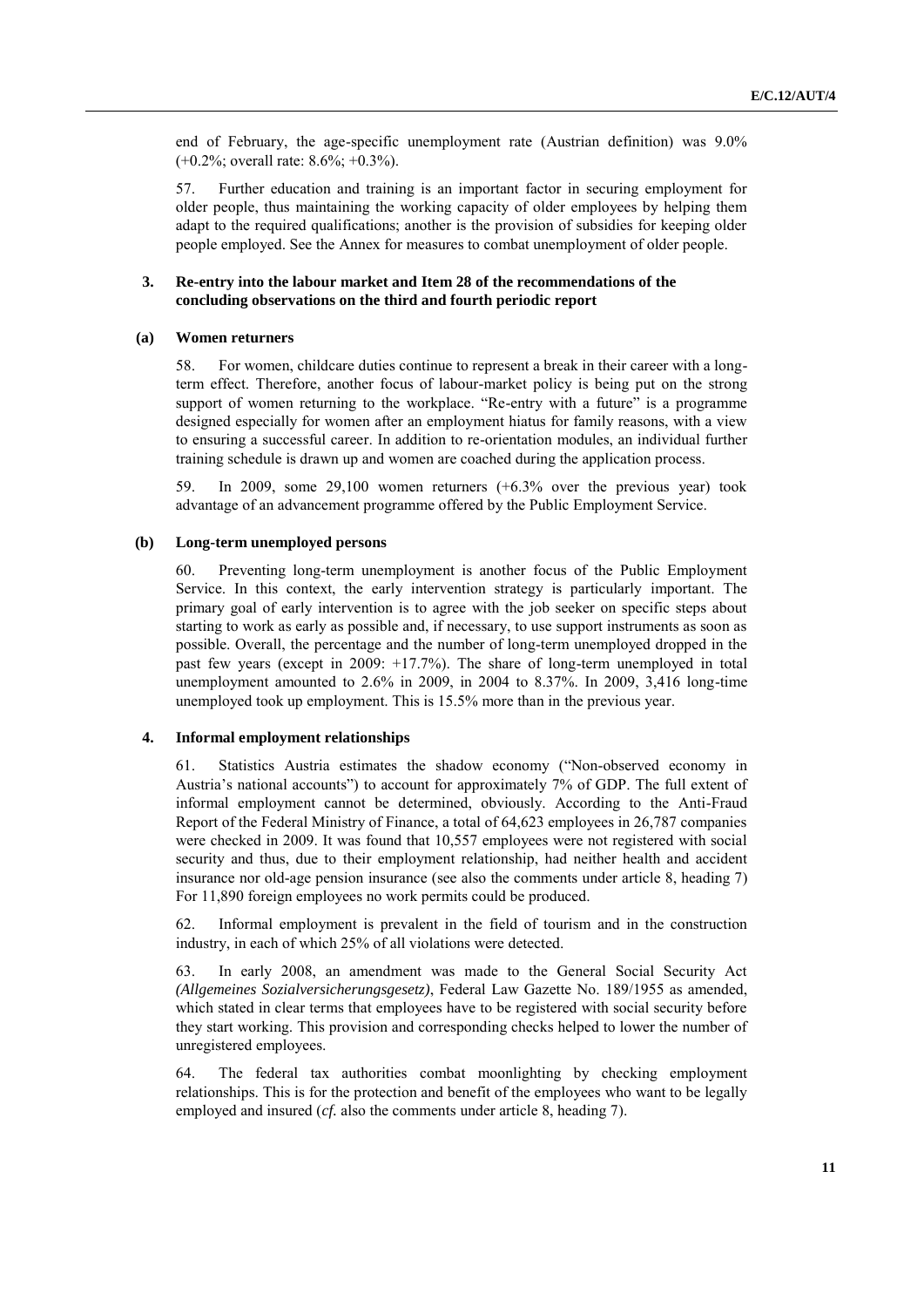#### **5. Protection against termination of the employment relationship**

65. The following comments refer mainly to employment relationships, but similar regulations apply for employment contracts under private law with the federal state, provinces and municipalities. Public-service employment contracts (employment contracts of civil servants) can basically not be terminated; a dismissal would represent a disciplinary measure.

66. Austrian labour law differentiates between dismissal (*Entlassung*), which ends an employment relationship immediately, and termination (*Kündigung*). In the event of termination, the employment relationship ends with certain notice periods and dates being observed. For white-collar workers, the relevant periods and dates are based on the Salaried Employees Act *(Angestelltengesetz)*, Federal Law Gazette No. 292/1921 as amended; for blue-collar workers, who are subject to the Industrial Code *(Gewerbeordnung)* Imperial Law Gazette No. 227/1859 as amended, they are based on the latter, and for other bluecollar workers on the General Civil Code (collection of legal administration legislation No. 946/1811). If the termination does not comply with notice periods or dates, the employee is entitled to damages in the form of termination compensation.

67. Generally, no reasons need to be given for termination, and there are no provisions stipulating the need to state a cause or material reason for termination.

68. However, the termination can be contested in court pursuant to the Labour Constitution Act *(Arbeitsverfassungsgesetz)*, Federal Law Gazette No. 22/1974 as amended, if the employer terminated the employee on grounds of an inadmissible motive (the so-called *Motivkündigung*).The relevant provision (sec. 105 of the Labour Constitution Act) contains a list of inadmissible motives (in particular activities in the run-up to works council elections or activities in a trade union).

69. A termination can also be contested if it is socially unjustified and the terminated employee has been employed for at least six months. Each termination which adversely affects the material interests of the employee is deemed socially unjustified unless the company owner can prove that the termination is substantiated:

- By conditions that are related to the personality of the employee and that negatively affect the company's interests
- By company requirements which are incompatible with a continued employment of the employee

70. If the court allows the action for avoidance, the termination is void, the existing employment relationship is not deemed terminated and continues to exist without any interruption.

71. If the employment relationship ends (termination, dismissal, termination of probationary employment, discriminating failure to transfer a fixed-term employment relationship which was intended to be transferred into an unlimited employment relationship into an unlimited employment relationship) in a discriminating manner on grounds of an aspect specified in the Equal Treatment Act, the provisions of the Equal Treatment Act apply (see the comments on Art. 3). The person affected can choose either to contest the termination, or to sue for a declaratory judgement of the unlimited existence of the employment relationship, or to let the termination stand and claim damages. A termination can also be contested before the Labour and Social Court because it is contra bonos mores.

72. A dismissal is only admissible in the event of a material reason. The reasons which give the employer the right to dismiss someone have to be of such grave a nature that continued employment of that employee is — from an objective point of view —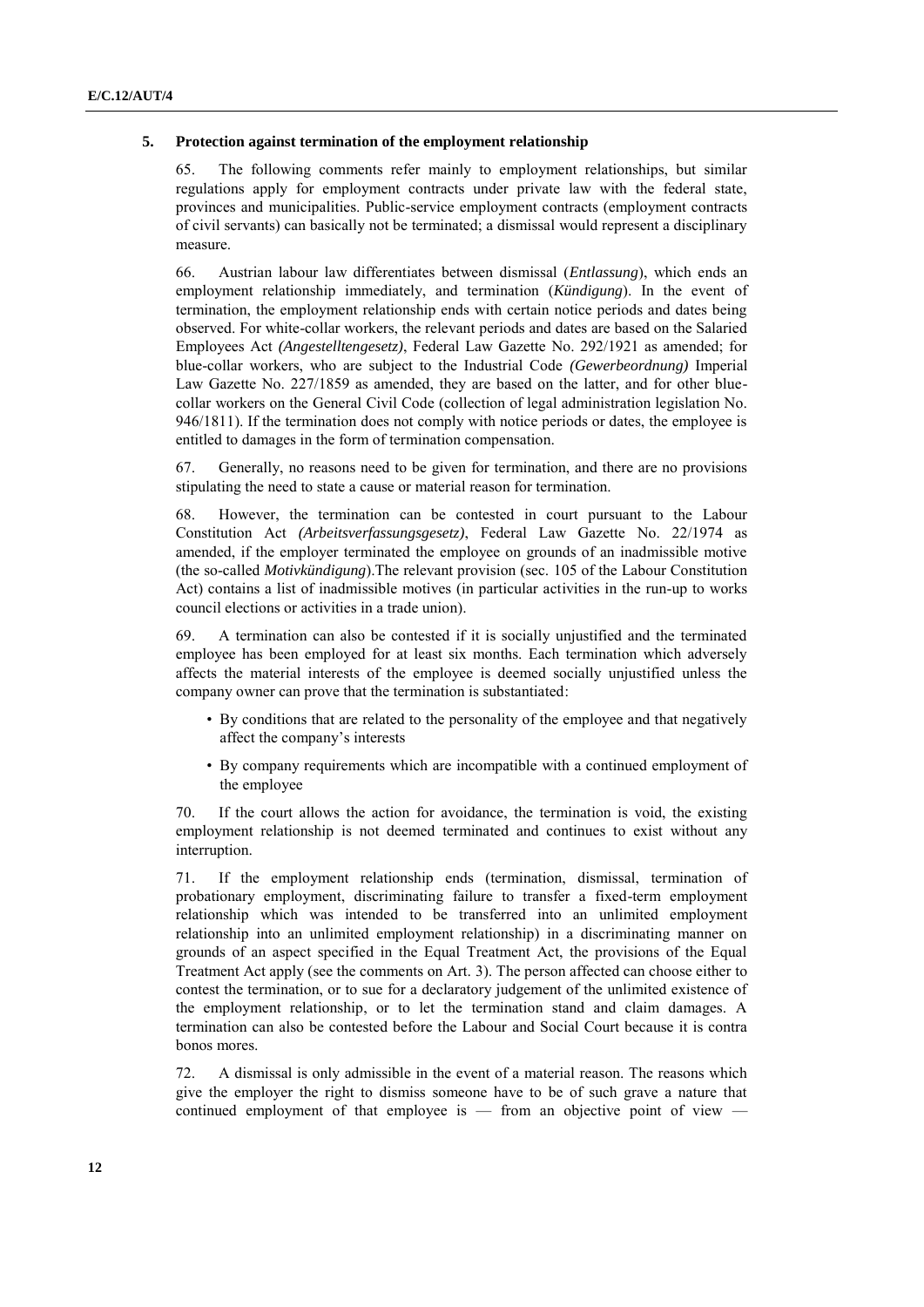unacceptable even for the duration of the notice period. For white-collar workers, Austria's labour law gives examples of the reasons that justify a dismissal within the meaning of the Salaried Employees Act, whereas for blue-collar workers, it exhaustively states the reasons within the meaning of the Industrial Code. The general clause of sec. 1162 of the General Civil Code generally states that each contracting party to an employment relationship has the right of early termination for a material reason. In the event of unjustified dismissal, the employee is entitled to receive a compensation just as in the event that the termination does not comply with notice periods or dates.

73. Certain groups of employees enjoy special protection against termination and dismissal, in particular pregnant women, employees on parental leave or in part-time employment for parents (see also Art. 10 on these groups), or employees with disabilities. A termination or dismissal issued despite special provisions for the protection against termination and dismissal is void.

# **Article 7**

# **1. Minimum wage and Item 25 of the recommendations of the concluding observations on the third and fourth periodic report**

74. In Austria, there is no statutory minimum wage (except for the wages in the publicservice sector established by law). There is, however, a minimum wage under collective bargaining agreements agreed by the social partners (see also the comments under article 8, heading 2). Legislation stipulates only the framework conditions.

75. As the wages and salaries are established autonomously between the parties to collective bargaining agreements, usually within each respective industry, the necessary amount of flexibility can be ensured by taking into account the economic situation of the specific industry. As a result, the social partners are responsible for making sure that the economic development of the businesses and companies of an industry is considered and, at the same time, that the employees receive the share in productivity growth that they deserve, all the while taking the overall social policy targets of subsistence protection and more prosperity for everyone into account.

76. On 2 July 2007, the Austrian Trade Union Federation *(Österreichischer Gewerkschaftsbund; ÖGB)* and the Austrian Federal Economic Chamber *(Wirtschaftskammer Österreich; WKÖ)* entered into a framework agreement on the implementation of a monthly minimum wage of EUR 1,000 in the industry-specific collective bargaining agreements. The established collective bargaining agreements show that, as of 1 January 2009, the EUR-1,000 limit was mostly reached or exceeded.

77. Two statutory provisions which ensure adequate remuneration need to be mentioned: Sec. 1152 of the General Civil Code stipulates for all employees that, if no remuneration has been specified in the employment contract and unpaid work has not been agreed upon either, the employee is entitled to adequate remuneration. Likewise, sec. 6 para. 1 of the Salaried Employees Act stipulates that adequate remuneration — if no agreement exists is determined by the practice customary for the location in question for the type of work concerned. If no such practice exists, then remuneration that is adequate for the given circumstances is to be paid.

# **2. Working conditions**

# **(a) Working time**

78. Since the last reporting period, the Hours of Work Act, Federal Law Gazette No. 114/1969 as amended, the Rest Breaks Act *(Arbeitsruhegesetz)*, Federal Law Gazette No.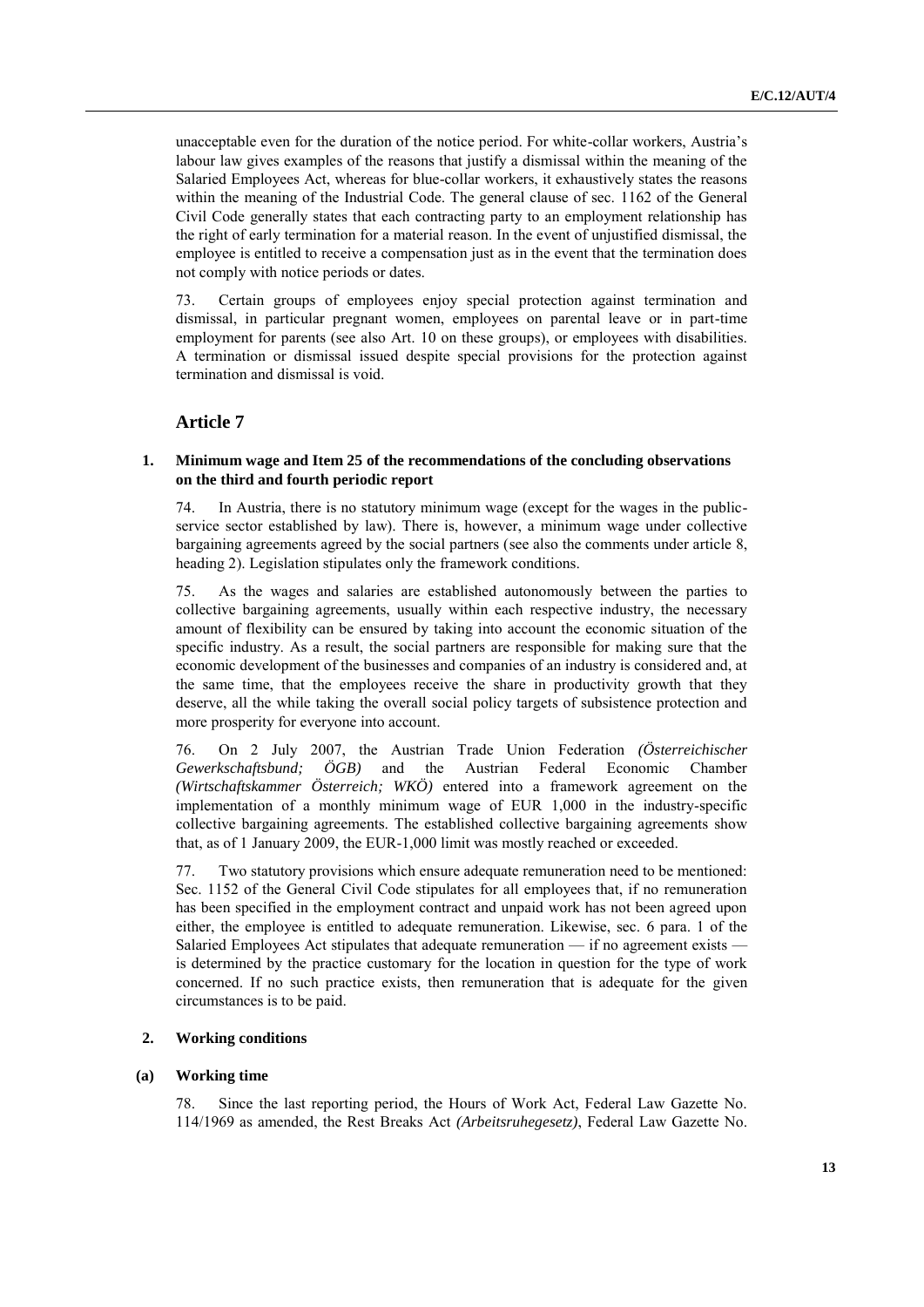144/1983 as amended and, with regard to more flexible working time, also the Work in Agriculture Act *(Landarbeitsgesetz)*, Federal Law Gazette No. 287/1984 as amended, were amended several times, taking the EU Working Time Directive into account.

79. Flexible working-time models, which are in the interest of both parties to an employment contract, were simplified and, at the same time, the enforcement of working time protection was improved for the benefit of health protection. For the first time, a statutory claim for additional pay for extra work carried out by part-time employees was established.

80. In summary, working time under the Hours of Work Act is governed as follows: The basic rule continues to be the 8-hour day and the 40-hour week. Deviations, however, are possible. The maximum number of working hours including overtime is limited to 10 hours per day and an average of 48 hours per week within a calculation period of 17 weeks. In addition, working time including overtime in one single week must not exceed 50 hours.

81. Pursuant to sec. 10 of the Hours of Work Act, overtime is to be remunerated with 50% additional pay or time off in lieu. When assessing time off in lieu, the wage supplement is to be taken into account or paid out separately.

#### **(b) Reconciliation of professional, family and personal life**

82. Not least due to the demographic development, EU requirements (e.g. the Lisbon Strategy) and processes of social change, the issue of reconciling family life and work has become increasingly important. Currently, Austria's reconciliation policy is based on several pillars: financial support of families, the creation of adequate framework conditions under labour and social law, the expansion of adequate and high-quality childcare facilities, and the advancement of family-friendly framework conditions, e.g. through co-operation with the business world.

83. Several federal provinces, including, for example, Vienna and Styria, have put the model of "Free Kindergarten" (day care for preschool-age children) into practice in order to promote and improve the reconciliation of family and professional life and to support families in an economic sense. Since 1 January 2009, families can assert childcare expenses as extraordinary expenses within the scope of the annual tax declaration, which reduces their income tax and thus constitutes financial relief. See the Annex for examples of reconciling family and professional life.

84. Measures for the benefit of better reconciliation of professional and family life worth mentioning are, in particular, legislation concerning child-leave periods and part-time employment for parents, nursing leave, and family hospice leave. In this context, we also refer to the comments on Art. 10.

#### **(c) Reconciliation of professional, family and personal life in the federal-service sector**

85. As regards general working conditions in the federal-service sector and, in particular, legislation on working time applicable in this field, reference is made to the comments in chapter 3 (page 13) in particular of the ILO Decent Work Country Profile – Austria, http://www.ilo.org/integration/resources/pubs/lang--en/docName--WCMS\_ 120187/index.htm. Additionally, it is mentioned that the Federal Service Regulation Law contains a number of rules for the benefit of better reconciliation of professional, family, and personal life. Next to provisions on the reduction of regular weekly working time (for any reason or for childcare purposes) pursuant to secs. 50a and 50b of the Service Regulation Law for Civil Servants *(Beamtendienstrechtsgesetz)*, Federal Law Gazette No. 333/1979 as amended, if applicable, in conjunction with sec. 20 of the Public Contract Agents Act *(Vertragsbedienstetengesetz)*, Federal Law Gazette No. 86/1948 as amended, this includes all provisions allowing for a leave of absence in the broader sense (leave of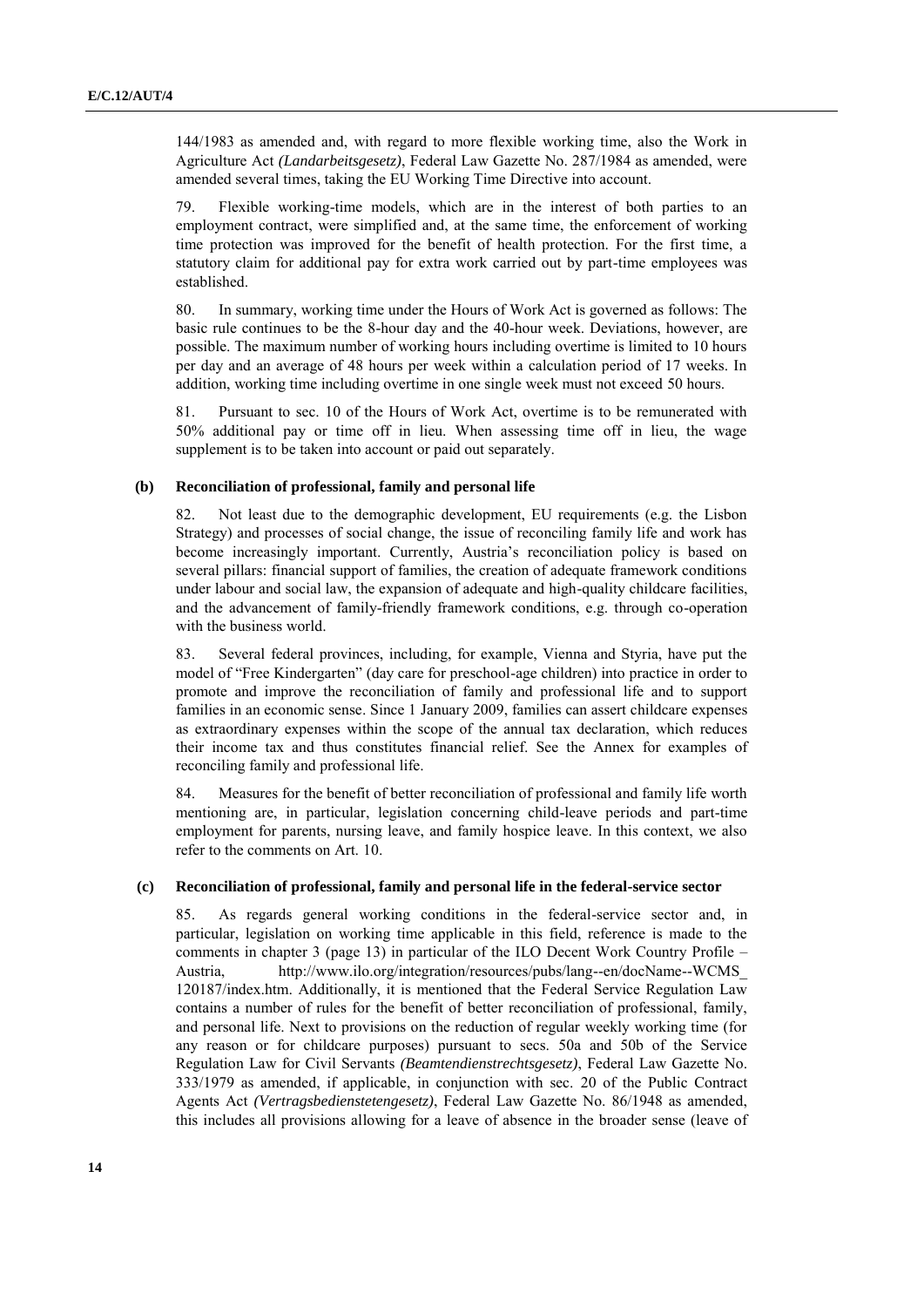absence, parental leave, sabbatical, etc.). In this context, reference is made to the overview of parental leave and leave of absence in the public-service sector in the Annex. It should also be mentioned that the sabbatical (sec. 78e of the Service Regulation Law for Civil Servants) is a measure that involves a pro-rata reduction of salary, whereas the paid general leave of absence (sec. 78c of the Service Regulation Law for Civil Servants) represents a leave from work with continuing payment of salary.

86. For details, see also pages 814 to 820 of the Fifth Austrian Family Report, [http://www.bmwfj.gv.at/Familie/Familienforschung/Documents/Familienbericht%202009/](http://www.bmwfj.gv.at/Familie/Familienforschung/Documents/Familienbericht%202009/Band%20II%20-%20Familienpolitische%20Akzente.pdf) [Band%20II%20-%20Familienpolitische%20Akzente.pdf.](http://www.bmwfj.gv.at/Familie/Familienforschung/Documents/Familienbericht%202009/Band%20II%20-%20Familienpolitische%20Akzente.pdf)

## **3. Equal pay for work of equal value**

87. Austria ratified the ILO Convention (No. 100) concerning Equal Remuneration (1951). In Austria, the prohibition of direct and indirect discrimination of women and men in establishing remuneration is enshrined in sec. 3 no. 2 of the Equal Treatment Act as amended in Federal Law Gazette Vol. I No. 98/2008. No one may be discriminated against, directly or indirectly, in establishing remuneration in connection with an employment relationship, on grounds of a feature specified in the Equal Treatment Act. However, both international and EU reports show that there is still a big remuneration gap which can only be explained by discrimination based on sex. The Equal Treatment Commission is confronted with many cases of discrimination in the field of remuneration. Further information and suggestions for improvement can be found in the regularly published activity reports of the Equal Treatment Commission (see the website activity reports of the Equal Treatment Commission (see the website http://www.gleichbehandlungsanwaltschaft.at/site/6447/default.aspx).

88. Remuneration legislation of the regional authorities (federal state, provinces, municipalities) provides for position-related pay. Remuneration is based on the assessment of the job, which is to be carried out in accordance with statutory criteria and which is therefore independent of the sex of the person who actually holds this job.

89. Regarding Item 24 of the recommendations of the Concluding Observations on the Third and Fourth Periodic Report, it is to be mentioned that the federal government is working on the improved enforcement of the equal pay requirement. Despite numerous statutory and other measures, the gender pay gap continues to be wide. In 2007, the average gross annual pay of women working full-time throughout the year was 22% lower than that of men (general income report of the Austrian Court of Audit 2008). One of the reasons is a lack of information and transparency regarding the remuneration situation. Therefore, since May 2009, the social partners have been meeting in the Federal Ministry of Labour, Social Affairs and Consumer Protection to discuss measures to promote income transparency in companies. Regarding the results of the discussion up to now, reference is made to the comments on Art. 3.

# **4. Sexual harassment**

90. Regarding discrimination by sexual harassment at the workplace, reference is made to secs. 6 and 7 of the Equal Treatment Act, which prohibit both sexual as well as sexrelated harassment. The provisions govern, on the one hand, the duty of employers to remedy the situation if they are aware of sex-related/sexual harassment; on the other hand, they create the possibility of claiming compensation for financial losses and personal detriment suffered as a result of sexual harassment or a lack of remedy thereof. The minimum compensation was set at EUR 720. In order to guarantee comprehensive protection, action can be taken not only against employers but also against harassment by third parties (customers, business partners). Compensation amounts that have been claimed and awarded currently range between EUR 1,000 and EUR 4,500.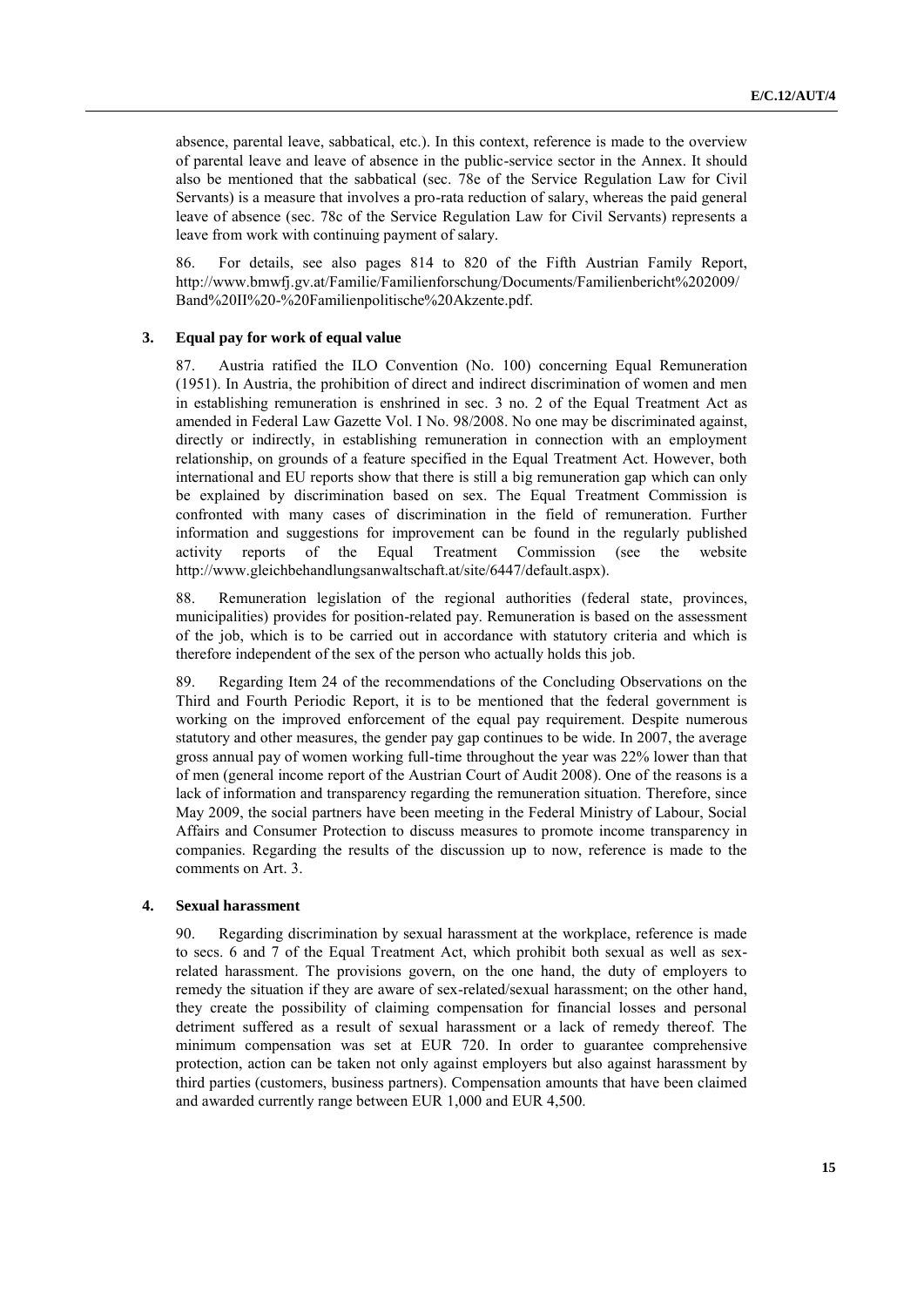91. For federal employees, the Federal Equal Treatment Act governs sexual harassment in sec. 8, and the legal consequences, including the time limits for filing a motion, in the event of sexual harassment are set down in secs. 19 and 20. A motion for determining the occurrence of discrimination has to be filed with the Federal Equal Treatment Commission and/or the administrative office, or, in the event of public-contract agents, in court. Compensation will be awarded for financial loss and non-pecuniary damage.

92. Austrian and EU legislation is very comprehensive as regards sexual harassment and covers any discriminating behaviour that can be attributed to the personal (sex-related) sphere. The amendment to the Federal Equal Treatment Act, Federal Law Gazette Vol. I No. 97/2008, also stipulates the punishment of the intention of sexual harassment, irrespective of whether it "achieved its goal".

93. In addition, there are corresponding provincial laws applicable to public-sector employees in the federal provinces and municipalities (*cf.* e.g. sec. 7a of the Vienna Equal Treatment Act, Provincial Law Gazette No. 18/1996).

#### **5. Health and safety at the workplace**

94. The Employee Protection Act *(ArbeitnehmerInnenschutzgesetz)* was amended in 2006. The Annex includes statistics on accidents at work and occupational diseases.

95. As regards the protection of employees in the federal authorities, reference is made to the Federal Employees Protection Act *(Bundes-Bedienstetenschutzgesetz)*, Federal Law Gazette No. 70/1999 as amended. For employees of provincial and municipal authorities, corresponding provincial laws apply.

# **Article 8**

96. As a general indication, please refer to the reports regarding the ILO Convention (No. 87) on the Freedom of Association and Protection of the Right to Organise (1948) and the ILO Convention (No. 98) on the Right to Organise and Collective Bargaining ratified by Austria.

#### **1. Trade unions**

97. The Austrian Trade Union Federation underwent structural changes and reduced the number of specialised trade unions by means of consolidation.

#### **(a) Conditions for membership**

98. There are no separate rules for founding or joining a trade union. The Austrian Trade Union Federation is an association within the meaning of the Association Act *(Vereinsgesetz)*. With respect to its establishment and membership, both the general subsidiary provisions of the Association Act as well as the bylaws of the Austrian Trade Union Federation apply.

#### **(b) Freedom of association**

99. The freedom of association is covered in the constitution by Art. 12 of the Basic Law on the General Rights of Nationals *(Staatsgrundgesetz)* of 21 December 1867 on the general rights of the citizens for the kingdoms and countries represented in the Reichsrat, Imperial Law Gazette No. 142/1867 (freedom of assembly and association) and Art. 11 of the European Convention on Human Rights (ECHR). Furthermore, reference is made to the comments in the reports regarding the ILO Convention (No. 87) on the Freedom of Association and Protection of the Right to Organise.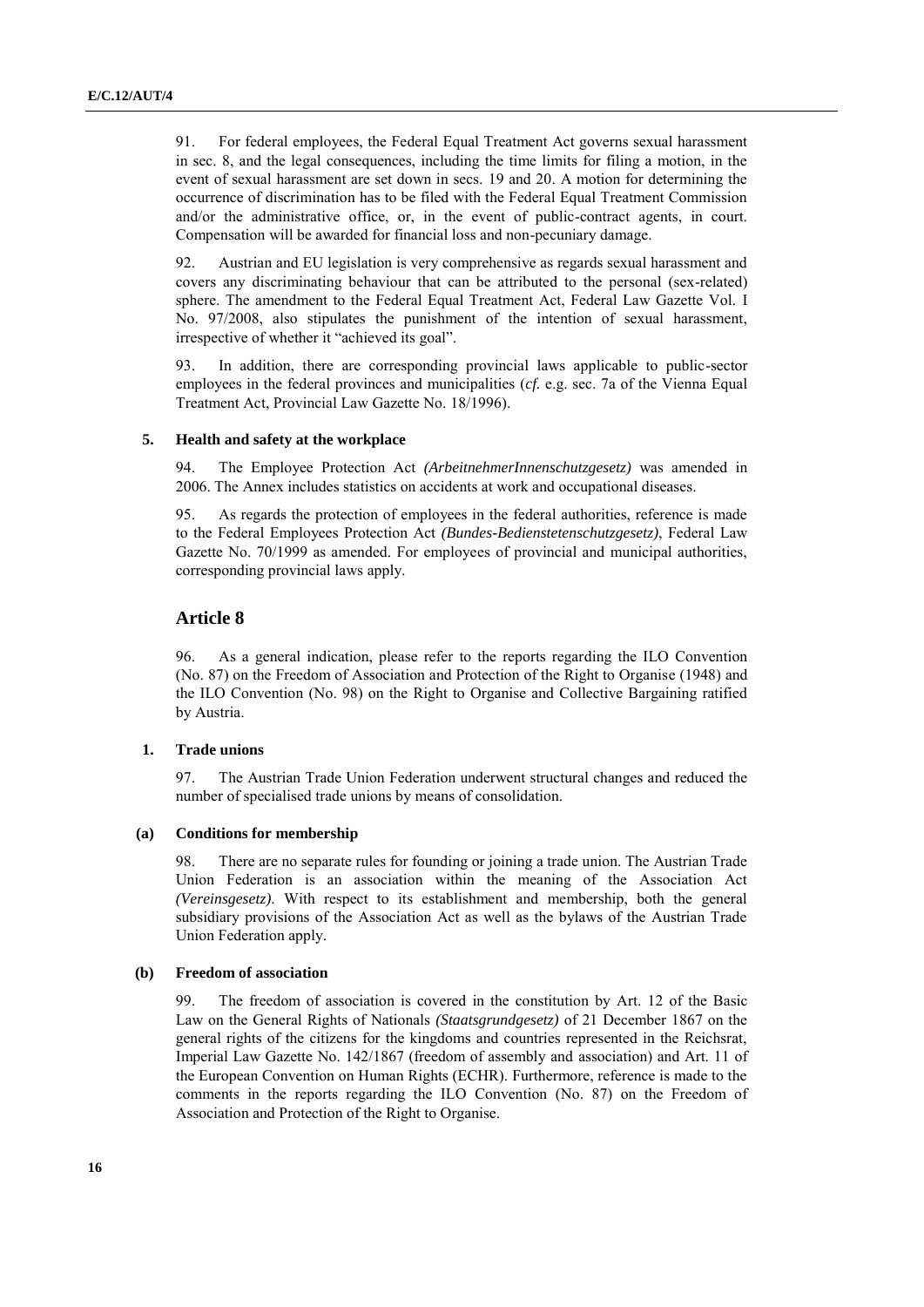# **2. Collective bargaining**

100. In Austria, in addition to comprehensive legislation for the protection of employees, major areas of labour law (in particular provisions on remuneration, flexible working-time models, additional pay) are governed and negotiated by means of collective bargaining agreements between representatives of employees and employers. This is to establish certain minimum wages and minimum standards for other important working conditions without the government's interference. The Labour Constitution Act defines only the scope of the areas to be negotiated and some framework conditions (e.g. capacity to enter into a collective bargaining agreement, equal treatment principle).

101. The legal nature of the statutory standards is decisive for the interplay of collective bargaining agreement and statutes: A collective bargaining agreement must not deviate from bilaterally (absolutely) compelling law, otherwise it is void; it may deviate from unilaterally (relatively) compelling law only to the benefit of the employee, and in the case of law that is subject to disposition it may deviate also to the detriment of the employee. Relatively compelling standards are predominant, as it is in the nature of the idea of protection under labour law to set minimum working conditions, which must not be undercut but may be improved by any subordinate legal source.

102. As a rule, collective bargaining agreements are entered into — for the employers by the Austrian Federal Economic Chamber, the statutory interest group of all persons entitled to conduct a business in the field of industrial trade, industry, mining, commercial trade, finance, banking and the insurance industry, the transportation industry, traffic, communications, tourism and the recreational industry, and — for the employees — by the Austrian Trade Union Federation. Due to the "effect on outsiders" *(Außenseiterwirkung)* (employees who are not members of the representative body concluding the agreement) laid down by law, collective bargaining agreements apply to all employees whose employers are bound by collective bargaining agreements. As a result, collective bargaining agreements entered into by the Federal Economic Chamber on behalf of the employers are applicable to all employees in the respective field, irrespective of whether they are a union members or not. As not all gainfully employed persons are members of a trade union, this "effect on outsiders‖ of the collective bargaining agreements plays an important role in avoiding the exertion of wage pressure and an ensuing divide of employees.

103. Overall, in Austria, the majority of gainfully employed persons are subject to the provisions of a collective bargaining agreement (the remainder are mainly employees of the public-service sector, who are subject to statutory provisions). Thus, a large percentage of employees are subject to collective bargaining agreement provisions, which to some extent replace statutory minimum requirements by more favourable regulations and/or include agreements that go beyond statutory claims.

104. As the collective-agreement provisions on wage and working conditions have the effect of standards, they are directly legally binding. These provisions can neither be repealed nor restricted by works agreements or individual agreements. Special agreements are usually only valid if they are more favourable for the employee or concern issues not governed by the collective bargaining agreement *(Günstigkeitsprinzip)*. This means that in relation to the employment contract, the collective bargaining agreement has an effect similar to a law.

105. In addition to collective bargaining agreements at non-company-based level, works agreements represent another instrument for constituting collective labour law. Basically, works agreements can only be concluded on issues that, under the law or the relevant collective bargaining agreement, the employer and the works council are permitted to regulate between themselves. In relation to the individual employment contract, works agreements are basically also compelling.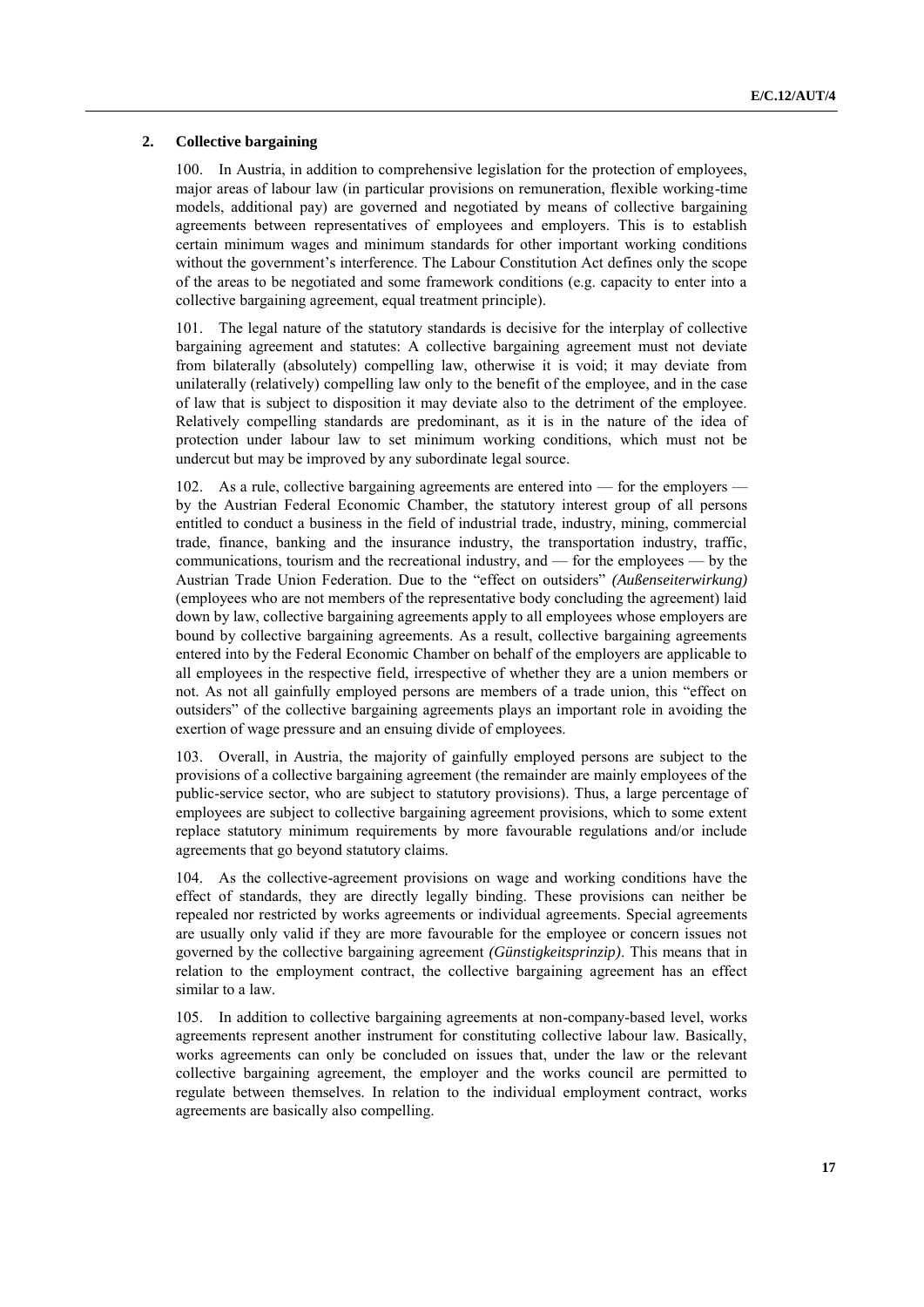106. Regarding Item 26 of the recommendations of the Concluding Observations on the Third and Fourth Periodic Report it is to be stated that the amendment Federal Law Gazette Vol. I No. 4/2006, effective as of 14 January 2006, extended the eligibility to run in works council elections to all employees, irrespective of their nationality (modification of sec. 53 para. 1 and sec. 126 para. 5 of the Labour Constitution Act as well as of sec. 20 of the Chamber of Labour Act *(Arbeiterkammergesetz)* 1992, Federal Law Gazette No. 626/1991 as amended by Federal Law Gazette Vol. I No. 4/2006.

#### **3. Right to strike**

107. The report on the ILO Convention No. 87 from 1996 contains, in particular, comments on the right to strike in Austria. Since then, the legal situation regarding the right to strike has not changed. The Annex includes a table on strikes that have taken place. Unlike the situation in other countries, the right of industrial conflict and thus the right to strike — including its restrictions — in Austria have still not been systematically incorporated into laws or collective bargaining agreements. In Austrian legislation, there are only sporadic and problem-specific ordinary-law rules that expressly refer to industrial conflict.

108. For example, the criminal liability for leading a strike and participating in a strike was repealed by the Coalition Act *(Koalitionsgesetz)*, Imperial Law Gazette No. 43/1870. Pursuant to sec. 9 of the Unemployment Insurance Act *(Arbeitslosenversicherungsgesetz)*, Federal Law Gazette No. 609/1977 as amended, employment in a company affected by strike is deemed unreasonable, and pursuant to sec. 13 of the same Act, the claim for unemployment benefits becomes void if unemployment is a direct consequence of a strike or a lock-out of employees who do not participate in the strike by the employer (*Defensivaussperrung*). In addition, pursuant to sec. 9 of the Temporary Employment Act *(Arbeitskräfteüberlassungsgesetz)*, Federal Law Gazette No. 196/1988 as amended, hiring out workers to companies affected by strike or lock-out is prohibited. Pursuant to sec. 10 of the Employment of Foreigners Act *(Ausländerbeschäftigungsgesetz)*, Federal Law Gazette No. 118/1875 as amended, no work permits may be issued for such companies.

109. Reference is to be made to the court rulings of the ECJ relevant for Austria. In its judgment of 11 December 2007, Case C-438/05, Viking Line, the ECJ expressed the opinion that the right to take collective action, including the right to strike, must be recognised as a fundamental right, which forms an integral part of the general principles of Community law. The ECHR judgment in the case of Enerji Yapi-Yol Sen vs. Turkey of 21 April 2009, application no. 68959/01, also needs to be mentioned. In this judgment, the ECHR recognised the right of trade unions to strike as being protected under Art. 11 of the (European) Convention for the Protection of Human Rights and Fundamental Freedoms, which is part of the Austrian constitution.

# **Article 9**

110. In general, it can be stated that the system of social security in Austria comprises all the benefits and spheres mentioned. In addition, the following information is provided.

## **1. Assistance for families**

111. A comprehensive data basis regarding family benefits and developments relating to family policy can be found in the Fifth Austrian Family Report (*5. Österreichischer Familienbericht*) in the chapter on family-policy highlights 1999-2009. This report is available for download at: [http://www.parlament.gv.at/PG/DE/XXIV/III/III\\_00157/](http://www.parlament.gv.at/PG/DE/XXIV/III/III_00157/%20pmh.shtml)  [pmh.shtml](http://www.parlament.gv.at/PG/DE/XXIV/III/III_00157/%20pmh.shtml) and http://www.bmwfj.gv.at/Familie/Familienforschung/Documents/Familien bericht%202009/Band%20II%20-%20Familienpolitische%20Akzente.pdf.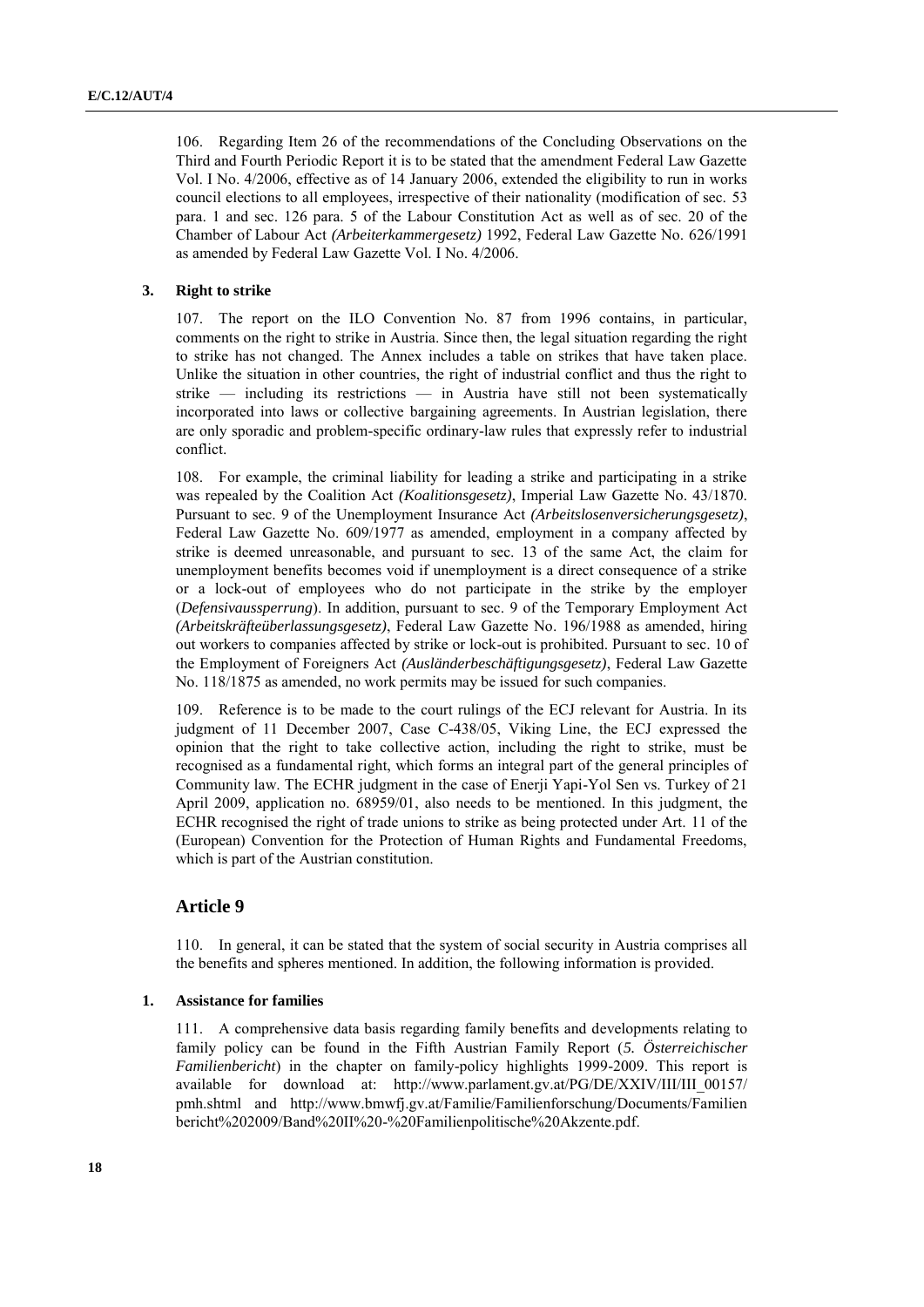# **(a) Regulations regarding child-leave periods/child-leave benefits**

112. Mothers and fathers are separately entitled to receive child-leave benefits up to their child's second birthday. The decision on the length of the child-leave period (and thus the model chosen) no longer has to be announced immediately upon the birth of the child, which makes it easier to plan the child-leave period. In 2010 the current rate of maternity benefits for self-employed parents is EUR 25.95 per day.

# **(b) Childcare benefits**

113. The introduction of childcare benefits (*Kindergeld*) in 2002 by means of Federal Law Gazette Vol. I No. 103/2001 led to a fundamental change in the system of financial support for families with infants. The claim to benefits now arises irrespective of the parents' gainful employment prior to the birth of the child.

# (i) *Amount, commencement and payment period*

114. When they were introduced in 2002, childcare benefits amounted to EUR 14.53 per day (around EUR 436 per month). Provided that benefits were claimed by both parents, payment started upon childbirth and ended when the child reached the age of 36 months at the latest. The law provided for a suspension of childcare benefits while the mother received maternity benefits (i.e. compensation for loss of income during the period of strict prohibition of employment before and after childbirth). If childcare benefits were claimed by one parent only, the parent's entitlement ended when the child reached the age of 30 months.

115. Parents were not entitled to both claim childcare benefits at the same time. However, it was possible for the parents to take turns in drawing childcare benefits, with two alternations (for at least three months each) per child being admissible. The entitlement to such benefits ended upon the birth of another child, for whom a new application had to be filed. *For details on the new regulations regarding childcare benefits see below (models).*

# (ii) *Medical examinations under the Mother/Child Pass*

116. The introduction of childcare benefits rendered the Mother/Child Pass bonus (onetime payment of EUR 145.40) obsolete. Instead, the entitlement to childcare benefits was made dependent on whether the mother provided proof of five medical examinations as required under the Mother/Child Pass programme during her pregnancy and five medical examinations of the child up to age of 14 months. If no relevant proof was furnished, which had to be done before the child reached the age of 18 months, payments were reduced from the time the child exceeded the age of 20 months.

## (iii) *Restriction on earning money in addition to drawing benefits*

117. The law provided that parents were entitled to earn up to EUR 14,600 per calendar year while receiving childcare benefits. If this limit was exceeded, repayment of the entire sum paid for the respective calendar year could be claimed. (Exception: In the case of an unforeseeable minor violation of such limit [max. 10%] the claim for repayment could be waived – Ordinance on Financial Hardship Cases [*Härtefallverordnung*]). At the same time, the option of waiving the right to the payment of benefits for individual calendar months was created in order to exclude income generated during such non-payment periods from the calculation. This was to enable parents who earned a particularly high income in exceptional cases, for instance during one month only, to nevertheless receive childcare benefits.

(iv) *Supplement*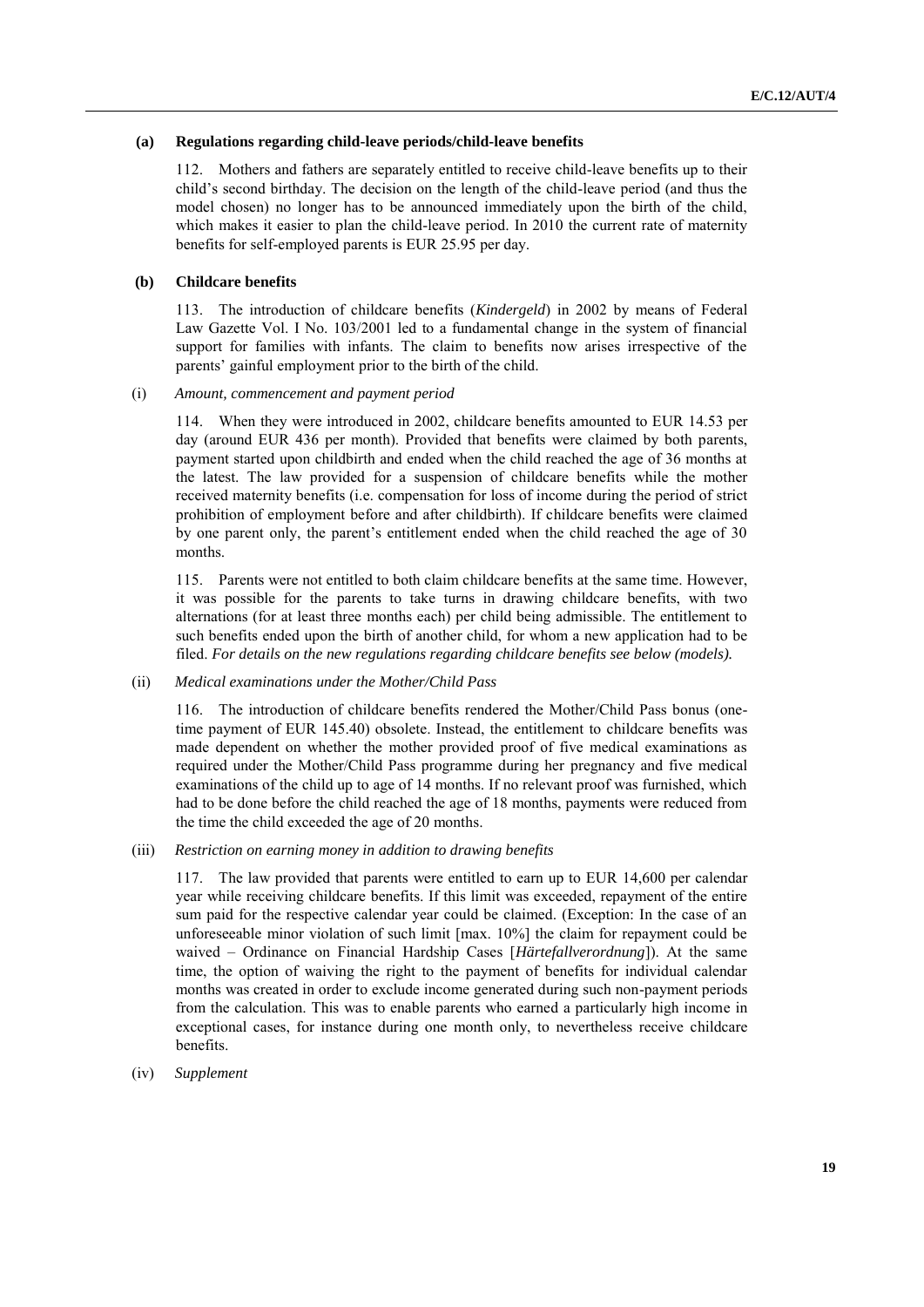118. Parents with a low income could apply for a supplement to childcare benefits in the amount of EUR 6.06 per day. These payments were a kind of loan, repayable to the financial authorities within 15 years.

## (v) *Health insurance*

119. Health insurance coverage was introduced for recipients of childcare benefits for the period during which they received such benefits.

# **(c) Framework conditions under labour law and social law which were changed and/or introduced simultaneously with the introduction of childcare benefits**

120. The introduction of the Childcare Benefits Act (*Kinderbetreuungsgeldgesetz*) gave rise to the amendment of a series of laws governing framework conditions under labour and social law. These laws included, *inter alia*, the General Social Security Act, Federal Law Gazette No. 189/1955 as amended; the Maternity Protection Act of 1979 (*Mutterschutzgesetz 1979*), Federal Law Gazette No. 221/1979 as amended; the Paternity Leave Act (*Väter-Karenzgesetz*), Federal Law Gazette No. 651/1989 as amended; and the Unemployment Insurance Act of 1977, Federal Law Gazette No. 609/1977 as amended. The most important innovations regarding family law can be summed up as follows:

#### (i) *Maternity Protection Act/Paternity Leave Act*

121. The amendment to the Maternity Protection Act/Paternity Leave Act provided for the opportunity to agree on employment beyond the marginal earnings threshold for a maximum period of 13 weeks in a calendar year with the employer of the mother/father on leave. This created more leeway for parents with respect to the newly introduced limit for earning money in addition to drawing childcare benefits.

(ii) *Unemployment Insurance Act* 

122. The Unemployment Insurance Act provided that, in principle, receipt of unemployment benefits and relief benefits should be possible while receiving childcare benefits. However, such entitlement was limited to people who were prepared to take up reasonably acceptable employment usually offered to them, i.e. who were available to the labour market. While receiving childcare benefits this was only the case if child care was provided by another family member or a third party (e.g. by institutions such as crèches and kindergartens or childminders). Creating the option of receiving childcare benefits and unemployment benefits at the same time was a necessary step, since the childcare benefits, in contrast to child-leave benefits, no longer constituted an insurance benefit arising from unemployment insurance (Federal Law Gazette Vol. I No. 103/2001).

(iii) *General Social Security Act*

123. The introduction of childcare benefits gave rise to separate health insurance coverage on the one hand and, on the other hand, resulted in fundamental changes in the field of pension insurance: For the first time, the first 18 months of receiving childcare benefits were taken into account when calculating the period of contributions creating an entitlement to an old-age pension; the remaining time period (max. up to the child's fourth birthday) was still considered a substitute period (Federal Law Gazette Vol. I No. 103/2001).

# **(d) The most important amendments of the Childcare Benefits Act**

124. Since the introduction of childcare benefits, the act has been amended several times. Important innovations since the introduction of the act until the end of the reporting period can be summed up as follows: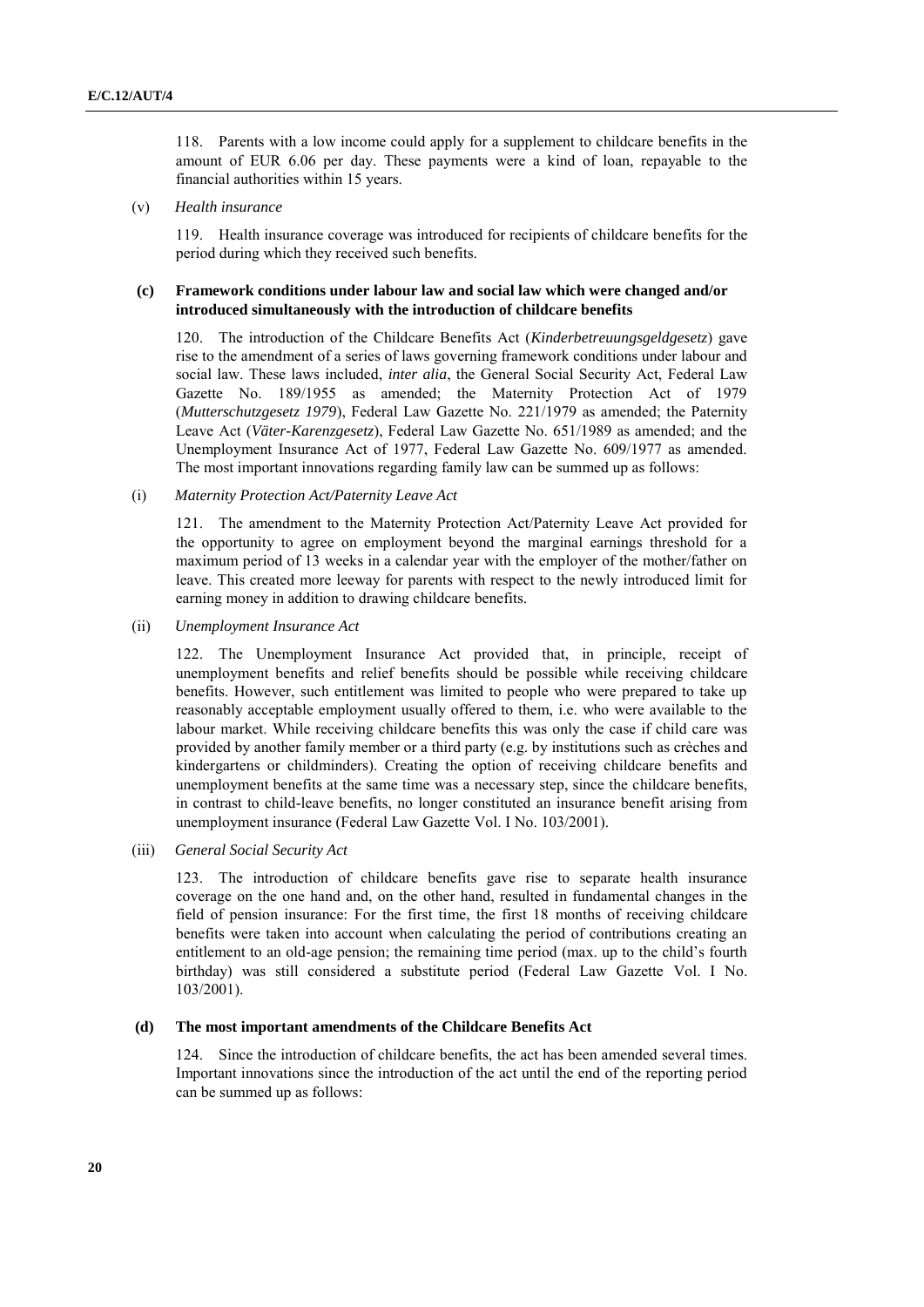# (i) *Multiple-birth allowance* (*Item 29 of the recommendations of the concluding observations on the third and fourth periodic report*)

125. The regulation according to which childcare benefits could only be drawn for the youngest child was suspended in the case of multiple-birth children. In order to compensate parents of multiples for the extra burden as compared to parents of children born in succession, the amendment Federal Law Gazette Vol. I No. 58/2003 provided for an entitlement to a daily allowance of EUR 7.27 for the second and each additional multiplebirth child. In the same amendment, the limit for earning money while receiving a supplement to childcare benefits was raised from EUR 3,997 to EUR 5,200 per calendar year.

126. The amendment Federal Law Gazette Vol. I No. 97/2006 provided that the supplement to childcare benefits paid to parents in the case of multiple-births should not end upon the birth of another child, but that the entitlement to such supplement should continue until the multiple-birth children reached the age of 36 months at the latest. The purpose of this provision was to mitigate financial hardship in families with at least three infants under the age of three.

# (ii) *Abolition of the surcharge on repayments of the supplement*

127. Originally, the supplement to the childcare benefits, which is designed as a loan, had to be paid back to the financial authorities with a surcharge of 15%. With the amendment Federal Law Gazette Vol. I No. 34/2004 to the Childcare Benefits Act, this surcharge was abolished retroactively as of 1 January 2002.

#### (iii) *Adjustment of the Ordinance on Financial Hardship Cases*

128. The so-called Ordinance on Financial Hardship Cases, which was introduced simultaneously with the childcare benefits, governed the criteria for hardship cases and the relevant repayment modalities. The amendment of the Ordinance on Financial Hardship Cases raised the threshold for a minor violation of the limit for earning money while receiving benefits, in the case of which no repayment was to be claimed, from 10% to 15%.

## (iv) *Adjustment of the law relating to aliens*

129. In the wake of the so-called Alien Law Package of 2005 there was a need for change in the field of family benefits. The childcare benefits were adjusted to the new Settlement and Residence Act (*Niederlassungs- und Aufenthaltsgesetz*) by providing a more detailed definition of the group of people entitled to such benefits. For instance, having one's centre of vital interests in the federal territory of Austria and having a legal residence status pursuant to secs. 8 and 9 of the Settlement and Residence Act were added to the requirements for entitlement. By linking the residence permits under the Settlement and Residence Act to the requirements for entitlement to family benefits (Federal Law Gazette Vol. I No. 100/2005) the criterion of uninterrupted gainful employment and/or five years of residence in Austria in the case of third-country nationals — which used to be required for any entitlement to family allowance and thus indirectly also to childcare benefits — was no longer necessary (these comments are also of relevance for the response on noncontributory social benefits for foreigners).

130. The amendment Federal Law Gazette Vol. I No. 168/2006 improved the conditions for receiving childcare benefits for members of third countries (this also applies to noncontributory social benefits for foreigners). This amendment guaranteed that children of foreigners with a residence permit under the Settlement and Residence Act who were born after the residence permit was granted and/or children of persons entitled to asylum under the Asylum Act of 2005 (*Asylgesetz 2005*), Federal Law Gazette Vol. I No. 100/2005 as amended, who were born after asylum was granted, could receive the childcare benefits with retroactive effect from the time of birth as soon as evidence of the child's or children's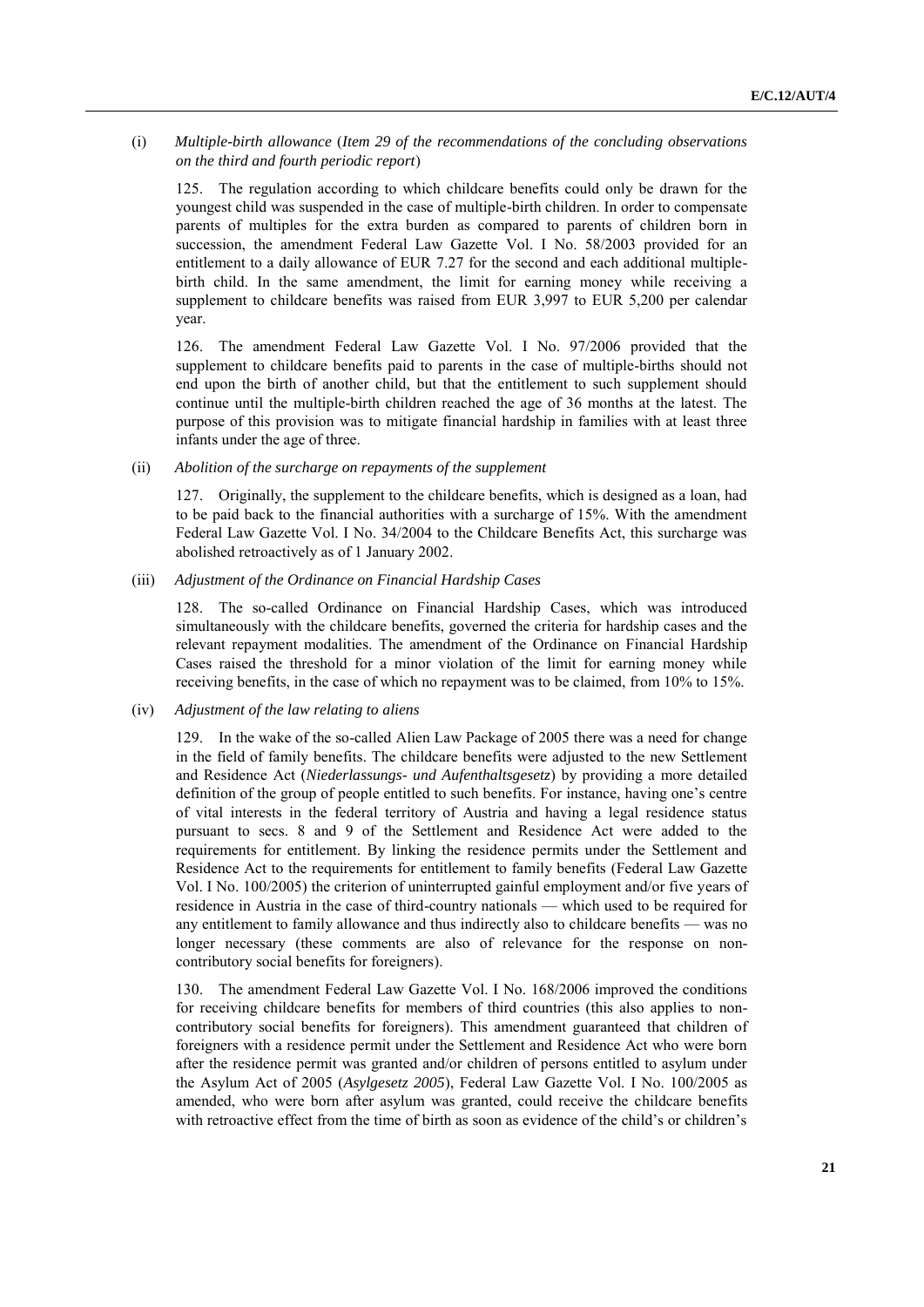residence permit was furnished. Persons under subsidiary protection under the Asylum Act of 2005 were added to the group of people eligible for benefits and since then have been entitled to childcare benefits under certain conditions – provided that they do not receive any basic services and are either gainfully employed or self-employed.

(v) *Introduction of short-time models* (*Item 28 of the recommendations of the concluding observations on the third and fourth periodic report*)

131. To provide parents with a greater range of choices, to make re-entry into the labour market easier and to increase the participation of fathers, the amendment Federal Law Gazette Vol. I No. 76/2007, which took effect on 1 January 2008, introduced two new models in addition to the existing "30 plus 6" model providing monthly benefits of around EUR 436:

- *20 plus 4 model:* approx. EUR 624 per month for each child up to the age of 20 or 24 months
- *15 plus 3 model:* approx. EUR 800 per month for each child up to the age of 15 or 18 months

132. In addition, the limit for earning money while drawing benefits was raised to EUR 16,200 per calendar year and a new regulation (*Einschleifregelung*) regarding claims for repayment was introduced. Consequently, in the case of a violation of the respective limit it is no longer necessary to pay back the entire amount of childcare benefits received during the respective calendar year but only the amount exceeding the limit; this also rendered the Ordinance on Hardship Cases obsolete.

(vi) *Change in modalities regarding repayment and supplements*

133. With the amendment Federal Law Gazette Vol. I No. 24/2009, the period in which the obligation to pay back the supplement to the childcare benefits to the financial authorities had to be met was shortened from 15 to seven years and the thresholds for repayment were raised. The risk of hardship cases resulting from the repayment obligation was thus reduced considerably.

(vii) *Introduction of income-related childcare benefits and an additional lump-sum model*

134. In order to assist parents in reconciling family and career, two additional models for drawing benefits were introduced for children born after 1 October 2009: Mothers and fathers who are gainfully employed in Austria and contribute to social insurance for a period of six months directly preceding the birth of their child are now entitled to 80% of their previous income, but not more than EUR 2,000 per month, until the child reaches the age of 12 (or, if shared, 14) months. A lump-sum model "12 plus 2" with benefits amounting to approximately EUR 1,000 per month was introduced for all parents. Up to EUR 5,800 per year, which roughly corresponds to the marginal earnings threshold, may be earned in addition to drawing the income-related childcare benefits. What all lump-sum models have in common is that 60% of the income earned in the calendar year prior to the child's birth (while no childcare benefits were paid), but at least EUR 16,200 per year, may be earned. The minimum drawing period for all models has been set at two months (Federal Law Gazette Vol. I No. 116/2009).

135. For details on childcare benefits see pages 796-803 of the Fifth Austrian Family Report: [http://www.bmwfj.gv.at/Familie/Familienforschung/Documents/Familienbericht%](http://www.bmwfj.gv.at/Familie/Familienforschung/Documents/Familienbericht%25%20202009/Band%20II%20-%20Familienpolitische%20Akzente.pdf)  [202009/Band%20II%20-%20Familienpolitische%20Akzente.pdf.](http://www.bmwfj.gv.at/Familie/Familienforschung/Documents/Familienbericht%25%20202009/Band%20II%20-%20Familienpolitische%20Akzente.pdf)

# **(e) Other framework conditions under labour law and social law**

(i) *Parental part-time work (Maternity Protection Act, Paternity Leave Act)*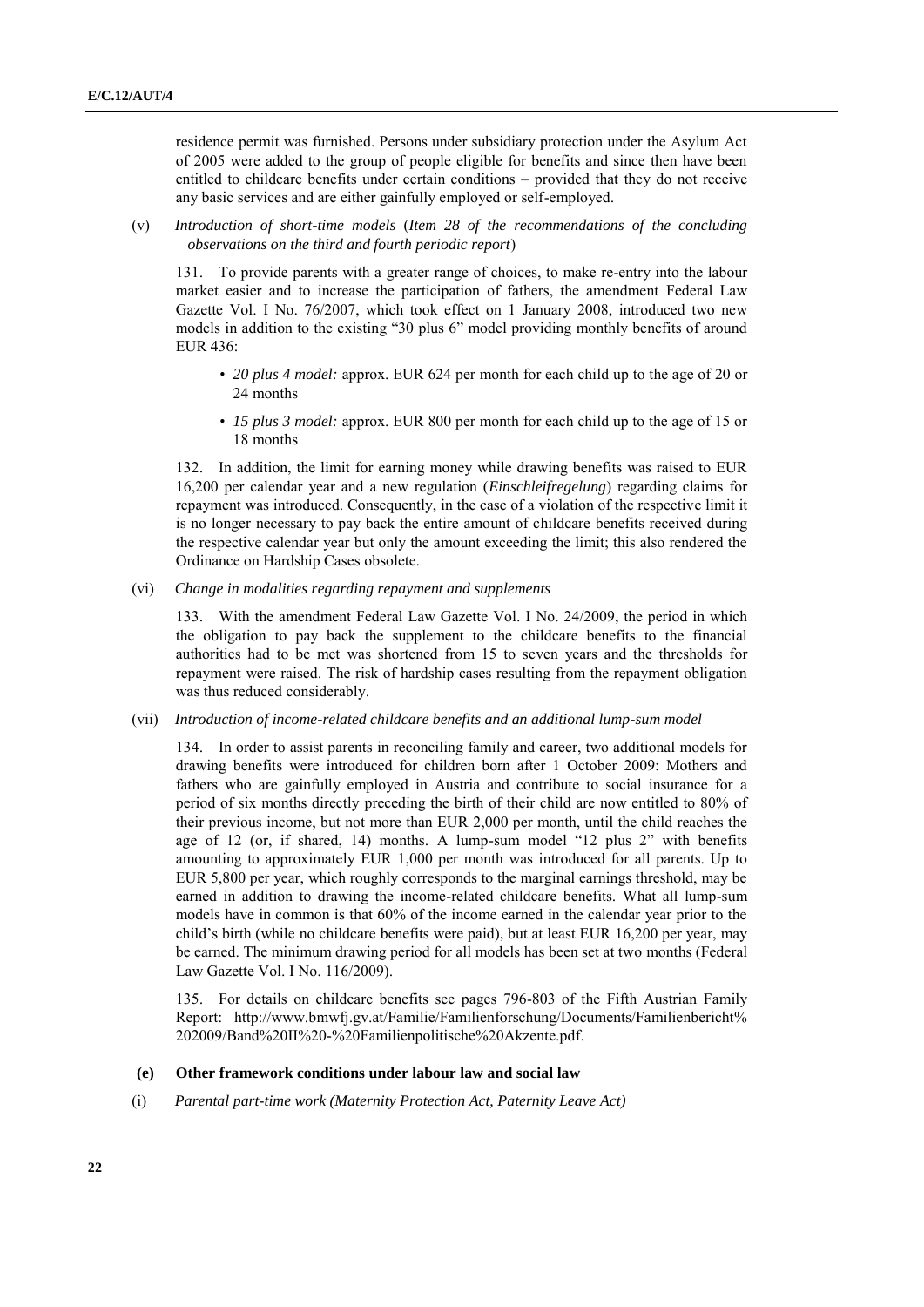136. On 1 July 2004, a legal claim to part-time employment was introduced for parents provided that they work in businesses with more than 20 employees and their employment, including the child-leave period, has lasted for at least three years without interruption. In smaller businesses this entitlement may be agreed upon in the employment agreement. Parttime employment with an entitlement to return to full-time employment is limited until the child's seventh birthday or the child's entry into school if this takes place later (Federal Law Gazette VoI. I No. 64/2004).

(ii) *New severance pay rules (Act on Severance and Retirement Funds for Salaried Employees [Betriebliches Mitarbeitervorsorgegesetz] or Act on Severance and Retirement Funds for Salaried Employees and Self-Employed Persons [Betriebliches Mitarbeiter- und Selbständigenvorsorgegesetz])*

137. In 2003 the severance pay system was changed fundamentally. In the course of these changes, a family-law component was introduced by creating a legal entitlement to severance pay at the expense of the Family Expenses Equalisation Fund (*Familienlastenausgleichsfonds* – a fund made up of employee contributions and general tax money) in the amount of 1.53% of the childcare benefits drawn for (former) employees for periods during which childcare benefits were received (Federal Law Gazette Vol. I No. 100/2002). With effect as of 1 January 2008, quasi-freelancers were integrated into the new severance pay system as well and granted a claim to contribution payments at the expense of the Family Expenses Equalisation Fund (Federal Law Gazette VoI. I No. 10 2/2007).

(iii) *Child-raising periods (General Social Security Act, Social Security (Commerce, Trade and Industry) Insurance Act [Gewerbliches Sozialversicherungsgesetz], Social Security (Farmers) Insurance Act [Bauern-Sozialversicherungsgesetz])*

138. The pension reform of 2005 (Federal Law Gazette VoI. I No. 142/2004) provided that, starting in 2005, child-raising periods of a maximum of 48 months (in the case of multiple births up to 60 months) from the child's birth would be taken into account as contribution periods for pension insurance. It was agreed that the contributions for the years 2005 to 2009 would be paid in equal shares by the Family Expenses Equalisation Fund and the federal government and that from 2010 onwards 75% would be funded by the Family Expenses Equalisation Fund.

(iv) *Minimum availability (Unemployment Insurance Act)*

139. In order to have a realistic chance of finding a new job, minimum periods of availability of the employee are indispensible. Given that around 90% of all jobs offered require working hours of at least 20 hours, sec. 7 para. 7 of the Unemployment Insurance Act as amended by Federal Law Gazette Vol. I No. 104/2007 provides for a minimum availability of 20 hours. Persons with care commitments for children up to the age of 10 or for disabled children need to be available for 16 hours only, i.e. they have to be prepared to take up employment with a normal working time of at least 16 hours. This special regulation was introduced to make sure that the lack of necessary childcare facilities with longer opening hours for younger children (up to the age of 10) would not be to the detriment of the parents concerned. The minimum availability of 16 hours is also in line with the practice of the administrative authorities prior to the amendment Federal Law Gazette Vol. I No. 104/2007.

140. In practice, the advisers of the Public Employment Service Austria are also instructed to assist their clients in finding a place in a childcare institution.

# **(f) Family allowance and child deductible**

141. Information on family allowance and the amount per child deductible from taxes is provided in the comments on Art. 10.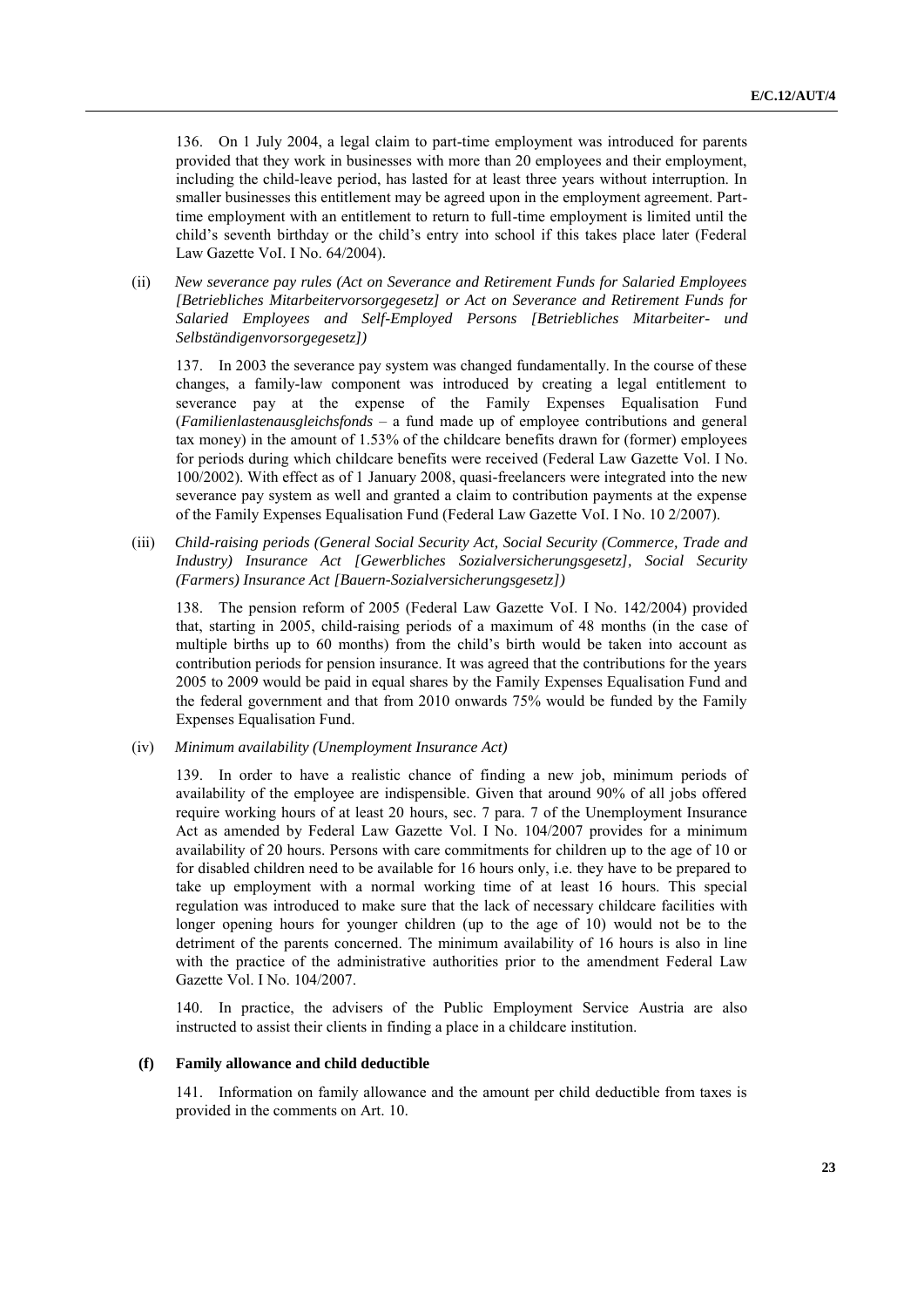#### **2. Safety and health protection for self-employed persons**

142. A government bill regarding the amendment of the Industrial Code of 1994 (*Gewerbeordnung 1994*) was submitted to the Austrian parliament on this issue. The bill is available for download at: [http://www.parlament.intra.gv.at/PG/DE/XXIV/I/I\\_00780/](http://www.parlament.intra.gv.at/PG/DE/XXIV/I/I_00780/pmh.shtml)  [pmh.shtml.](http://www.parlament.intra.gv.at/PG/DE/XXIV/I/I_00780/pmh.shtml)

143. Art. 10 of Directive 92/57/EEC expands the scope of application of a multitude of employee protection provisions listed in said Directive to self-employed persons personally engaged in work activity on a construction site without employing staff. In order to make sure that provisions of the Construction Site Directive already transposed into Austrian employee protection law do not have to be repeated in the Industrial Code, a proposal envisaging transposition in a single paragraph has been prepared.

## **3. Pension systems**

144. The Pension Harmonisation Act (*Pensionsharmonisierungsgesetz*), Federal Law Gazette Vol. I No. 142/2004, provided for a uniform pension law for all gainfully employed persons. The General Pension Act (*Allgemeines Pensionsgesetz*) applies to people born after 1 January 1955 and governs the so-called "pension account", the entitlement to and scope of old-age pension and the scope of invalidity pension benefits (occupational disability pension, total disability pension) and survivor pension.

145. Regarding the main characteristics, type and amount of the benefits as well as the financing modalities of the Austrian social security system, reference is made to the 2009 MISSOC Report on Social Protection in the Member States of the European Union in 2009 issued by the European Commission.

146. As in the field of health insurance, virtually the entire gainfully employed population is subject to compulsory statutory pension insurance (the only exceptions being lawyers and civil engineers who are protected under special pension systems) or, in the case of civil servants, protected by the pension schemes of public-law employers. As a consequence, in 2010 (as was already the case in 2000) virtually 100% of the population had social insurance cover. In addition, it is to be pointed out that all people living in Austria are entitled to take out voluntary insurance.

147. See also the comments under article 11, heading 1 (a) *et seq.*

# **4. Non-contributory social benefits**

## **(a) Care services and benefits (***Pflegevorsorge***)**

148. The main purpose of the care services and benefits currently in effect is to ease the financial burden on people in need of care and on their family members by providing them with a direct monetary benefit, and to enable them to lead a self-determined, needs-oriented life and improve their participation in social life by providing various social services. As the majority of recipients of care benefits come from lower income brackets, such benefits also contribute to combating poverty.

149. The demand-oriented care benefits are paid irrespective of income, financial situation and the reason why care is needed and result in noticeable financial relief for those concerned and their families and provide them with more options for making arrangements. In April 2010, care benefits were paid to 363,272 persons under the Federal Law on Care Benefits (*Bundespflegegeldgesetz*), Federal Law Gazette No. 110/1993 as amended, and to 63,679 recipients under the respective provincial acts on care benefits (as at December 2008 – 2008 Austrian Report on Care Benefits). In 2005, care benefits were raised by 2.0%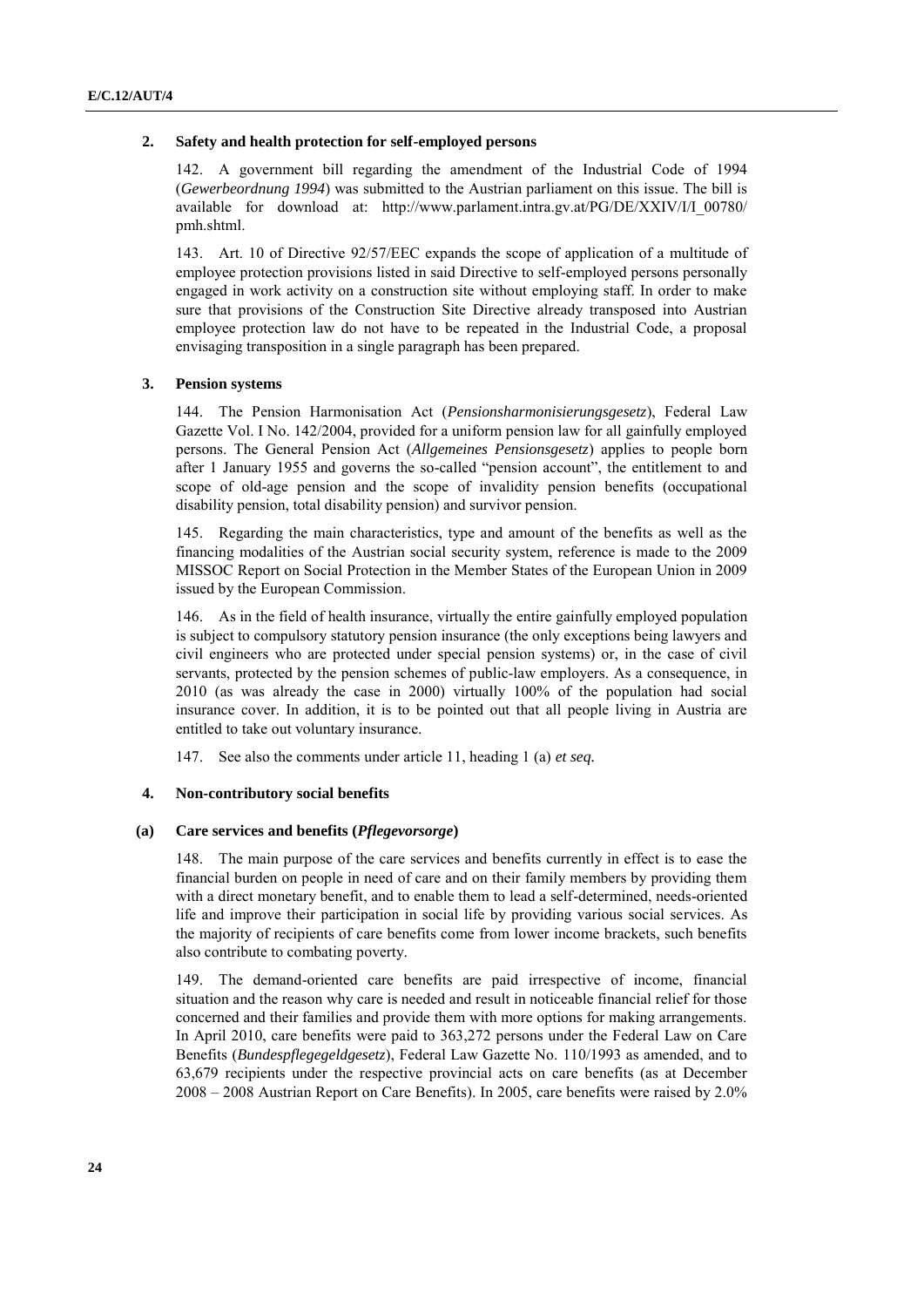and in 2009 by 4% in levels 1 and 2, by 5% in levels 3 to 5 and by 6% in levels 6 and 7. The table specifying the amounts of the monthly care benefits is included in the Annex.

# **(b) Amendment of the Federal Law on Care Benefits and of the Ordinance on Care-Benefit Categories**

150. Providing care for those in need is a topic of central importance for the future of the Austrian social system. Thus, with effect as of 1 January 2009, additional measures — such as the increase of care benefits, an improved classification of care benefits for children with severe disabilities and dementia patients, as well as the expansion of support options regarding short-time care — were taken in order to find solutions ensuring the highest level of satisfaction among those concerned and to guarantee availability of high-quality care benefits in Austria.

151. As a result of the introduction of lump-sum hardship allowances for persons classified as persons with severe mental or psychological disorders, primarily dementia, and children and adolescents with the most severe disabilities, a total of 7,601 persons have been receiving increased care benefits under the Federal Law on Care Benefits since 1 January 2009. See also the table in the Annex.

152. Ensuring that the procedure of determining care-benefit entitlements is as short as possible facilitates a quick improvement in the situation of people in need of care and the family members providing that care. The target value for the length of such procedures is 60 days. See also the tables and additional information provided in the Annex.

## **(c) Social compensation**

153. Social compensation refers to measures taken by the state to provide noncontributory financial cover for damage suffered by people in connection with state measures (federal armed forces, military service, persecution during the NS era) or in cases where the state has a special responsibility (vaccination damage, crime victims). Basically, social compensation provides for income-independent annuities, income-dependent additional payments (guaranteeing a minimum income) and care-related benefits as well as medical care, orthopaedic care and rehabilitation benefits. These benefits are granted to the victims and their survivors, with men and women having totally equal entitlements. In particular, EU citizens and members of third countries are included in the compensation schemes relating to damage caused by current or recent circumstances. See also the additional information provided in the Annex.

154. See also the comments under article 11, heading 1 (b) (Combating poverty).

# **5. Personal pension plans**

155. Austrian income tax law provides for several instruments encouraging personal pension plans:

(a) Financial benefits of up to EUR 300 per year paid by employers for the purpose of ensuring their employees' retirement provisions are tax-free for the recipients. This instrument is used to accumulate pension capital through life insurance.

Contributions and insurance www.personaltrainergeneva.com premiums for the following types of insurance are deductible (to a limited extent) from the assessment basis for income tax as special expenses:

- Voluntary insurance for sickness, accident or pension
- Life insurance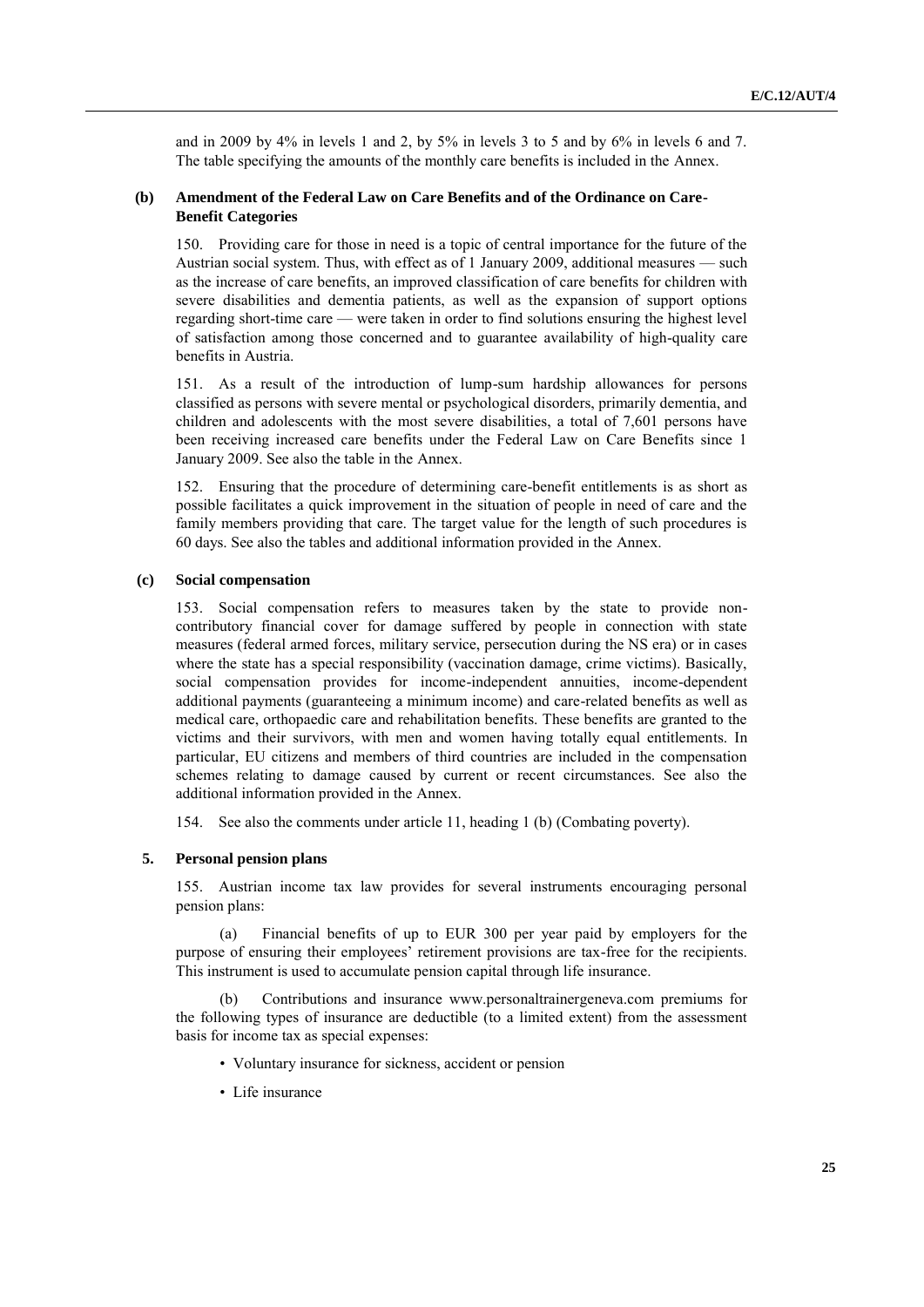- Voluntary widow's/widower's pension funds, orphan pension funds, pension funds and funeral expenses funds
- Pension funds
- Occupational collective insurance

(c) As an alternative to deduction from tax as special expenses, people with personal pension plans are eligible for the following bonus payments which are independent from the recipient's income:

- Additional pension insurance, pension fund or occupational collective insurance (maximum assessment basis: EUR 1,000; bonuses range between 8.5% and 13.5%)
- State-supported life insurance (the maximum assessment basis is subject to change and in 2010 amounts to EUR 2,263.79; bonuses range between 8.5% and 13.5%)

Bonuses may be granted for both categories at the same time; their amounts are limited.

These fiscal instruments serve the primary purpose of promoting personal pension plans; special expenses for voluntary contributions to health insurance and accident insurance may be deducted from tax as well. The best-accepted and most wide-spread product is state-supported life insurance.

(d) In addition to the income tax relief granted, the insurance tax rate payable on private health insurance products  $(1\%)$  as well as on old-age, survivor, and invalidity pensions within the meaning of the Pension Fund Act (*Pensionskassengesetz*) (2.5%) is extremely low as compared to the general insurance tax rate of 11%.

#### **6. Equal status of men and women in the pension law system**

156. The current pension insurance system provides for a guaranteed old-age pension for women on the basis of their own gainful employment or through the survivor pension derived from their marriage to a gainfully employed husband.

157. In order to improve the pension rights for women even further, the crediting of childraising periods towards pension payments was gradually established: Now child-raising periods of up to 48 months, and in the case of a multiple birth up to 60 months, starting from the birth of the child are taken into account when calculating pension entitlements. Contributions for such periods are paid by the Family Expenses Equalisation Fund.

158. A major innovation regarding pension harmonisation is the voluntary "pension splitting" for child-raising periods. Parents are entitled to agree on transfers of credits to the pension account for years spent on child raising after 2005: The gainfully employed parent may have up to 50% of his/her partial credit for the first four years (the first five years in the case of multiple-birth children) transferred to the pension account of the parent spending most of his/her time on child raising. The current retirement age for women which is 60 years — will be gradually adjusted to that for men  $-$  65 years — starting with 1 January 2024 (until 2033: increases of six months per year).

# **7. Protection of informal workers**

159. In principle, the provisions regarding social insurance also apply to "informal" workers". Employment under the law on social insurance exists completely irrespective of a valid contract entered into or an effective obligation undertaken. In order to be counted for inclusion in the social insurance system, the work must serve a gainful purpose and the proceeds from employment may not be refused. That means that any person employed for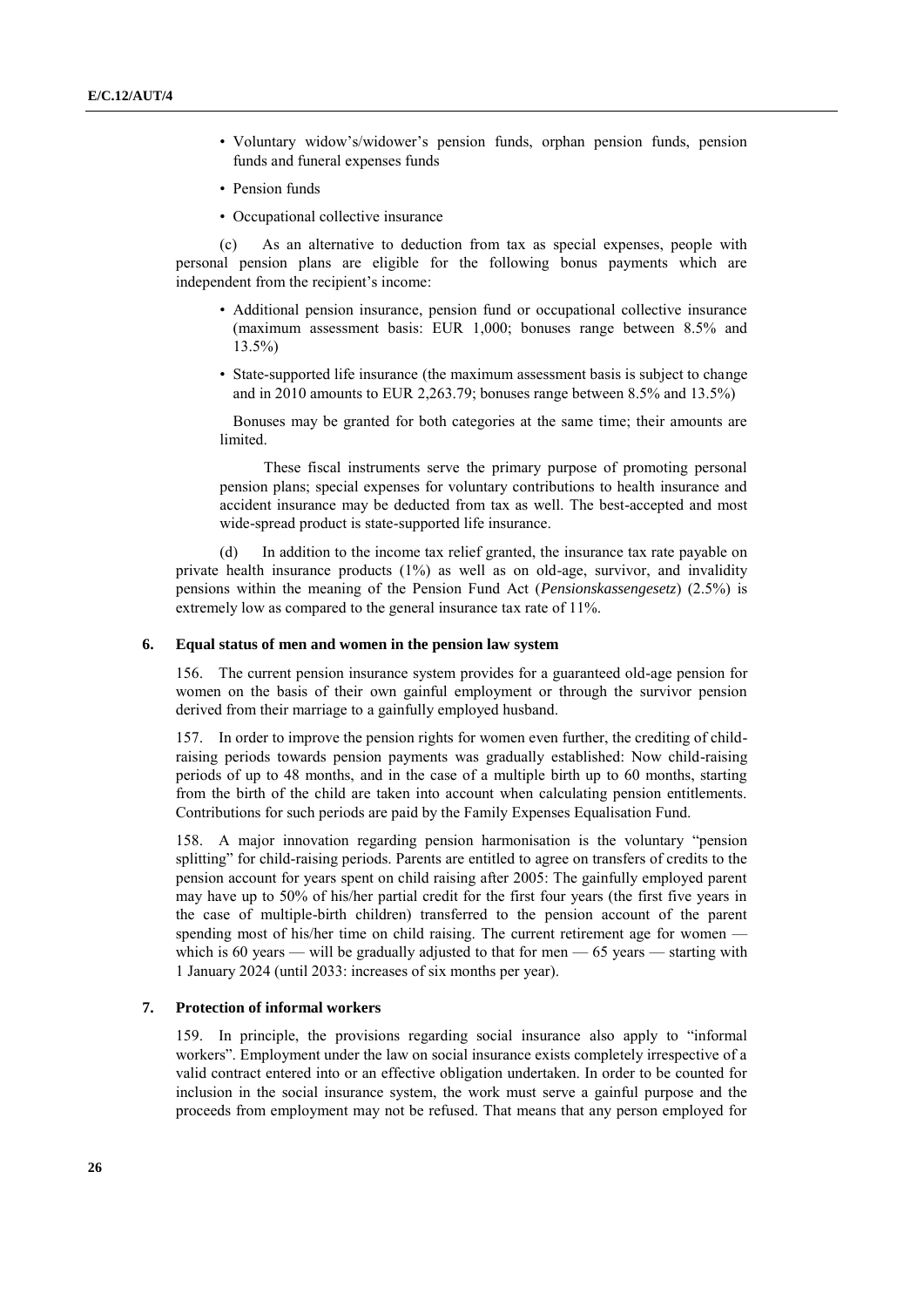remuneration in personal and economic dependence is an employee subject to compulsory social insurance (*cf.* also the comments on informal employment relationships).

# **8. Non-contributory social benefits for foreigners**

160. The following examples should be mentioned:

(a) Means-tested guaranteed minimum income (for details see under article 11, heading 1 (b) and the Annex). This instrument is available not only for citizens but also for people who are to be placed on an equal footing with citizens according to obligations under international law (e.g. recognised refugees, EEA citizens, citizens of third countries after five years of lawful residence, people under subsidiary protection with a view to the core benefits).

(b) Payments under the Disability Employment Act and under the employment campaign of the Federal Social-Services Office for so-called "eligible disabled persons" (*begünstigte Behinderte*) may be granted to citizens of Contracting Parties of the EEA, Switzerland and Turkey, provided that they are legal members of the Austrian labour market, as well as to refugees who have been granted asylum. With a few exceptions, benefits are also available to citizens of third countries with disabilities, provided that they are legally engaged in the Austrian labour market.

(c) Benefits under the Federal Disability Act: Citizens of the EU and/or EEA who have their principal residence in Austria are eligible for benefits. No specific duration of residence is required. Citizens of third countries are eligible for benefits provided that they have had their permanent place of abode in Austria for at least one year and provided that it can be expected that their residence permit will be extended. Asylum seekers may receive benefits after having stayed in Austria for at least one year, if their asylum residence permit is valid. Refugees officially recognised as Convention refugees are granted the same rights as Austrians.

(d) Care benefits (see article 9, heading 4 above): Care benefits under the Federal Law on Care Benefits are, in principle, available to all people with their habitual abode in Austria if they receive payments under the statutory pension insurance scheme or similar benefits (e.g. retirement pay for civil servants, accident annuity, war victims annuity).

Benefits under the Federal Law on Care Benefits: Under certain conditions, persons providing care to family members are entitled to benefits under the benefit fund (sec. 21a of the Federal Law on Care Benefits). Austrian citizenship is not required (the applicant's habitual abode in Austria is sufficient). In order to promote 24/7 in-house care within the meaning of the Home Care Act (*Hausbetreuungsgesetz*), Federal Law Gazette Vol. I No. 33/2007, benefits from the Benefit Fund for People with Disabilities may be granted to people in need of care or to their family members (sec. 21b of the Federal Law on Care Benefits). Again, Austrian citizenship is not required (the applicant's habitual abode in Austria is sufficient).

Social compensation benefits (see article 9, heading 4 above): In principle, foreigners are entitled to benefits under the Crime Victims' Act (*Verbrechensopfergesetz*), Federal Law Gazette No. 288/1972 as amended and the Vaccination Damage Act (*Impfschadengesetz*), Federal Law Gazette No. 371/1973 as amended.

(g) Family allowance: Family allowance (for details see article 10, heading 3, and the Annex) is available not only to Austrian citizens but also to citizens of the EU and/or EEA and third-party nationals who are living in Austria on the basis of a residence permit entitling them to a permanent stay, as well as to recognised refugees.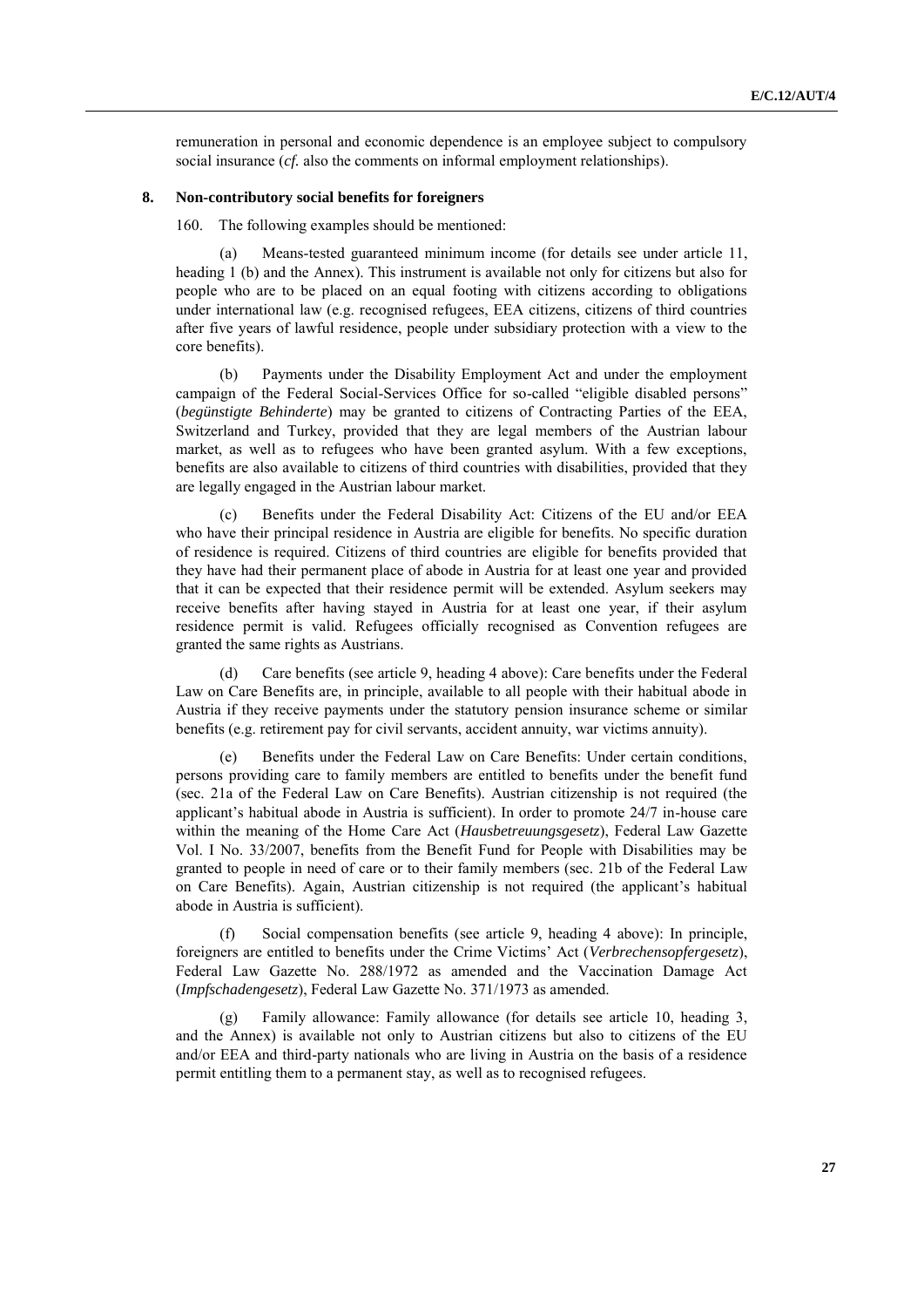# **Article 10**

#### **1. Entering into marriage with full and free consent**

161. Several legal instruments guarantee that the consent of both parties is required when entering into marriage.

162. According to sec. 39 para. 1 of the Marriage Act (*Ehegesetz*), German Reich Law Gazette Vol. I p. 807/1938 as amended, either spouse may bring an action for annulment of a forced marriage before a court if he/she was "unlawfully coerced into marriage under threat‖. As in the case of a divorce, an annulment becomes effective *ex nunc*. It does not affect consequences of the marriage such as one spouse's taking the other's name or obtaining citizenship. The circumstances on the basis of which a residence permit was granted do not cease to exist with retroactive effect, either. According to sec. 42 of the Marriage Act, the effects of the annulment are equivalent to those of a divorce, with the spouse who made the threat or was aware of the threat being deemed to be the party at fault. According to sec. 10 para. 2 of the Marriage Act, an action for annulment becomes timebarred within one year after the situation of duress has ceased to exist.

163. Given that in the case of a married minor it can hardly be expected that the parents, who are the child's legal representatives but who have also initiated the forced marriage, would bring an action for annulment themselves, a court-ordered limitation of parental custody according to sec. 176 of the General Civil Code (*Allgemeines bürgerliches Gesetzbuch*) and the appointment of another legal representative may be effected. In the event that it would take too long to obtain assistance from the court, the competent youth welfare institution is entitled, in cases of imminent danger, to take measures regarding the minor's care and education (including legal representation in such matters) pursuant to sec. 215 para. 1 of the General Civil Code; such measures will be temporarily valid until the court has made its decision.

164. According to sec. 17 para. 1 of the International Private Law Act (*Internationales Privatrechtsgesetz*), Federal Law Gazette No. 304/1978 as amended, the criteria for entering into marriage and for declaring its nullity or annulment are to be assessed for each person individually on the basis of such person's personal statute. However, this may only result in the application of another legal system – in particular if foreign nationals are involved – if the application of such system is compatible with the basic values under the Austrian legal system (sec. 6 of the International Private Law Act) which, according to the practice of the Austrian courts, also includes the freedom of marriage.

165. Austria is also a signatory state to the Convention concerning the Powers of Authorities and the Law Applicable in respect of the Protection of Infants [\(Federal Law](http://www.ris.bka.gv.at/Dokumente/BgblPdf/1975_446_0/1975_446_0.pdf)  [Gazette No. 446/1975\)](http://www.ris.bka.gv.at/Dokumente/BgblPdf/1975_446_0/1975_446_0.pdf).

166. Under sec. 106 para. 1 (3) of the Criminal Code (*Strafgesetzbuch*), Federal Law Gazette No. 60/1974 as amended, coercion into marriage is a punishable offence.

## **2. General remarks**

#### **(a) Family counselling**

167. A network of nearly 400 family counselling centres has been in place in Austria since 1974. These centres are supported under the Act on the Promotion of Family Counselling (*Familienberatungsförderungsgesetz*), Federal Law Gazette No. 80/1974 as amended, and offer free anonymous counselling to everyone seeking advice on family and partnership issues. The main focuses lie on counselling for pregnant women, counselling on domestic violence, divorce counselling, advice on cults, counselling for families of persons with disabilities and job returners, as well as men's counselling. Details can be found on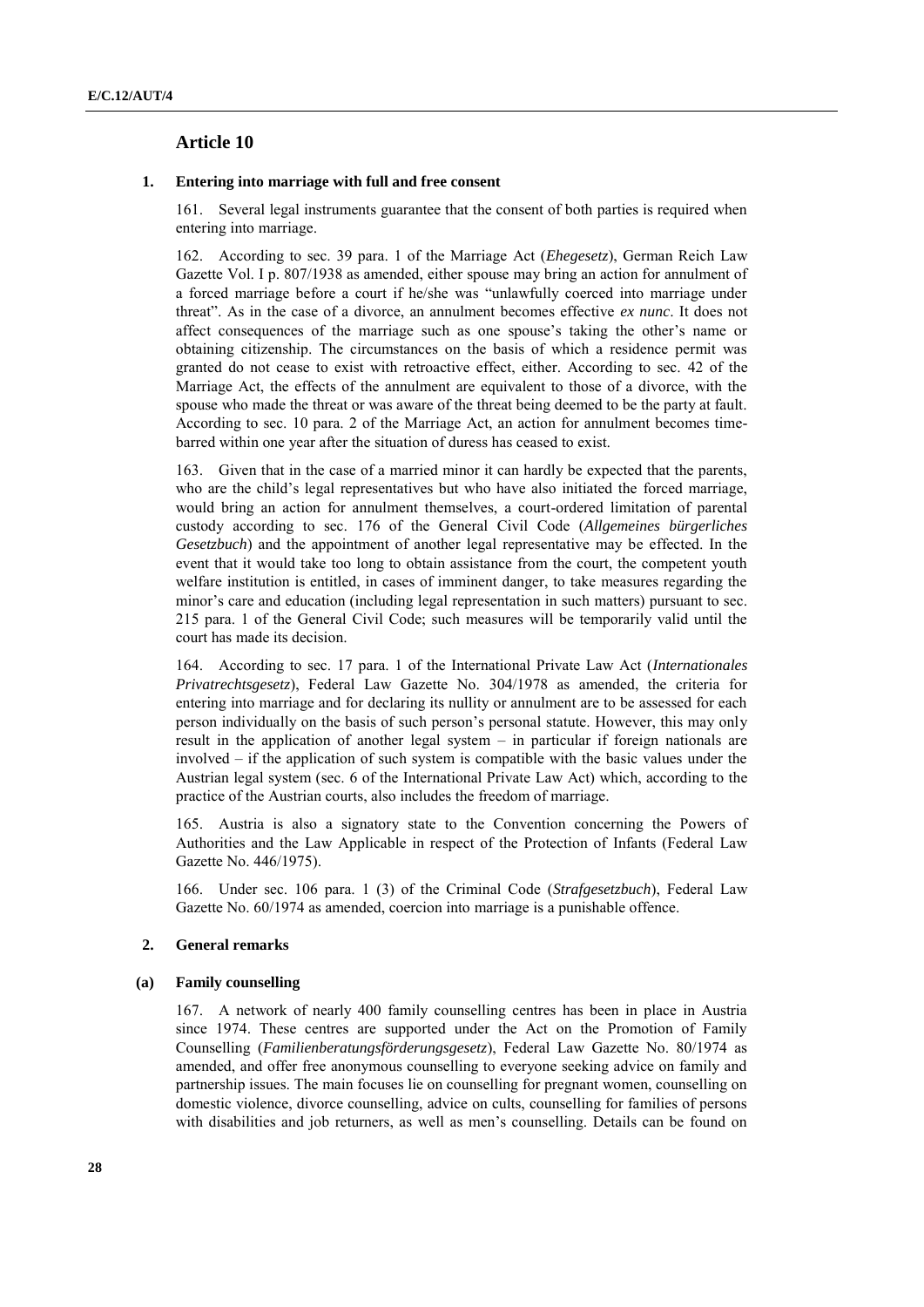pages 808–812 of the Fifth Austrian Family Report: [http://www.bmwfj.gv.at/Familie/](http://www.bmwfj.gv.at/Familie/%20Familienforschung/Documents/Familienbericht%202009/Band%20II%20-%20Familien%20politische%20Akzente.pdf)  [Familienforschung/Documents/Familienbericht%202009/Band%20II%20-%20Familien](http://www.bmwfj.gv.at/Familie/%20Familienforschung/Documents/Familienbericht%202009/Band%20II%20-%20Familien%20politische%20Akzente.pdf)  [politische%20Akzente.pdf.](http://www.bmwfj.gv.at/Familie/%20Familienforschung/Documents/Familienbericht%202009/Band%20II%20-%20Familien%20politische%20Akzente.pdf)

168. See also the infobox and the table on family counselling in the Annex.

#### **(b) Accompanied visits**

169. Accompanied visits serve the purpose of maintaining, establishing or restoring personal contact between a parent with visiting rights and his/her minor child in the presence of a neutral person who is suitably trained to provide assistance in the exercise of the right to personal access. In 2010, 37 organisations offering accompanied visits in a total of 155 "visit cafés" all over Austria are being subsidised. The funds earmarked for this purpose in the budget — amounting to EUR 600,000 in 2010 — are intended to guarantee that the demand for accompanied visits, primarily for socially disadvantaged parents, is met and sustainably financed. In order to make such service available for as many families with low incomes as possible, as of 2010 a social component has been added to the funding of accompanied visits, which is to be based on the reference value for compensation grants pursuant to sec. 293 of the General Social Security Act.

# **3. Children**

# **Childcare and Item 28 of the recommendations of the concluding observations on the third and fourth periodic report**

170. The statutory regulation, funding and establishment of childcare options falls within the competence of the provinces and municipalities (Art. 14 para. 4 of the Federal Constitution; sec. 2 of the Fiscal Constitutional Law of 1948 (*Finanz-Verfassungsgesetz 1948*), [Federal Law Gazette No. 45/1948](http://www.ris.bka.gv.at/Dokumente/BgblPdf/1948_45_0/1948_45_0.pdf) as amended). In order to improve the availability of childcare places, which varies considerably due to regional circumstances and political aims, in particular for underserved regions and age groups, the federal government has launched several co-financing projects with provinces and municipalities in the past. In 1997/1998 and 1999/2000 the provinces were provided with earmarked grants from federal funds for the expansion of childcare facilities, in a total amount of EUR 87.2 million, within the context of financial compensation ("childcare billion"). As the provinces and municipalities were obliged to at least double this amount, during this period at least EUR 174.4 million was invested in creating 32,188 additional childcare places for children of all ages, and the education and further training of childminders was improved considerably in terms of both quantity and quality.

171. Since 2005, the annual amount of EUR 700,000 from the Family Expenses Equalisation Fund has been made available for the support of innovative childcare options and since 1 January 2006 has been awarded by the newly founded company Familie und Beruf Management GmbH. This financial support is intended to create an incentive for launching pilot projects in the field of private child care as well as for structural adjustments. Since August 2009, childcare options offered by companies and training for childminders have been subsidised as well.

172. In order to meet the demand for additional childcare facilities and to be able to improve the language skills of children with deficits in the command of the German language before they start school, the federal government invested a total of EUR 45 million in the demand-oriented expansion of childcare facilities and EUR 15 million in early childhood language development between 2008 and 2010. The provinces have added another EUR 60 million for the same purposes for the period until 2010. These funds are being spent on expanding the range of institutional childcare facilities for preschool-aged children as well as on the training of childminders (*cf.* agreement pursuant to Art. 15a of the Federal Constitution on the expansion of institutional childcare options, the introduction of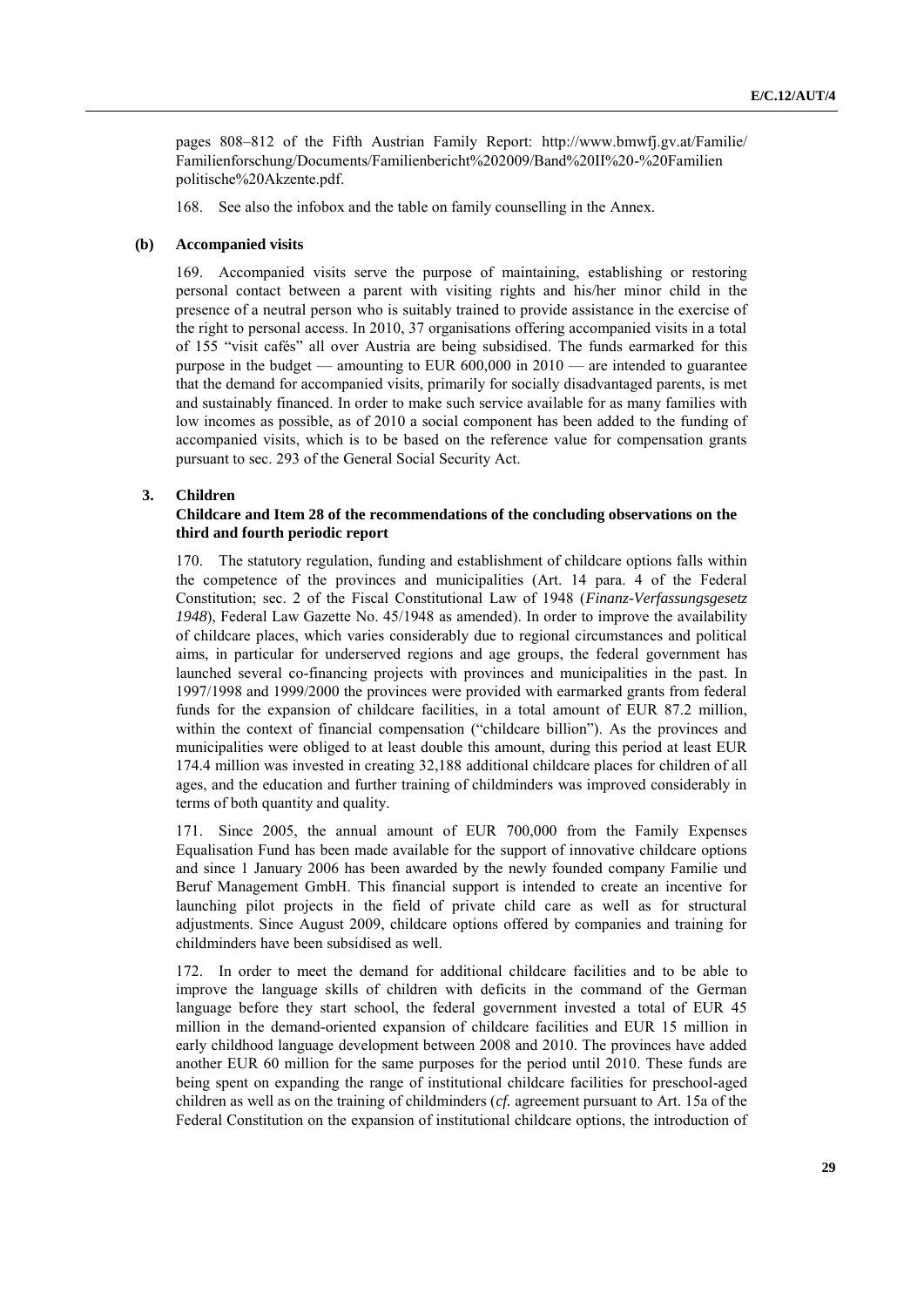obligatory early childcare language promotion in institutional childcare facilities and the preparation of a country-wide preschool education plan (*Vereinbarung gem. Art. 15a B-VG über den Ausbau des institutionellen Kinderbetreuungsangebots und über die Einführung der verpflichtenden frühen sprachlichen Förderung in institutionellen Kinderbetreuungseinrichtungen sowie Schaffung eines bundesweiten vorschulischen Bildungsplanes*), Federal Law Gazette Vol. II No. 478/2008).

173. To provide all children, irrespective of their socio-economic backgrounds, with access to the best possible educational options and a good start into their future professional life, half-day kindergarten has been free of charge since the kindergarten year 2009/10 and will be mandatory starting from 2010/11 at the latest — for all children in their last year before starting school. To this end, the federal government will contribute EUR 70 million to the additional costs arising therefrom in each of the years 2009–2013.

174. Details on childcare options are available on pages 820-823 of the Fifth Austrian Family Report [http://www.bmwfj.gv.at/Familie/Familienforschung/Documents/Familien](http://www.bmwfj.gv.at/Familie/Familienforschung/Documents/Familien%20bericht%202009/Band%20II%20-%20Familienpolitische%20Akzente.pdf)  [bericht%202009/Band%20II%20-%20Familienpolitische%20Akzente.pdf.](http://www.bmwfj.gv.at/Familie/Familienforschung/Documents/Familien%20bericht%202009/Band%20II%20-%20Familienpolitische%20Akzente.pdf) See also the statistics provided in the Annex.

# **(a) Family allowance**

175. Family allowance is paid irrespective of the recipient's income or gainful employment. Since 2008, family allowance has been paid for a total of 13 months, as the total amount of family allowance for the month of September (including basic amount, agerelated supplement, supplement for siblings and increased family allowance for disabled children) was doubled  $(13<sup>th</sup>$  family allowance instalment).

176. Details on family allowance are available on pages 890-894 of the Fifth Austrian Family Report: [http://www.bmwfj.gv.at/Familie/Familienforschung/Documents/Familien](http://www.bmwfj.gv.at/Familie/Familienforschung/Documents/Familien%20bericht%25%20202009/Band%20II%20-%20Familienpolitische%20Akzente.pdf)  [bericht% 202009/Band%20II%20-%20Familienpolitische%20Akzente.pdf.](http://www.bmwfj.gv.at/Familie/Familienforschung/Documents/Familien%20bericht%25%20202009/Band%20II%20-%20Familienpolitische%20Akzente.pdf)

177. See also the table provided in the Annex and Art. 9.

# **(b) Multi-child bonus and Item 29 of the recommendations of the concluding observations on the third and fourth periodic report**

178. As a countermeasure against the elevated risk of poverty faced by families with several children, a multi-child bonus of EUR 36.40 per month is paid for the third and each further child living in Austria or on EU/EEA territory, provided that family allowance is received for such child. Families are only eligible for such bonus if the taxable family income did not exceed a certain threshold in the calendar year preceding the calendar year for which the application is filed.

179. See also the overview provided in the Annex.

# **(c) Child deductible**

180. The amount deductible from tax is the same for children of all ages and is paid out together with the family allowance. For details, see the table provided in the Annex ad Art. 9.

#### **(d) Maintenance deductible for parents liable to pay maintenance**

181. Every parent not sharing a household with his/her child who pays maintenance and does not receive family allowance for such child is entitled to the following maintenance deductibles: EUR 29.20 per month for the first child (until 1 January 2009: EUR 25.50); EUR 43.80 for the second child (until 1 January 2009: EUR 38.20) and EUR 58.40 for each additional child (until 1 January 2009: EUR 50.90).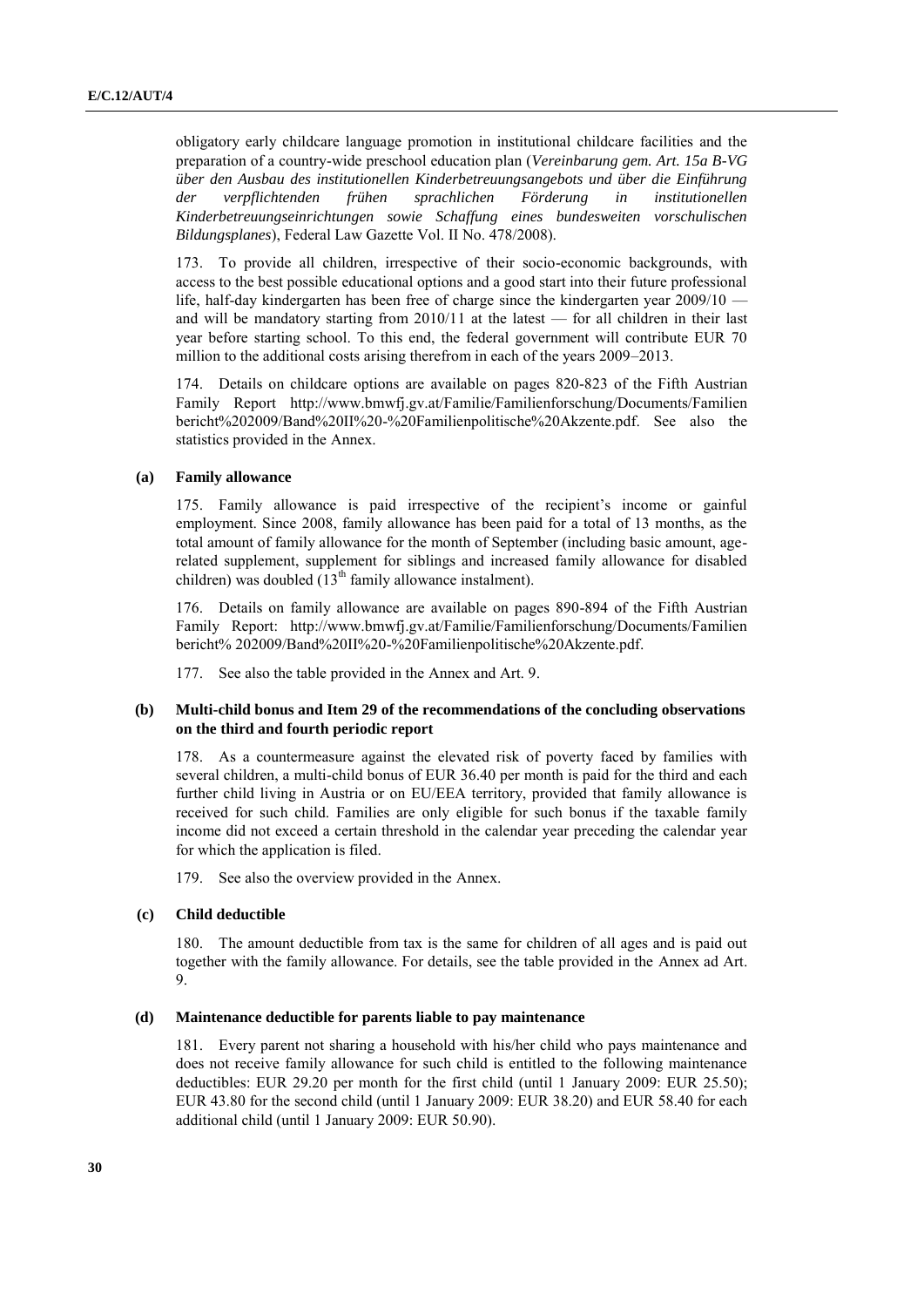#### **(e) Single-earner deductible**

182. The single-earner deductible is available to all persons who:

(a) Have been married or registered as partners for more than 6 months in the respective calendar year and do not live permanently separated from their spouse or registered partner. If the marriage or registered partnership is valid, the single-earner deductible is also available if no child lives in the spouses' or registered partners' shared household.

(b) Have been cohabiting with at least one child and a person subject to unlimited taxation for more than six months. If the child lives in the shared household, the persons do not need to be married or registered partners. For this purpose, a child is any person for whom family allowance is received for more than six months in the respective year.

183. A single-earner is only entitled to a single-earner deductible if his/her partner's income does not exceed a certain limit:

(a) If the single earner shares a household with a spouse or registered partner but not with a child, the partner's total income must not exceed EUR 2,200

(b) If the single earner shares a household with a spouse or registered partner or with a cohabiting partner and with at least one child, the partner's total income must not exceed EUR 6,000

184. See also the overview provided in the Annex.

#### **(f) Single-parent deductible**

185. The single-parent deductible is available for taxpayers with at least one child who have not shared a household with a spouse/partner for a period of more than six months in the respective calendar year and amounts to EUR 494 per year for one child and EUR 669 for two children. This amount is supplemented by EUR 220 for the third and each further child. If the parent's income is so low that the income tax calculated is a negative amount, the single-earner deductible or the single-parent deductible is paid out directly, with the amount thereof being limited to the "negative tax amount" calculated.

# **(g) Children's tax allowance**

186. In order to equalise the tax burden on families with children and on persons without children on a horizontal level, a new children's tax allowance was introduced in the course of the tax reform of 2009. In principle, an allowance of EUR 220 per child and per year may be asserted. As an incentive for gainful employment, both income-earning parents are eligible for such tax allowance, in which case they are entitled to 60% each of such allowance, i.e. EUR 132 per year each. The prerequisite for the children's tax allowance is that the child deductible is received for the child concerned during more than six months within the respective calendar year.

#### **(h) Amount deductible for childcare costs**

187. Since 1 January 2009, childcare costs in the maximum amount of EUR 2,300 per child per calendar year may be deducted from tax as extraordinary expenses. This applies to children who have not reached the age of 10 at the beginning of the respective calendar year and who are in the care of qualified institutions/individuals. Another criterion is that the parent be eligible for child deductible or maintenance deductible for the child during more than six months within the respective calendar year and that the child's permanent abode not be outside the EU, the EEA or Switzerland.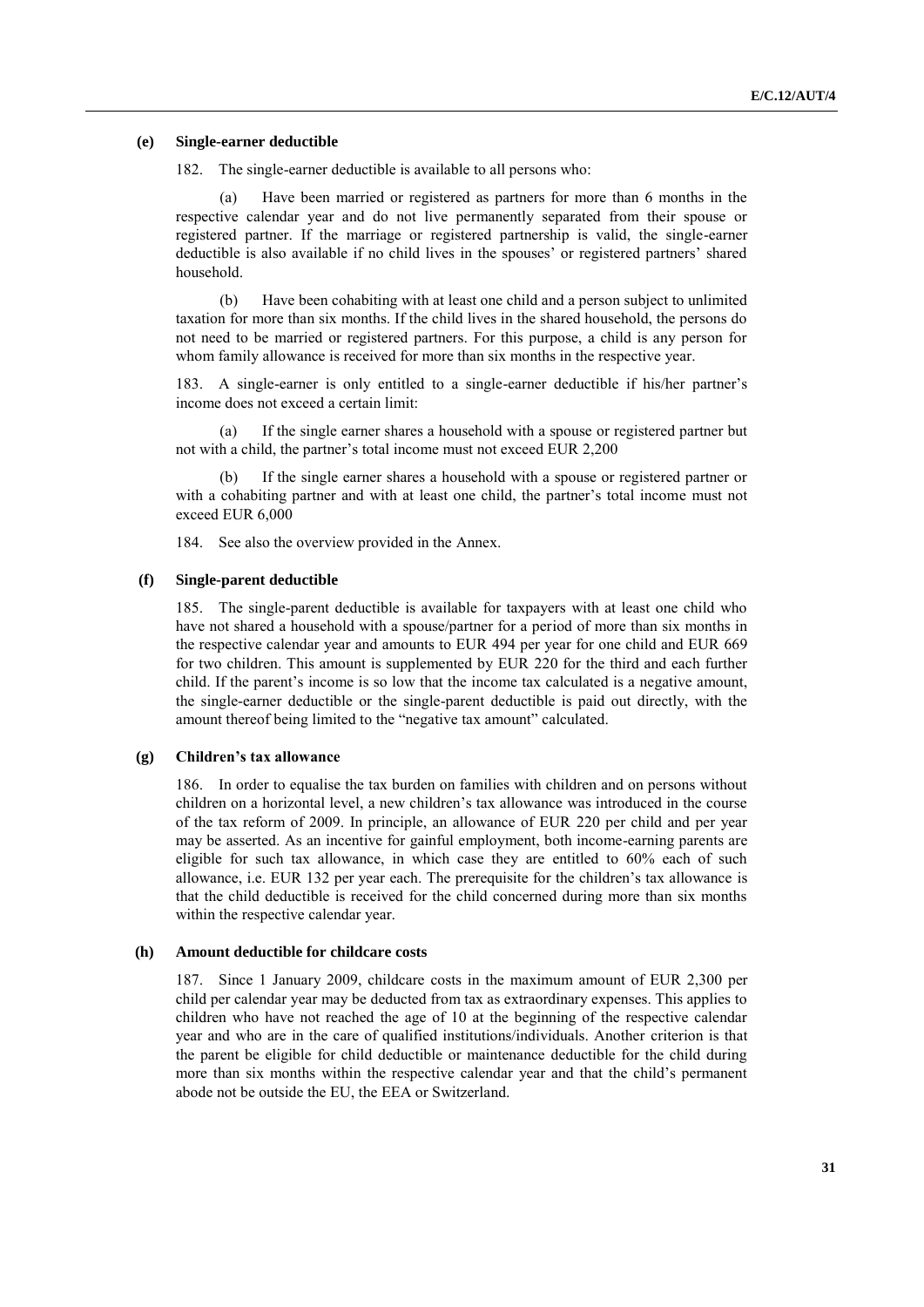#### **(i) Tax-exempt childcare supplement**

188. Since 1 January 2009, childcare supplements of up to EUR 500 per year for each child granted by an employer to all or certain groups of employees have been exempt from payroll tax. Child care has to be provided by public or private institutional childcare facilities or by a professional with pedagogical qualifications.

# **(j) Examples of family benefits at provincial level**

189. See the overview provided in the Annex.

#### **4. Home care for persons with disabilities and/or elderly persons**

190. In Austria, on the basis of the intrastate allocation of competences, mobile and/or outpatient, day-care and in-patient services for elderly persons with disabilities or in need of care and assistance fall within the sphere of competence of the provinces. In an agreement pursuant to Art. 15a of the Federal Constitution between the Federal Government and the Provinces on Joint Measures for Persons in Need of Care (*Vereinbarung gemäß Art. 15a B-VB zwischen dem Bund und den Ländern über gemeinsame Maßnahmen für pflegebedürftige Personen*), Federal Law Gazette No. 866/199 as amended, the provinces undertook to ensure the decentralised and comprehensive establishment and expansion of benefits in kind as well as to ensure adequate professional quality and supervision of such services.

191. In 2008 the working group on the reorganisation of care-related services and benefits, in consultation with the provinces and recognised organisations and providers of benefits in kind, prepared a catalogue of "assistance and care" services, which contains the mobile, out-patient, day-care and in-patient services as well as a definition of the individual benefits in kind broken down by service characteristics. The catalogue lists a total of 38 benefits in kind, 14 of which are available in all provinces.

192. The government programme 2008–2013 provides for the government's obligation depending on the available budget — to support the further expansion of social services, in particular the following: mobile services on weekends, day-care services, short-term care in homes, care and case management and alternative dwelling forms. Support of these social services is provided only if uniform quality standards, transparency and comparability of the care options are guaranteed in spite of the province-specific particularities.

193. For details on the benefits and expenses of the provinces see the table provided in the Annex.

# **5. Maternity protection and atypical employment and service contracts**

194. It should be stated that the provisions regarding the protection of employees listed in the following are also included in the service-regulations law for public servants employed with federal, provincial or municipal authorities.

195. Pregnant women engaged in atypical work in an employment relationship (part-time employment, fixed-term employment, temporary employment) are covered by the provisions of the Maternity Protection Act.

196. The following provisions apply to pregnant women in fixed-term employment: In principle, fixed-term employment contracts are terminated upon expiry of the period specified even if the employee is pregnant. If, however, the option to terminate the contract early was expressly agreed upon or if the employer intends to end the fixed-term contract by dismissal of the employee prior to its expiry, the employer has to observe the provisions of secs. 10 and 12 of the Maternity Protection Act. However, pursuant to sec. 10a of the Maternity Protection Act, expiry of employment contracts entered into for a fixed time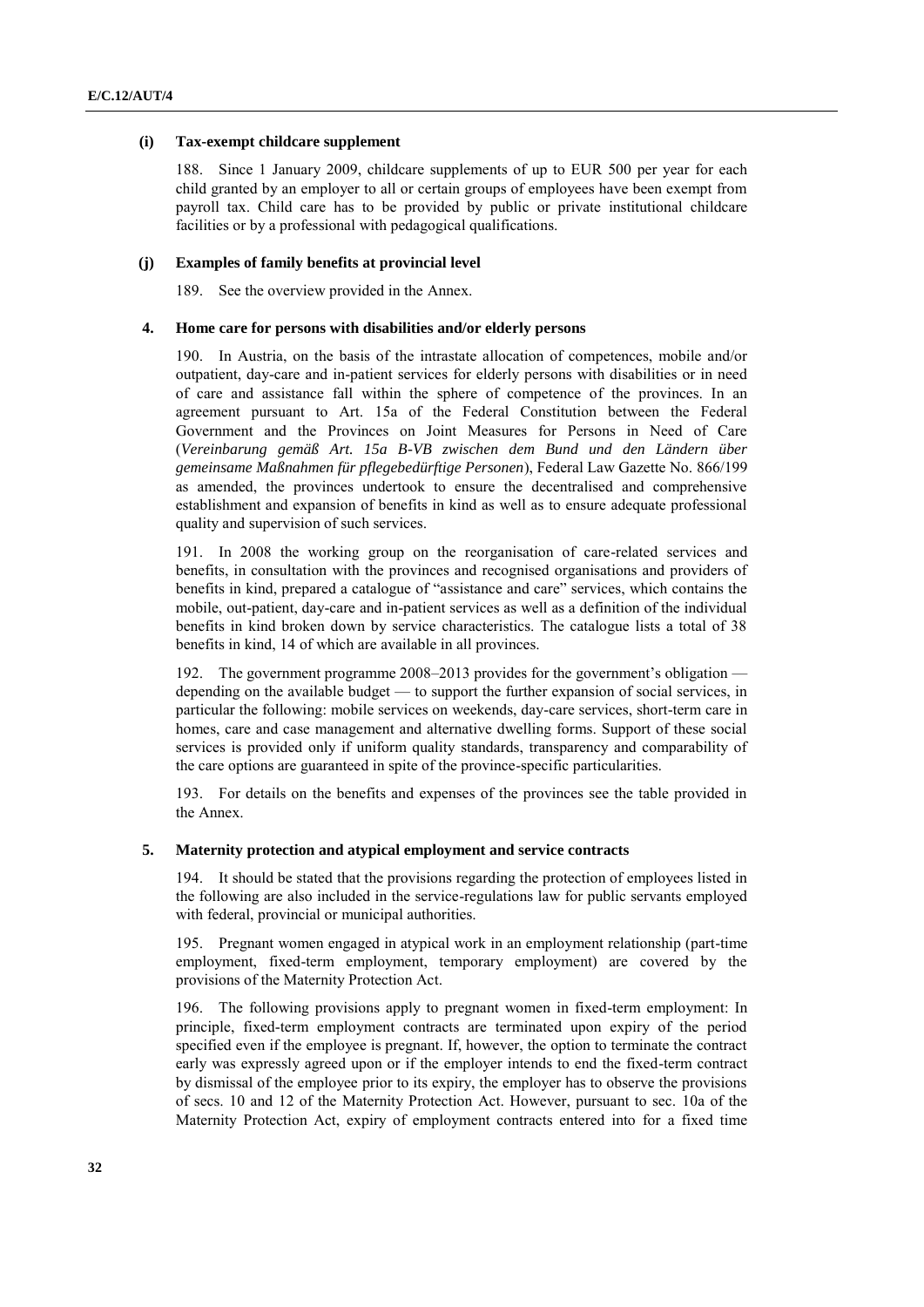period is suspended from the notification of the pregnancy up to the beginning of the strict prohibition of employment prescribed by law or an individual prohibition of employment imposed by a medical doctor unless the time limit on the employment contract is objectively justified or provided by law. Pursuant to sec. 10a para. 2 of the Maternity Protection Act a time limit is objectively justified, *inter alia*, if it is in the interest of the employee or if the employment is entered into for a period of replacement in which other employees are unavailable, for training purposes, for seasonal periods or for trial periods if, due to the qualifications needed for the intended use of the employee, longer trial periods than those provided by law or collective bargaining agreement are required.

197. The provisions of the Maternity Protection Act do not apply if atypical work is provided without an employment relationship being created.

#### **6. Various maternity protection measures**

#### **(a) Parental leave and parental part-time work for the purpose of child care**

198. The amendment Federal Law Gazette Vol. I No. 64/2004 introduced fundamental changes in part-time work options in order to provide care to a child. For details see the comments on Art. 9.

199. In the event that an employee has no entitlement to parental part-time work because he/she is employed in a business with fewer than 20 employees or employment has not yet lasted three years at the time the part-time employment is to be started, part-time employment up to the child's fourth birthday at maximum may, as prior to the amendment, be agreed upon with the employer.

200. The law provides that both the right to parental part-time work and the right to agreement with one's employer on parental part-time work may only be exercised on the condition that the employee lives in the same household as the child or is entitled to parental custody under the General Civil Code. In addition, the other parent must not be on parental leave under the Maternity Protection Act or the Paternity Leave Act at the same time. However, it is admissible for both parents to work part-time at the same time. Parttime work may commence no earlier than after expiry of the (fictitious) period of protection of the mother. Parents enjoy special protection against termination and dismissal for a period of four weeks after the end of the parental leave or, at the most, four weeks after the child's fourth birthday. After that period, they are protected against termination of employment on grounds of an inadmissible motive.

201. Simultaneously with the introduction of the new childcare benefits model  $"12+2"$ , the minimum duration of parental leave and parental part-time work was lowered from previously three months to two by the amendment Federal Law Gazette Vol. I No. 116/2009.

202. Regarding the modalities of part-time work, see the overview provided in the Annex.

#### **(b) Providing nursing care to family members**

203. In the course of the introduction of the legal concept of registered partnerships for same-sex couples through Federal Law Gazette Vol. I No. 135/2009, the scope of persons for whom sick-care leave may be taken was expanded to include the registered partner and, in the case of public service employees, also the registered partner's children. The same expansion was made for the statutorily provided possibility of agreeing on a reduction of working hours with the employer for the purpose of providing care to a close family member who is ill and needs more than just temporary care.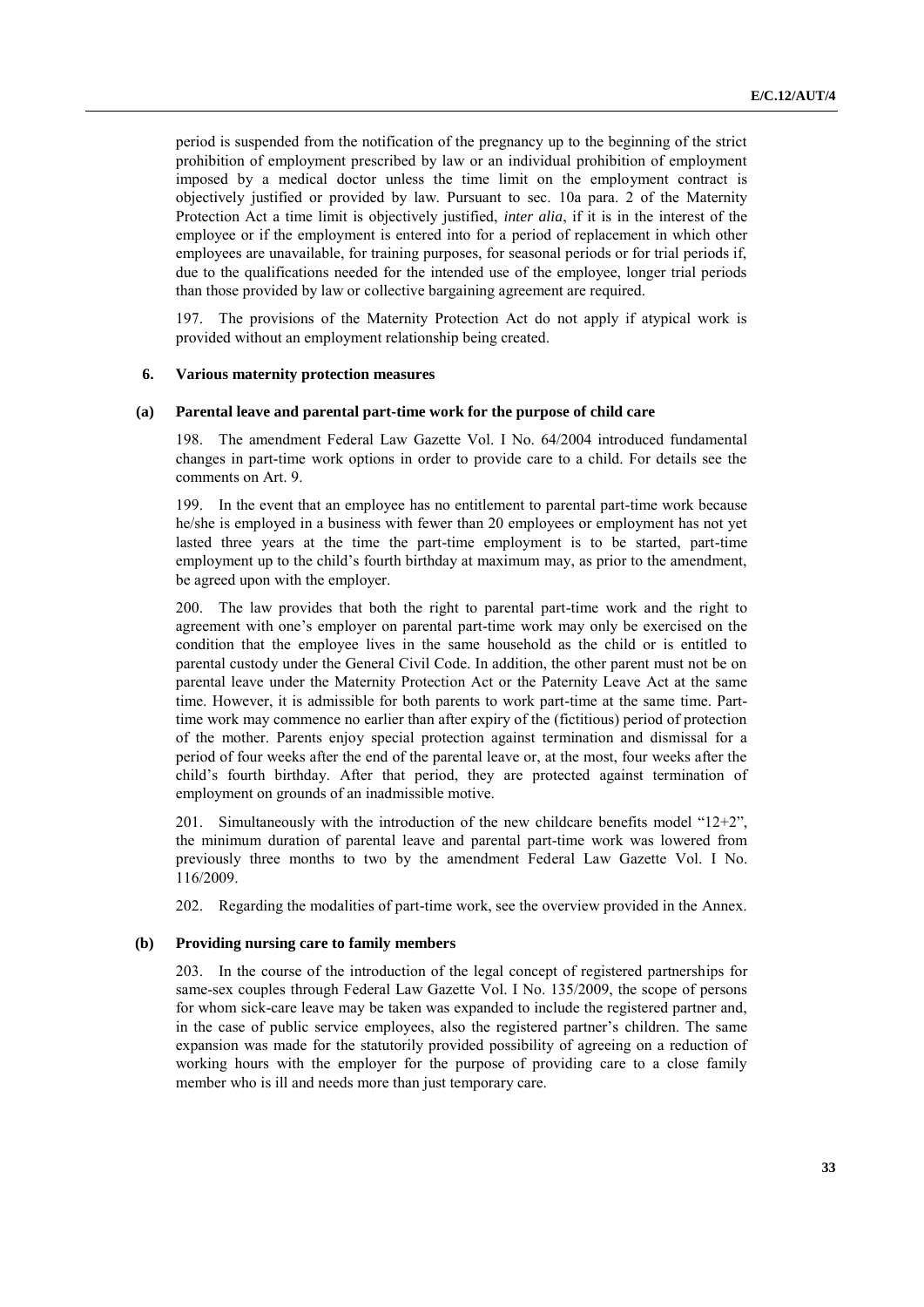## **(c) Family hospice leave**

204. An evaluation of the concept of family hospice leave showed that the maximum period allowed for providing care to seriously ill children provided for by law was not sufficient, as certain forms of therapy for children take more than six months. The amendment Federal Law Gazette Vol. I No. 36/2006 therefore provided for an extension of the total duration of family hospice leave to provide care to seriously ill children to a maximum of nine months.

205. At the same time, the scope of persons for whom family hospice leave may be taken was expanded. Leave to provide terminal care may now also be taken for adoptive and foster parents and registered partners. In addition, family hospice leave may also be taken to provide care to step children (i.e. the spouse's biological children), children of the cohabitating partner and, under certain conditions, the children of the registered partner.

# **(d) Protection against termination and dismissal during pregnancy**

206. For information on the termination of employment contracts (analogous provisions apply to public-service employment contracts) see the comments under article 6, heading 5. Pregnant employees are protected against both termination of their contracts and dismissal (secs. 10 and/or 12 of the Maternity Protection Act).

207. As a rule, employees must not be *given notice* during their pregnancy and during a period of four months after giving birth unless the employer is not aware of the pregnancy and/or childbirth. Termination of employment is also legally ineffective if the employer is notified of the pregnancy and/or childbirth within five working days after notice is given or, if notice is given in writing, within five working days of service of the notice. In order to terminate the employee's contract with legal effect in such cases, the employer needs to obtain prior court approval, which is only to be granted if the employer is not in a position to maintain employment due to a reduction or closing down of the business, or of individual divisions thereof, without causing damage to the business, or if the employee agrees to the termination. No court approval is necessary for a termination if the business has been closed down.

208. The *dismissal* of employees with legal effect during their pregnancy and during a period of four months after delivery requires prior court consent, which may only be given if the employee has violated her obligations under the employment relationship through serious fault, including, without limitation, the following: failure to perform work duties, unjustified acceptance of privileges from third parties in the performance of work duties without the knowledge of the employer, disclosure of business or company secrets or operation of a sideline business detrimental to the employee's function in the business (household), acts of physical violence or serious libel against the employer, his/her family members or employees of the company, commission of an offence that can only be committed with intent and is punishable by terms of imprisonment of more than one year, or commission of an offence with the intention of enrichment.

#### **7. Protection of children in employment**

209. The amendment Federal Law Gazette Vol. I No. 79/2003 to the Federal Law of 1997 on the Employment of Children and Adolescents (*Bundesgesetz über die Beschäftigung von Kindern und Jugendlichen 1987*), Federal Law Gazette No. 599/1987 introduced integrative vocational training. Under this scheme, disadvantaged adolescents who are not under an apprenticeship contract but are being trained under a special training relationship within the meaning of sec. 8b of the Vocational Training Act, Federal Law Gazette No. 142/1969 as amended, are subject to the same working conditions as apprentices. This provides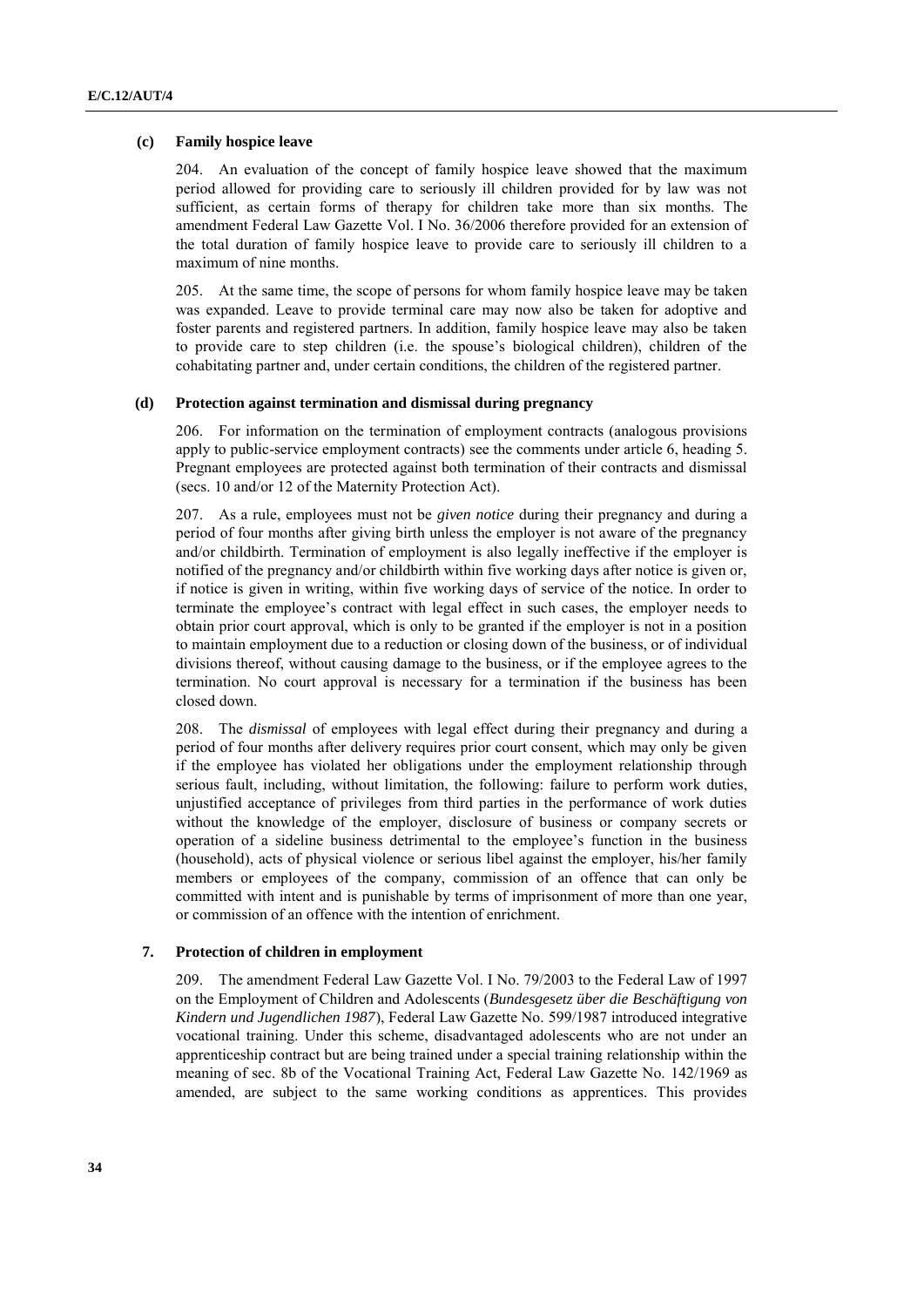disadvantaged juveniles with access to adequate training which clearly improves their occupational opportunities.

210. In the past years, measures regarding the protection of children against sexual exploitation in tourism were taken, focusing primarily on sensitisation and awareness raising among students, workers in the tourism industry and travellers. The purpose of such measures was to accelerate the implementation of the tourism industry's Code of Conduct for the Protection of Children against Sexual Exploitation in Travel and Tourism at the national level. The code had been developed by ECPAT (End Child Prostitution, Child Pornography and Trafficking of Children for Sexual Purposes) Sweden, within the framework of an EU project and with the support of the World Tourism Organization and signed by the umbrella associations of Austrian travel agencies, the Association of Austrian Travel Agents (*Österreichischer Reisebüroverb*and) and the Austrian Association for Tourism (*Österreichischer Verein für Touristik*). For details see the Annex.

## **8. Protection of economic, social and cultural rights of older persons**

211. The Equal Treatment Act (*Gleichbehandlungsgesetz*) currently prohibits any direct and indirect discrimination at the workplace, including on the basis of age (see also comments on Art. 2). However, an expansion of the scope of protection to include access to and supply with publicly available goods and services, including housing space, is planned (levelling up  $-$  see also comments regarding Art. 2). In addition, pursuant to the Labour Constitution Act, special regulations protecting older employees against termination apply. Regarding the general provisions on the protection against termination, reference is made to the comments under article 6, heading 5. In the case of older employees, when assessing whether the termination of employment is unjustified from a social point of view, factors worthy of special consideration are the employee's having been employed with the business, or the company to which the business belongs, for many years without interruption, as well as the difficulties the employee can be expected to face in reintegrating into the labour process, due to his/her advanced age. Grounds for termination referring to the employee's personality, which are due to the advanced age of the employee — who has worked for the business, or company to which the business belongs, for many years — only justify the termination of the older employee's contract if a continuation of his/her employment would be considerably detrimental to the interests of the business.

212. Regarding special measures taken concerning labour issues, see the Annex.

213. With respect to social security, older persons are protected as the provisions on social insurance apply to them.

214. A central concern of the Austrian policy on senior citizens is to give them a political voice and to create opportunities for older people to have an equal say in all matters and questions that affect them.

215. Under the Federal Act on the Support of Matters of Relevance to the Older Generation (*Bundesgesetz über die Förderung von Anliegen der älteren Generation),* Federal Law Gazette No. 84/1998 as amended, the representation of the interests of the older generations vis-à-vis political decision makers at the federal level was guaranteed through the establishment of the Federal Senior Citizens' Advisory Board (*Bundesseniorenbeirat)*. Furthermore, the funding of counselling, information and assistance for senior citizens by the organisations for senior citizens was secured by establishing a general support scheme for senior citizens (*Allgemeine Seniorenförderung*). Regarding the tasks of the Federal Senior Citizens' Advisory Board see also the Annex.

216. The official representation of older people is the umbrella organisation of Austrian organisations for senior citizens, the Austrian Senior Board (*Österreichischer Seniorenrat),*  which is provided by law. The Senior Citizens' Council is placed on an equal footing with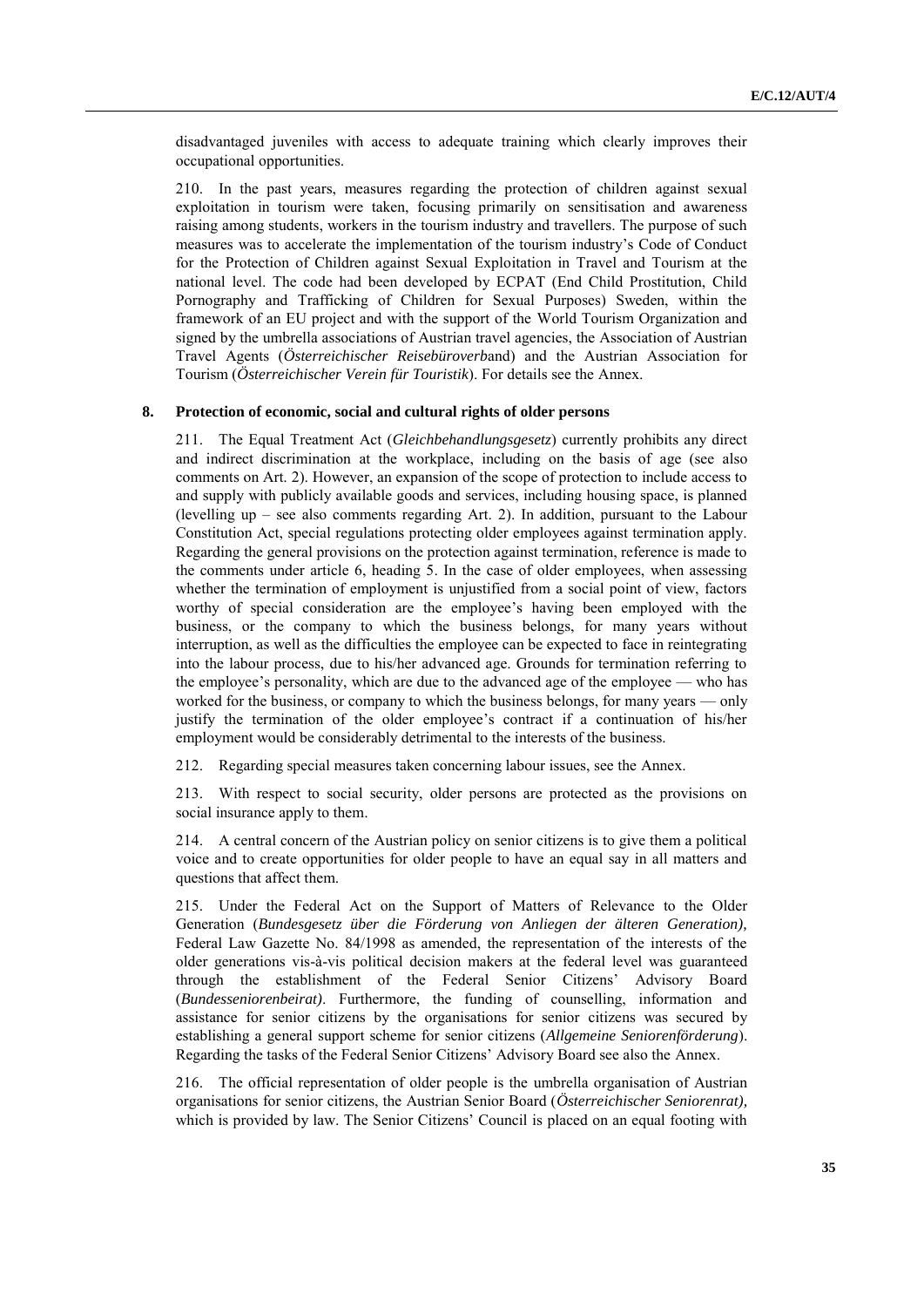the other statutory professional representations in all matters concerning the interests of senior citizens in Austria. Thus, it can be said that the representation of interests of older people with equal priority and importance has been enshrined at the federal level.

# **9. Economic and social rights of asylum-seekers**

217. Regarding the economic and social rights of asylum seekers, reference is made to the complete transposition of Directive 2003/9/EC (laying down minimum standards for the reception of asylum seekers) and to the agreement entered into by the federal government and the provinces pursuant to Art. 15a of the Federal Constitution, Federal Law Gazette Vol. I No. 80/2004, which has been in force since 1 May 2004, providing for joint measures for the temporary provision of basic services to aliens in need of assistance and protection (Agreement on Basic Care and Maintenance ([*Grundversorgungsvereinbarung*]). The temporary basic care and maintenance to be provided to aliens in need of assistance and protection depends on the level and type of neediness, with organised accommodation and board, toiletries, clothing, pocket money, medical care, etc. taking priority. Under certain circumstances, an individual household may be kept or partial services may be provided, for instance if the asylum seeker is already covered by statutory health insurance.

218. The objectives of this agreement include primarily the standardisation of the treatment of asylum seekers and other privileged foreigners throughout Austria, as well as legal security. Art. 6 para. 1 (1) of the Agreement on Basic Care and Maintenance underlines the importance of the family unit as the primary core element of basic care and maintenance services, thereby ensuring that asylum seekers are "placed in suitable accommodation, with due regard to human dignity and preserving the unity of their families".

219. Art. 7 of the Agreement on Basic Care and Maintenance provides for comprehensive special provisions for unaccompanied minor refugees which serve the purpose of providing protection and assistance to children and adolescents. Thus, the law requires that the minor's interests in the asylum procedure and accompanying basic care and maintenance procedure be represented by a legal advisor, thereby ensuring that, in addition to the youth welfare institution as the body having general custody, an adviser is available at all times for all questions and problems that might arise. In addition, in the context of health care, measures for the minor's mental stabilisation are taken and, if necessary, socio-pedagogical and psychological support is envisaged.

220. Moreover, all children and adolescents are put in a position to attend general public schools, even beyond obligatory schooling, until they reach majority. They receive support under the basic care and maintenance scheme, for instance in the form of free public transport to and from school and school supplies. Access to vocational training and the labour market is governed by the Employment of Foreigners Act, which in general also applies to asylum seekers. This means that asylum seekers need a work permit in order to be entitled to engage in gainful employment. All asylum seekers and consequently all persons under subsidiary protection are, as a rule, granted public health insurance and thus receive health protection equal to that provided to Austrians. This applies in particular in the case of childbirth and motherhood, but also for victims of violence or trafficking in persons. Persons entitled to asylum and persons under subsidiary protection have a right to basic care and maintenance for at least up to four months after their international protection status has been granted.

221. The Concluding Observations on the Third and Fourth Periodic Report contained in Item 31, which referred to guaranteeing adequate social support during asylum proceedings, were based on a legal situation that, even at that time, was already being changed and no longer applies. In the meantime, the Agreement on Basic Care and Maintenance described above has been implemented at both the federal and provincial levels. Under this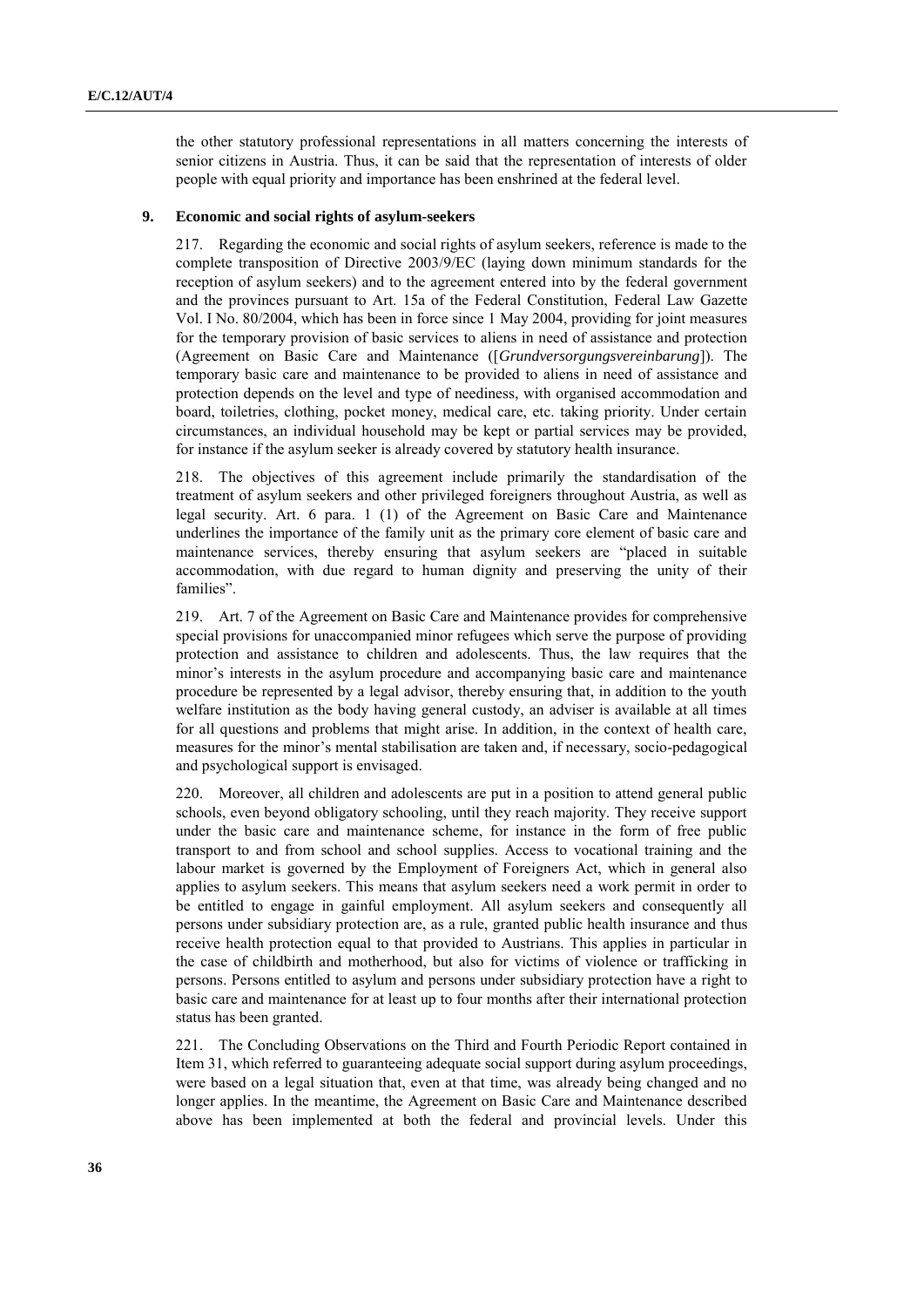agreement, special importance is given to the family and maintaining its integrity by way of family reunification (nuclear family), on the one hand, and to persons requiring special protection, such as victims of violence and torture, persons in need of care, unaccompanied minor refugees (UMR) etc., on the other hand. In particular regarding women travelling alone and UMR, but also regarding victims of violence, attention is paid to providing separate accommodation and promoting adequate projects with psycho-social components.

# **10. Family reunification**

222. The requirements for family reunification of third-country nationals depend on the residence status of the sponsor. In line with the regulations under Community law, the following three scenarios can be differentiated:

223. If the sponsor is an Austrian or a citizen of an EEA country or Switzerland who exercises his/her right of free movement (sec. 54 of the Settlement and Residence Act, Federal Law Gazette Vol. I No. 100/2005 as amended) the following applies: The residence of EEA nationals and their family members (pursuant to sec. 52 para. 1 of the Settlement and Residence Act) for periods of more than three months is governed by secs. 51 *et seq.* of the Settlement and Residence Act. These are the provisions resulting from the transposition of Directive 2004/38/EC. EEA citizens have a right of residence in Austria for a period exceeding three months if they are gainfully employed or self-employed persons in Austria or have sufficient resources and comprehensive health insurance cover for themselves and their family members so as not to become a burden on the Austrian social assistance system during their period of residence or if the principal purpose of their stay is to follow a course of study and they have adequate resources for subsistence and comprehensive health insurance cover (sec. 51 of the Settlement and Residence Act). Pursuant to sec. 53 of the Settlement and Residence Act, the right of residence within the European Union is documented by means of a confirmation of registration (*Anmeldebescheinigung*) to be issued upon application. After five consecutive years of residing legally in Austria, EEA nationals acquire the right of permanent residence and are entitled to apply for a confirmation of permanent residence (*Bescheinigung des Daueraufenthalts*; sec. 53a of the Settlement and Residence Act). Third-country family members of EEA citizens entitled to residence within the EU (secs. 51 and 53a of the Settlement and Residence Act) are also entitled to a stay of more than three months. Upon application, they are to be issued a residence card (*Aufenthaltskarte*; sec. 54 of the Settlement and Residence Act). After five consecutive years of residing legally in Austria, they acquire the right of permanent residence, which is documented by means of a permanent residence card (*Daueraufenthaltskarte*). The documents mentioned (confirmation of registration, confirmation of permanent residence, residence card, permanent residence card) document a residence right on the basis of the laws of the European Union and are therefore not subject to the quota requirements (for details on such requirements, see below).

224. If the sponsor is an Austrian or a citizen of an EEA country or Switzerland who does not exercise his/her right of free movement (sec. 47 of the Settlement and Residence Act), the following applies: Pursuant to sec. 2 para. 1 (9) of the Settlement and Residence Act, family members include spouses/registered partners or under-age children (including adoptive or step children) (nuclear family); whether a child is a minor is determined on the basis of the national provisions. The general requirements for residence permits (sec. 11 of the Settlement and Residence Act) must be met (in particular, the residence of the alien must not run counter to public interests; the alien must have an accommodation in conformity with local accommodation conditions and hold comprehensive health insurance, and the alien's residence must not lead to a financial burden on a local authority.) Family members within the meaning of sec. 2 para 1 (9) of the Settlement and Residence Act are to be granted a residence permit under the title of "family member"; upon application, certain other family members may be granted a "settlement permit - relative" (sec. 47 para. 3 of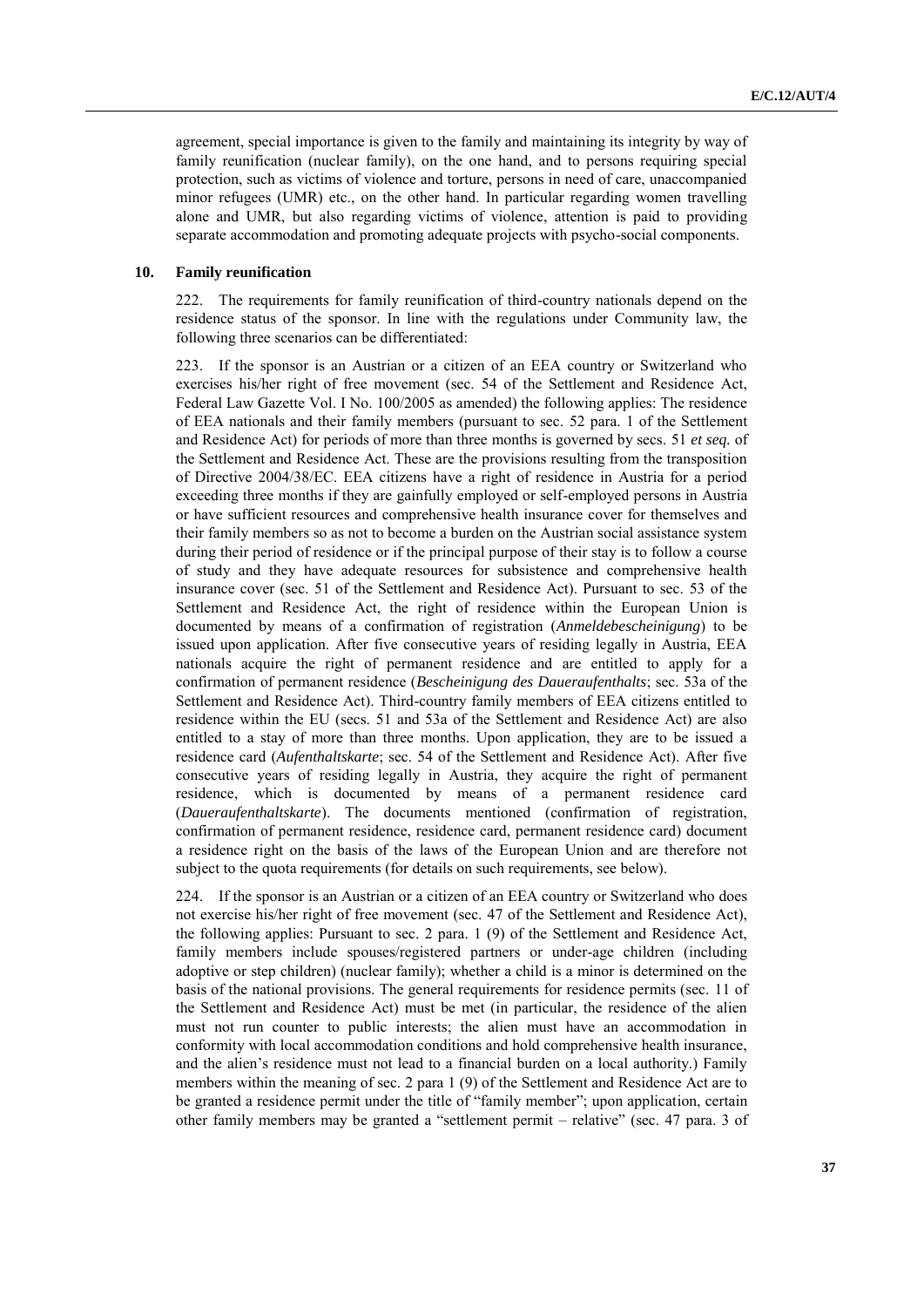the Settlement and Residence Act). The granting of the aforementioned residence permits is not subject to quotas.

225. If the sponsor is a third-country national (sec. 46 of the Settlement and Residence Act), the following applies: Whether a person is a family member is governed by sec. 2 para. 1 (9) of the Settlement and Residence Act and whether children are under age also depends on national provisions. Pursuant to the provisions of the Settlement and Residence Act, the starting basis for family reunification proceedings for third-country nationals is the determination of the residence status of the sponsor. Another criterion for the immigration of family members from third countries is that they meet the general requirements for residence permits (sec. 11 Settlement and Residence Act). In addition, the sponsor has to meet certain criteria as well: He/she must have a permanent residence status (EU), a settlement permit (unrestricted) or another type of settlement permit. If he/she is the holder of a residence permit, the family reunification options are restricted to a greater extent (sec. 69 of the Settlement and Residence Act). Family reunification is only possible if the sponsor is staying in Austria for specified purposes: rotational workers, artists, special cases of gainful employment, students, researchers and sec. 69a of the Settlement and Residence Act (special protection). A derived residence permit may also be granted if the family unit did not already exist in the country of origin but was only created in Austria. The granting of residence permits — including those to family members — is not subject to any quotas.

226. The 2009 amendment of sec. 27 of the Settlement and Residence Act introduced a further improvement of the residence status of family members holding a settlement permit. Although, in the case of family reunifications, a potential immigrant relies on another person — the sponsor — who is permanently residing in Austria (so that the starting base for family reunification proceedings is always the determination of the precise status of the sponsor), the family members still have a separate right of settlement. Therefore — in the case of an extension of such permit — they are to be issued a settlement permit if they meet the general requirements even if the requirements for family reunification no longer exist (e.g. due to divorce). Thus, there is no derivation of the purpose for residence during the first five years. If the family member meets the criteria laid down in sec. 11 para. 2 of the Settlement and Residence Act and if there are no reasons preventing the issuance of a settlement permit, such permit is to be issued, the settlement purpose of which corresponds, in any case, to the original settlement purpose.

227. Certain types of residence permits may be granted regardless of quotas (as already explained above). However, some types of residence permits are subject to quotas, i.e. a permit may only be granted if the relevant quotas for the calendar year have not yet been filled in the respective province. The respective quotas for a calendar year are laid down in the annual Settlement Ordinance (*Niederlassungsverordnung;* sec. 13 of the Settlement and Residence Act). This ordinance is enacted by the federal government in agreement with the main committee of the National Council. Before making a decision, the Federal Ministry of the Interior obtains an expert opinion from the Austrian Institute of Economic Research which then forms the basis for further deliberations. Under said ordinance, the federal government needs to ensure the development of a regulated labour market and provide for an allocation of permits to the individual provinces that is in line with their opportunities and requirements. Prior to issuing the Settlement Ordinance, the Austrian Federal Commercial Chamber (*Wirtschaftskammer Österreich*), the Federal Chamber of Labour (*Bundesarbeitskammer*), the Presidential Conference of the Austrian Chambers of Agriculture (*Präsidentenkonferenz der Landwirtschaftskammern Österreichs*), the Austrian Association of Cities and Towns (*Österreichischer Städtebund*), the Austrian Federation of Municipal Authorities (*Österreichischer Gemeindebund*), the Austrian Trade Union Federation (*Österreichischer Gewerkschaftsbund*), the Federation of Austrian Industries (*Vereinigung der österreichischen Industrie*) and the Austrian Institute of Economic Research are to be heard. The local authorities are to be given the opportunity to submit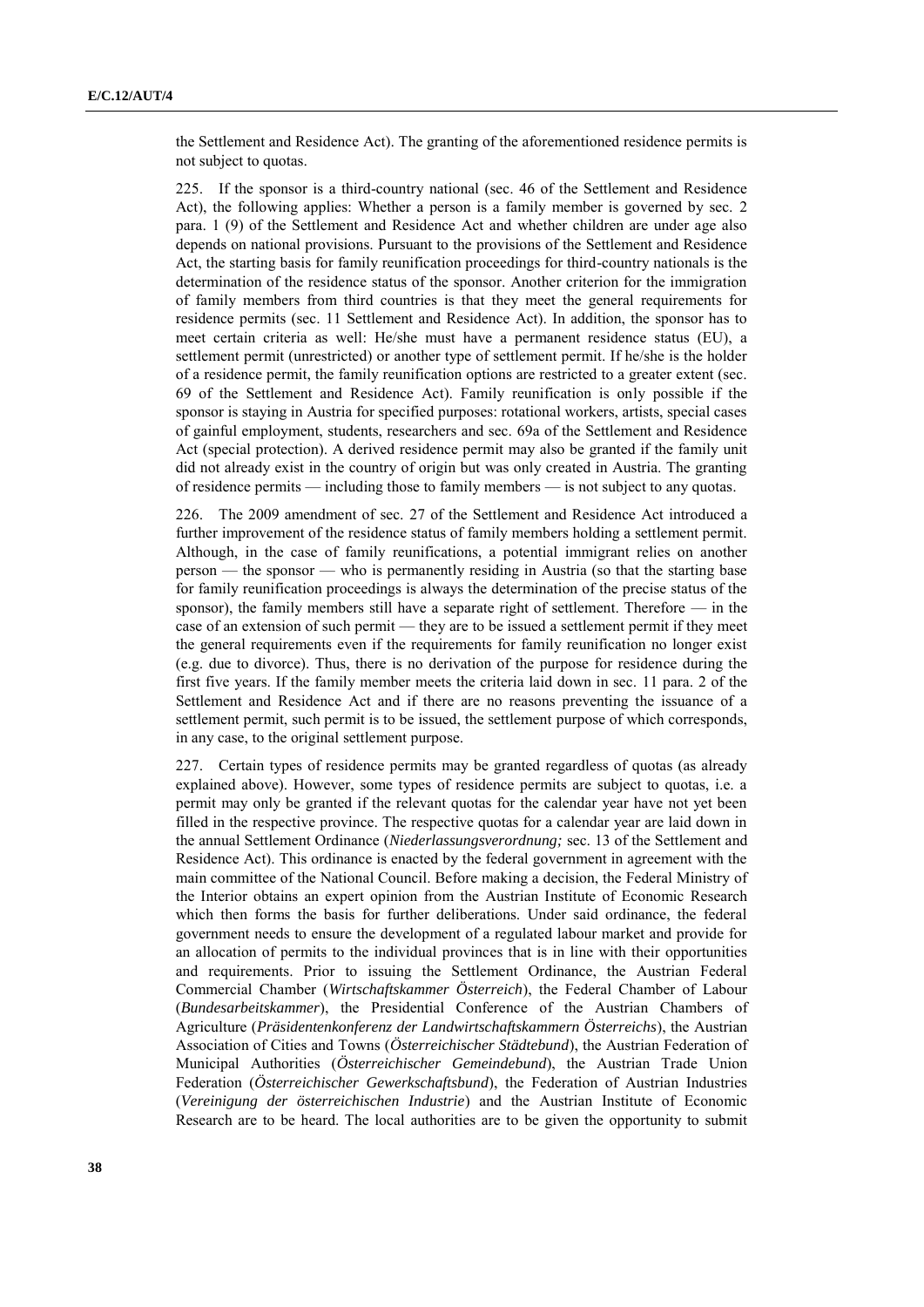specific proposals with regard to the number of settlement permits required in the province concerned. In issuing the ordinance, the federal government must give due consideration to the absorption capacity of the domestic labour market and the proposals of the provincial authorities; the numbers stated in any such proposal may be exceeded solely with the consent of the provincial authority. As a rule, residence permits subject to this quota obligation may only be granted if the relevant quotas of the relevant province have not yet been filled. If an application for family reunifications pursuant to sec. 46 para. 4 of the Settlement and Residence Act is filed and, in principle, such application would be granted but no permit may be issued as the quotas have been filled, such applications must not be rejected. The decision (granting) has to be postponed until a quota place becomes available. However, three years after application no further delay is admissible, i.e. the family member must be granted a residence permit at the latest after three years (irrespective of whether or not the quotas have been filled). This provision is in line with EU legislation (*cf.* Art. 8 of Directive 2003/86/EC on the right to family reunification). In addition — as already explained above — it should be stated that EEA nationals , who are entitled to free movement, and Swiss nationals have a right of residence under EU law which is only documented and is not subject to any quotas. There are also some other types of residence permits that are not restricted by quotas (*cf.* sec. 47 paras. 1 and 2 of the Settlement and Residence Act, cases in which the sponsor is an Austrian, EEA national or Swiss national permanently residing in Austria). In addition, since the entry into force of the amendment of 1 April 2009, the option of applying for the residence permits "settlement permit  $$ restricted" pursuant to sec. 44 para. 3 of the Settlement and Residence Act and "settlement permit – unrestricted" pursuant to sec. 43 para. 2 of the Settlement and Residence Act on the basis of reasons laid down in Art. 8 of the Convention for the Protection of Human Rights and Fundamental Freedoms (Right to respect of private and family life) has been introduced. Both residence permits are independent of the quota requirements and applications may be filed in Austria. All in all, the option of family reunification — in harmony with EU law — has thus been sufficiently guaranteed.

#### **11. Legislation criminalising acts of domestic violence**

228. The Second Protection Against Violence Act (*Zweites Gewaltschutzgesetz*), Federal Law Gazette Vol. I No. 40/2009, created the offence of "persistent perpetration of violence‖ (*fortgesetzte Gewaltausübung*) pursuant to sec. 107b of the Criminal Code which, although applicable to violence in different relationships, will be applied primarily to acts of domestic violence. In addition, a multitude of other offences cover various forms of domestic violence, namely nearly all offences against life and limb, sexual offences, but also, for instance, offences against property such as damage to property. Since the entry into effect of the Criminal Code Amendment Act of 2006 (*Strafrechtsänderungsgesetz*), Federal Law Gazette Vol. I No. 56/2006, all acts of violence within families and/or other domestic relationships have been placed on a completely equal footing, under criminal law, with acts of violence outside families and/or other domestic relationships. This also refers to marital/partner rape, for which a special right of mitigation applied for a long time.

#### **12. Support of victims of domestic violence**

229. Pursuant to sec. 66 para. 2 of the Code of Criminal Procedure (*Strafprozessordung*), Federal Law Gazette No. 631/1975 as amended, victims of violence are entitled to free psycho-social and legal assistance during their proceedings (preparation, assistance, legal advice and representation regarding complaint and criminal proceedings, in certain circumstances psycho-social assistance during civil proceedings taking place after the criminal proceedings). In addition, at public prosecutor's offices of a certain size (starting from 10 permanent posts) proceedings regarding violence within a person's close social environment (domestic violence, violence against children) are to be entrusted to one or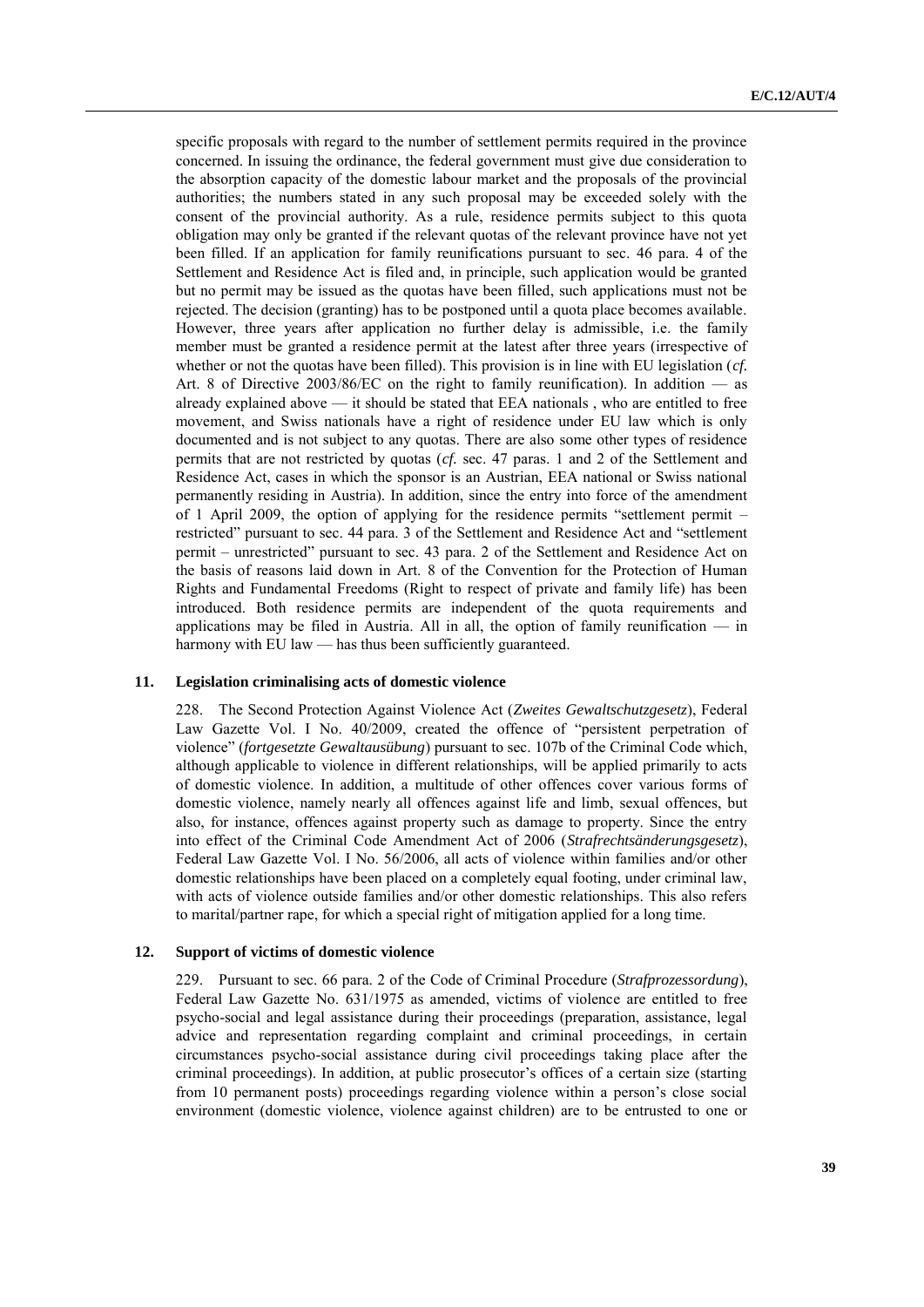more public prosecutors who have received special training. Since the entry into effect of the First Protection Against Violence Act (*Erstes Gewaltschutzgesetz*), Federal Law Gazette No. 759/1996, the police has been authorised, in the case of (an imminent) attack against the life, health or freedom of a person, to expel the person causing the danger from the apartment in which the person at risk lives and from the direct surroundings of such person and to impose a prohibition order (*Betretungsverbot*) on such person (sec. 38a of the Security Police Act [*Sicherheitspolizeigesetz*], Federal Law Gazette No. 566/1991 as amended).

230. As an additional measure for the support of persons directly affected by domestic abuse, an intervention centre and/or a violence protection centre (sec. 56 para. 1 of the Security Police Act) have been in place in each province since 1999. In five provinces, regional centres have been set up as well. In addition, women's service centres (providing counselling), an Austrian-wide free 24-hour helpline for women and a total of 30 women's shelters (with a total of 750 places) are supported and advertised. For persons affected by sexualised violence, five autonomous emergency hotlines (Innsbruck, Linz, Salzburg, Graz, Vienna) and a 24-hour hotline of the City of Vienna are available.

# **13. Public awareness-raising measures/training regarding domestic violence**

231. Public awareness-raising measures include the (co-)financing of events regarding violence against women. Examples of such events and information on additional awareness-raising initiatives are provided in the Annex. In the education and further training of judges and public prosecutors as well as law-enforcement officers, considerable attention is given to topics relating to protection against violence. For instance, pursuant to sec. 16 of the Service Regulations Act for Judges and Public Prosecutors (*Richter- und Staatsanwaltschaftsdienstgesetz)*, Federal Law Gazette No. 305/1961 as amended, the prevention of violence and the law on the protection against violence are examination subjects of the final examination for judges. Training measures for employees at institutions for women are supported on a regular basis as well.

#### **14. Legislation criminalising trafficking in persons**

232. In Austria, specific criminal law provisions against trafficking in persons are in place. These include, without limitation, sec. 104a of the Criminal Code (Trafficking in persons), sec. 217 of the Criminal Code (Cross-border trafficking for prostitution) and sec. 116 of the Alien Police Act of 2005 (*Fremdenpolizeigesetz 2005*), Federal Law Gazette Vol. I No. 100/2005 as amended (Exploitation of a foreigner). In addition, other criminal law provisions such as sec. 194 of the Criminal Code (Illegal adoption) lay down sanctions against various forms of trafficking in persons.

# **15. Trafficking in persons/national plan of action, support of victims**

233. At the Public Prosecutor's Office in Vienna and at the Provincial Court for Criminal Matters in Vienna, specialised departments for the investigation of cases of trafficking in persons have been set up. This ensures that public prosecutors and judges who have received special training and who are, in particular, also familiar with the needs of victims of trafficking in persons are entrusted with such cases. In addition, reference is made to the general comments on the protection of victims provided in connection with domestic violence.

234. On the basis of international debates and measures (UN, EU, Council of Europe), in 2006 the federal government established the task force for trafficking in persons, and in 2007 adopted a national plan of action under which it was decided to set up a working group on trafficking in children. The working group, which operates under the auspices of the Ministry of Youth, has presented its first report on its activities during the period 2007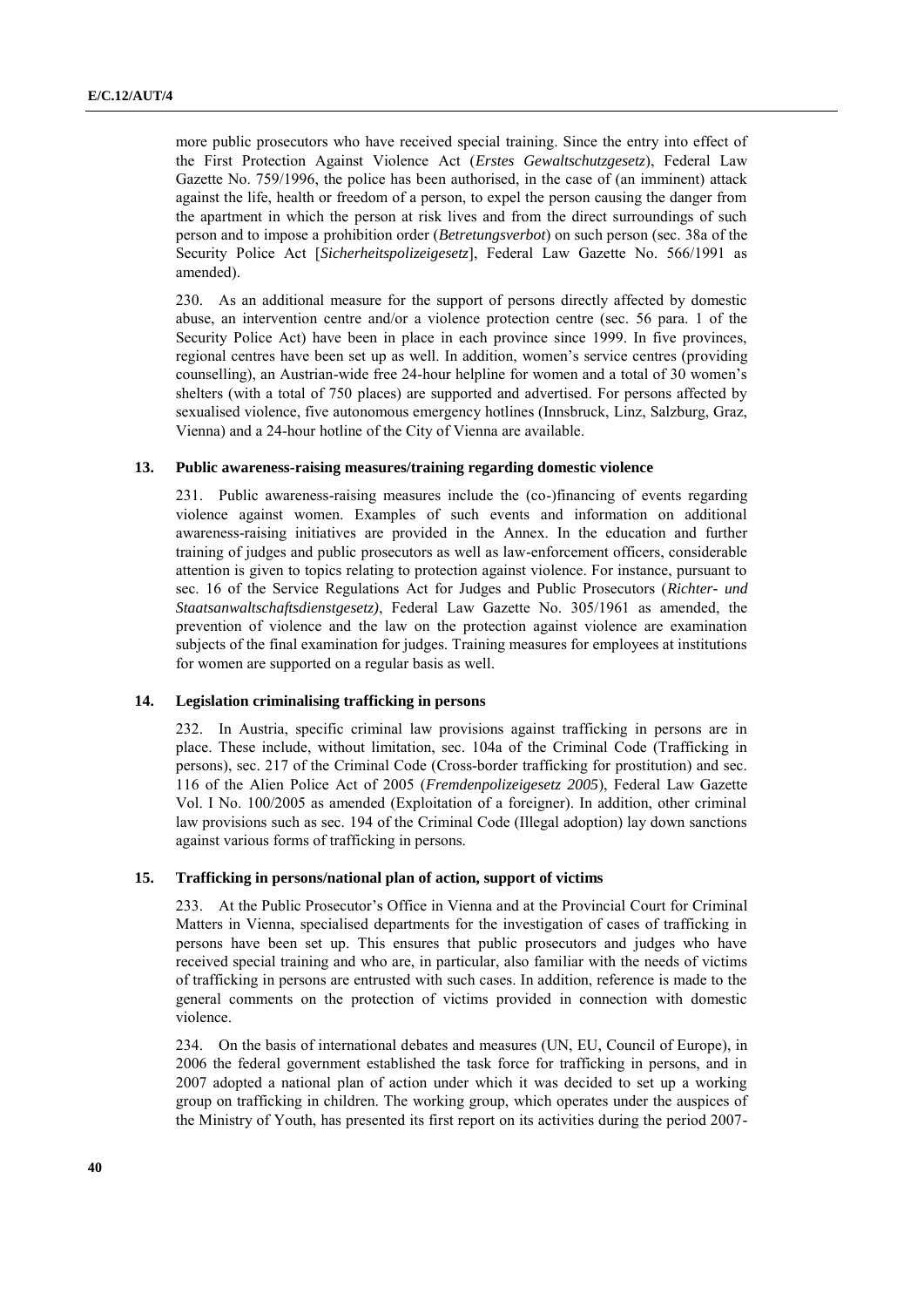2009. Its tasks include gathering knowledge on the situation in Austria and providing information on this phenomenon in order to make the identification of victims easier. To this end, an information folder listing indicators was published and distributed to employees of youth welfare institutions, the police, aliens' departments, judicial institutions, embassies and consular representations. Moreover, strategies for the prevention of trafficking in children, the improvement of the protection of victims and the targeted punishment of perpetrators are being developed. Comprehensive information on the topic of trafficking in children is available at [www.kinderrechte.gv.at.](http://www.kinderrechte.gv.at/)

235. See also the data provided in the Annex.

# **Article 11**

## **1. The right to the continuous improvement of living conditions**

#### **(a) Poverty line**

236. In Austria, there is no official or politically defined poverty line. Reports on poverty refer to the risk-of-poverty threshold used at EU level, which is set at 60% of the weighted median household income. Persons whose income is below this threshold value are deemed to be at risk of poverty. The relevant figures are available at [http://www.bmask.gv.at/cms/](http://www.bmask.gv.at/cms/site/liste.html?channel=CH0104)  [site/liste.html?channel=CH0104.](http://www.bmask.gv.at/cms/site/liste.html?channel=CH0104)

# **(b) Combating poverty and Item 29 of the recommendations of the concluding observations on the third and fourth periodic report**

237. Combating poverty is a central objective of the government programme for 2008 to 2013.

238. As an upgrade of the existing social security systems of the federal provinces, as an additional important pillar in the social protection system and as an important means to combat poverty, the means-tested minimum income scheme is scheduled to be introduced; it is supposed to come into force on 1 September 2010 and create a system of uniform minimum standards all over Austria. Details on the means-tested minimum income are provided in the Annex.

239. Within the framework of the EU programme on social inclusion (Austrian Report on Strategies for Social Protection and Social Inclusion 2008 to 2010), Austria also adopted a strategy plan.

240. Within the context of a joint co-ordination procedure for social inclusion, data are collected and indicators computed in all EU countries. EU-SILC (Statistics on Income and Living Conditions), which is standardised EU-wide, serves as the basis. In addition, nationally determined indicators are collected. Both data collections are subjected to a monitoring and evaluation procedure. They form the basis for defining strategic goals and for assessing the effects of initiated interventions.

241. Classified by population groups, the income and living conditions of all private households are surveyed, either on a representative basis or based on administrative data. The results are available on the following website: [http://www.bmask.gv.at/cms/site/liste.](http://www.bmask.gv.at/cms/site/liste.html?channel=CH0104)  [html?channel=CH0104.](http://www.bmask.gv.at/cms/site/liste.html?channel=CH0104)

242. In this context, improvements in the field of care-related services and benefits, higher pensions and comprehensive measures for education and further training as well as for promoting the employment of young people should be mentioned as important measures in social and labour-market policy.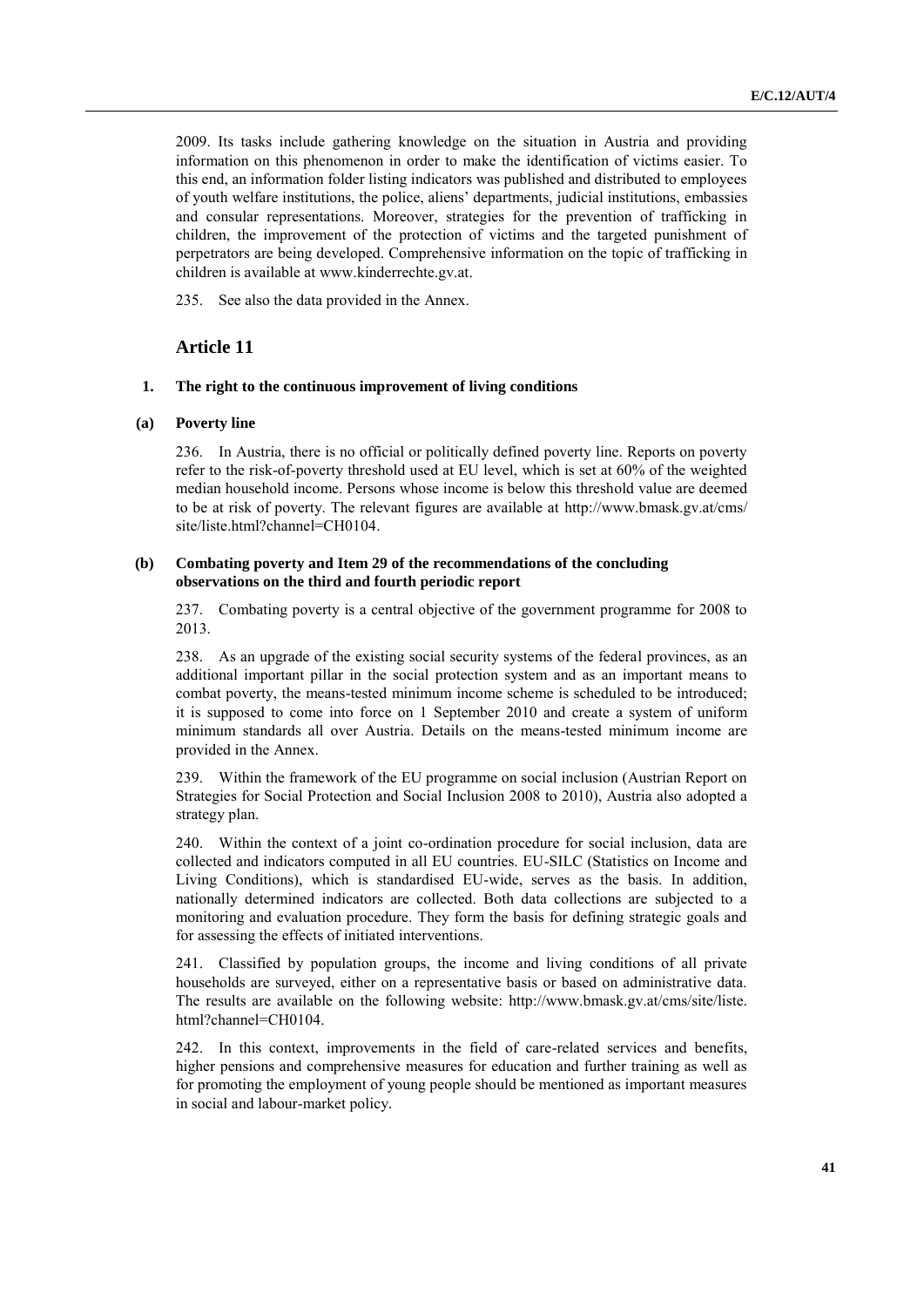#### **(c) Family hardship allowance scheme**

243. In 2008, 366 allowances in the total amount of EUR 776,299 were granted. With this amount, 809 children in various emergency situations were financially supported.

244. In connection with the extensive flooding in 2002 and 2005, a total of EUR 385,000 in allowances was paid out within the scope of the flood relief scheme in co-operation with the disaster relief funds of the federal provinces. Overall, from 1999 to 2008, some 4,000 families received financial support in a total amount of EUR 9.73 million through the family hardship allowance scheme.

245. For details, see page 805 of the Fifth Austrian Family Report, available at: [http://www.bmwfj.gv.at/Familie/Familienforschung/Documents/Familienbericht%202009/](http://www.bmwfj.gv.at/Familie/Familienforschung/Documents/Familienbericht%202009/Band%20II%20-%20Familienpolitische%20Akzente.pdf) [Band%20II%20-%20Familienpolitische%20Akzente.pdf.](http://www.bmwfj.gv.at/Familie/Familienforschung/Documents/Familienbericht%202009/Band%20II%20-%20Familienpolitische%20Akzente.pdf)

#### **2. The right to adequate food**

246. The National Action Plan for Nutrition (*NAP.e*), which was implemented in Austria in early 2010, follows a comprehensive approach ("health in all policies" strategy). The objective is to create a constantly evolving action catalogue with reliable data generation and documentation of effects. It focuses on: regional, national and international networking, evidence-based action and optimisation of information, awareness-raising and nutritional information programmes. It facilitates effect-oriented planning and controlling with regard to priority fields of action and clear goals that are identified on an annual basis. The NAP.e is designed to create a structured dialogue and lead to the implementation of effective measures which reverse the increase in overweight and obesity in Austria. The project is managed by the Austrian Agency for Health and Food Safety *(Österreichische Agentur für Gesundheit und Ernährungssicherheit GmbH*) and the *Fonds Gesundes Österreich,* a fund aimed at promoting health in Austria*.* In addition, scientific projects such as the Austrian Nutrition Report, for which EUR 500,000 are earmarked for three budgetary years, are part of the NAP.e. Further information can be found in the Annex. In addition, information on the Nutrition Report 2008 is available at: [http://www.bmg.gv.at/cms/site/standard.html?](http://www.bmg.gv.at/cms/site/standard.html?channel=CH0857&doc=CMS1081844270722)  [channel=CH0857&doc=CMS1081844270722](http://www.bmg.gv.at/cms/site/standard.html?channel=CH0857&doc=CMS1081844270722) (in English and German).

247. In Austria, the multi-year integrated food-safety inspection plan *(mehrjähriger integrierter Kontrollplan)* 2007 to 2010 was drawn up pursuant to sec. 30 of the Food Safety and Consumer Protection Act *(Lebensmittelsicherheits- und Verbraucherschutzgesetz),* Federal Law Gazette Vol. I no. 13/2006 as amended. EU legislation serves as the basis for drawing up such a plan. The plan defines the strategy and the objectives of risk-based food-safety inspections. The detailed requirements for inspection activities are specified on an annual basis in the review and sample schedule. Both instruments are designed to make sure that safe food is available to the Austrian people.

# **3. The right to water**

248. It can be assumed that water supply and disposal systems are in place throughout almost the entire Austrian territory.

249. Directive 2000/60/EC establishing a framework for the Community action in the field of water policy (Water Framework Directive) obligates the Member States to draw up a national water management plan *(Nationaler Gewässerbewirtschaftungsplan)*, i.e. a river basin-related plan. For Austria, the National Water Management Plan 2009 was drawn up [\(http://publikationen.lebensministerium.at/publication/publication/view/3257/28607\)](http://publikationen.lebensministerium.at/publication/publication/view/3257/28607);

individual parts of this plan were declared binding by means of the National Water Management Ordinance of 2009 *(Nationale GewässerbewirtschaftungsVO 2009)*, Federal Law Gazette Vol. II No. 103/2010.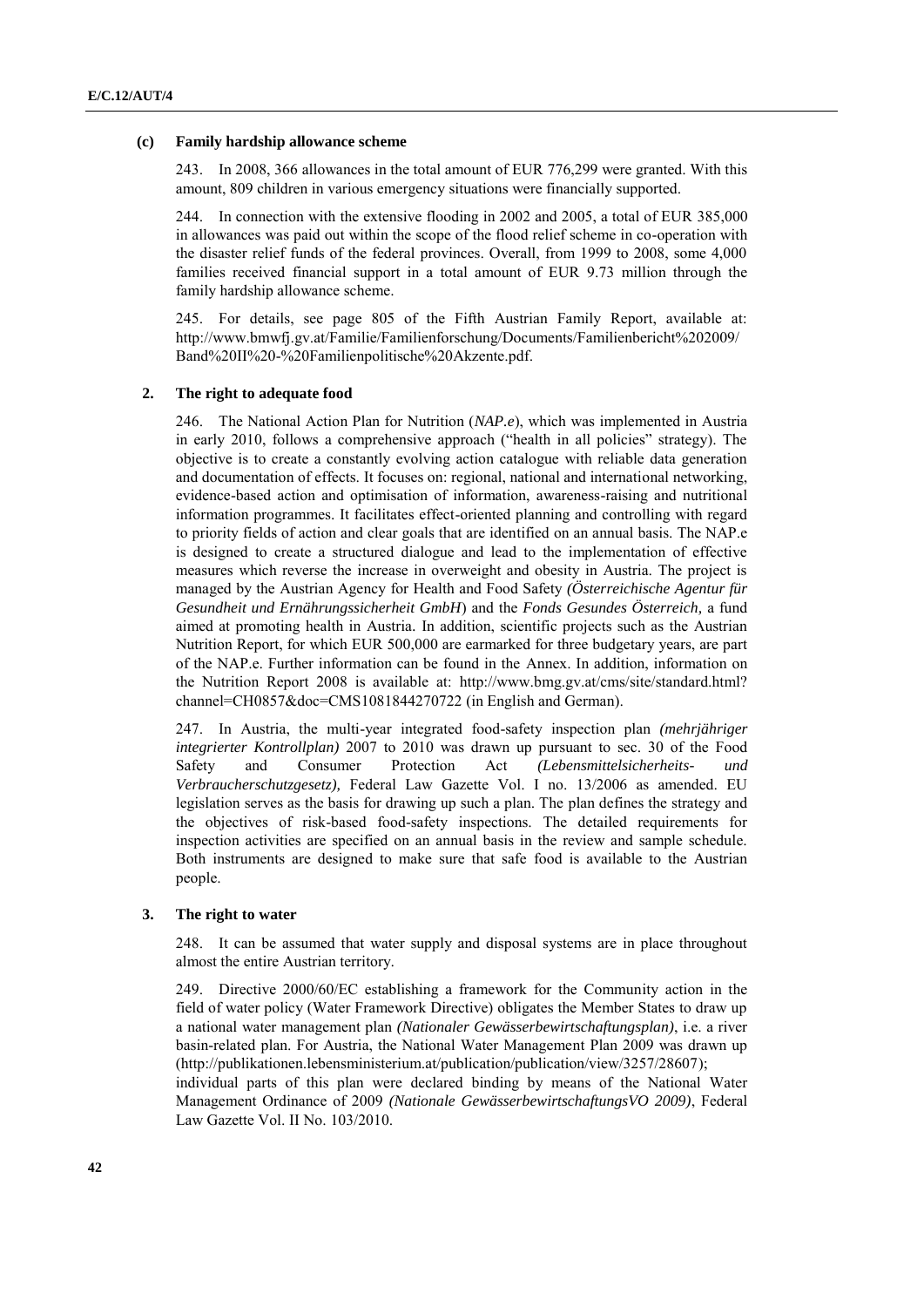250. The National Water Management Plan 2009 provides, for example, for measures designed to create adequate incentives for water users to treat the resource of water in a sustainable and efficient way. Furthermore, adequate contributions are to be collected from the water-using sectors for the recovery of the costs of water services.

251. Even though the prices for water (for water services and other uses) have been regulated by law for some time (Fiscal Constitutional Law, provincial laws, fee schedules), water-pricing policies are to create an incentive for users to act in accordance with the targets of sustainability and efficiency and, therefore, in a more environmentally friendly way (e.g. by means of minimum fees, installation of water meters, use of water-saving technologies, state-of-the-art abstraction controls). Water-pricing policies cover all financially relevant regulations (regarding territory and agreements) applicable to the use of water. They also affect, in particular, the field of municipal water management, i.e. the provision of water for the users and the collection and purification of waste water.

252. In addition, measures for more transparency regarding water utilisation costs are planned.

253. Connection to the public sewage system is regulated in the relevant provincial laws of the federal provinces. Provisions regarding compulsory connection to the public water supply system and exceptions thereto are subject to provincial legislation.

254. Austria's water supply and waste water disposal system can be considered a decentralised one. It features small-scale structures and a large number of (predominantly small) supply and disposal companies.

255. For the most part, the municipalities are in charge of public water supply and waste water disposal. Only a very small part of these services are rendered by other supply or disposal companies such as, for example, privately-owned companies (basically spun-off public-sector companies, e.g. *Stadtwerke*, which is also a supply and disposal company). Water supply and waste water disposal are carried out by the municipalities. The municipalities are free to decide how they organise these services in detail. In general, the municipalities have the right (based on resolutions of the municipal council) to levy fees that cover investment and operating costs of municipal facilities.

256. Pursuant to Art. 8 of the Water Framework Directive, programmes are to be developed to monitor the status of water in order to get a coherent and comprehensive overview of the water status in each river basin district. At a national legal level, these requirements were transposed in 2003 in the seventh chapter of the Water Act of 1959 *(Wasserrechtsgesetz 1959)*, Federal Law Gazette No. 215/1959 and in the Water Status Monitoring Ordinance *(Gewässerzustandsüberwachungsverordnung)*, Federal Law Gazette Vol. II No. 479/2006.

257. Therefore, as regards the right to water, reference can be made to the Water Act of 1959, which lays down environmental goals for surface water, groundwater and protected areas. In order to comply with these provisions, all of which aim at good water status, the Quality Objective Ordinance for the Chemical Status of Surface Water *(Qualitätszielverordnung Chemie Oberflächengewässer)*, Federal Law Gazette Vol. II No. 96/2006, the Quality Objective Ordinance for the Ecological Status of Surface Water *(Qualitätszielverordnung Ökologie Oberflächengewässer)*, Federal Law Gazette Vol. II No. 99/2010, and the Wuality Objective Ordinance for the Chemical Status of Groundwater *(Qualitätszielverordnung Chemie Grundwasser)*, Federal Law Gazette Vol. II, No. 98/2010, have been issued so far.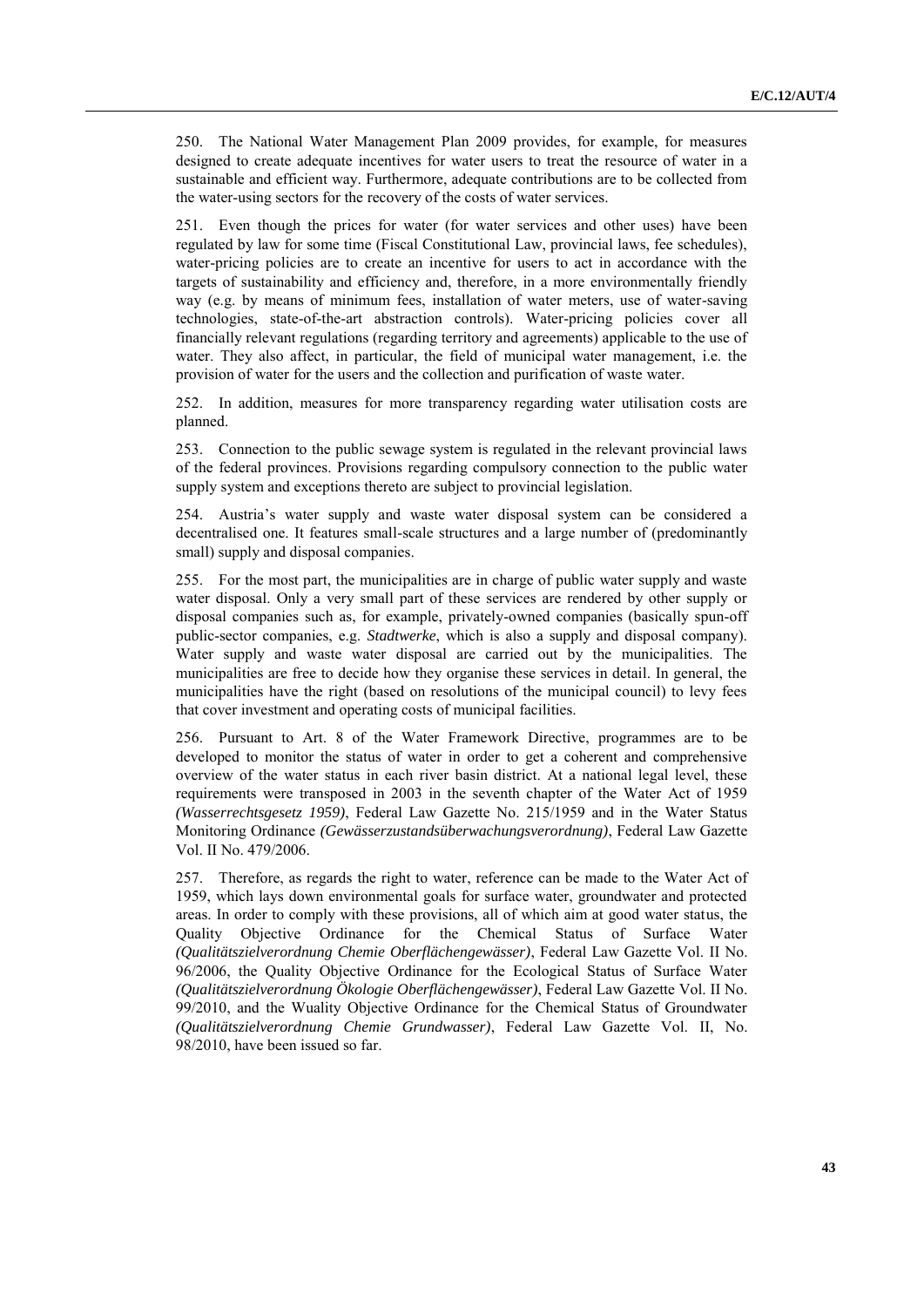## **4. The right to adequate housing**

# **(a) General remarks and Item 30 of the recommendations of the concluding observations on the third and fourth periodic report**

258. The Austrian National Platform of Social Services for Homeless People *(Bundesarbeitsgemeinschaft Wohnungslosenhilfe)* carried out a national survey regarding homeless people in the period of 2006 to 2008. The study aimed at identifying the number of people and households in Austria who are homeless or at risk of becoming homeless. It was also intended to support EU-wide efforts to upgrade the database on homelessness and on the corresponding assistance structures and to extend the existing basis to a transnational scale.

259. The results of this survey are available at [http://www.bmsk.gv.at/cms/site/](http://www.bmsk.gv.at/cms/site/attachments%20/)  [attachments/5](http://www.bmsk.gv.at/cms/site/attachments%20/)/4/1/CH0184/CMS1229091777409/kurzfassung.pdf. They resulted in a comprehensive overview of homeless people and families in Austria and those at risk of becoming homeless, insofar as they have received counselling and/or care from assistance institutions for the homeless.

260. The Austrian Law of Tenancy *(Mietrechtsgesetz)*, Federal Law Gazette No. 520/1981 as amended, provides for a tried and tested legal protection system for tenants and people looking for housing with respect to the rent; the law is intended to create affordable access to housing, among other things, by limiting the rent. In addition, strict protection provisions against eviction are in place. These civil-law protection provisions are accompanied by various social services and other assistance measures such as, for example, rent allowance for low-income groups, and activities of social institutions that are structurally connected with the courts in order to help prevent eviction and homelessness. Please see the table listing the number of requested evictions in the past five years in the Annex.

# **(b) Housing subsidies**

261. The highest priority of Austria's housing subsidy scheme has been to counterbalance the housing shortage. In addition, in the past few years, the renovation of old buildings and old dwellings as well as the increase of energy efficiency have gained importance. The current assistance scheme aims to lower financial and energy expenses, with families (depending on the number of members, the family income, custody obligations for a special-needs child, etc.) being additionally supported.

262. See also the chapter on homes and other environments of families on pages 673 to 674 of the Fifth Austrian Family Report, available at [http://www.bmwfj.gv.at/Familie/](http://www.bmwfj.gv.at/Familie/Familienforschung/Documents/Familienbericht%202009/Band%20II%20-%20Familienpolitische%20Akzente.pdf)  [Familienforschung/Documents/Familienbericht%202009/Band%20II%20-%20Familien](http://www.bmwfj.gv.at/Familie/Familienforschung/Documents/Familienbericht%202009/Band%20II%20-%20Familienpolitische%20Akzente.pdf)  [politische%20Akzente.pdf.](http://www.bmwfj.gv.at/Familie/Familienforschung/Documents/Familienbericht%202009/Band%20II%20-%20Familienpolitische%20Akzente.pdf)

# **(c) Housing for persons with special needs**

263. In addition to including a "mandatory design of living quarters in accordance with the requirements of barrier-free construction‖ into the regular layout of a flat pursuant to sec. 2(2) of the Non-Profit Housing Act *(Wohnungsgemeinnützigkeitsgesetz)*, Federal Law Gazette No. 139/1979 as amended, the housing legislation amendment of 2000 allows nonprofit housing associations to offer housing-related services that benefit primarily the residents of the flats managed by the housing association (e.g. care services for the elderly).

264. The housing legislation amendment of 2006, Federal Law Gazette No. 124/2006, which came into force on 1 October 2006, created the new "flat type" of a "senior-citizen flat" in the Law of Tenancy. The objective of this newly defined "dwelling form" — in which the right of surviving family members to take over the tenancy on grounds of death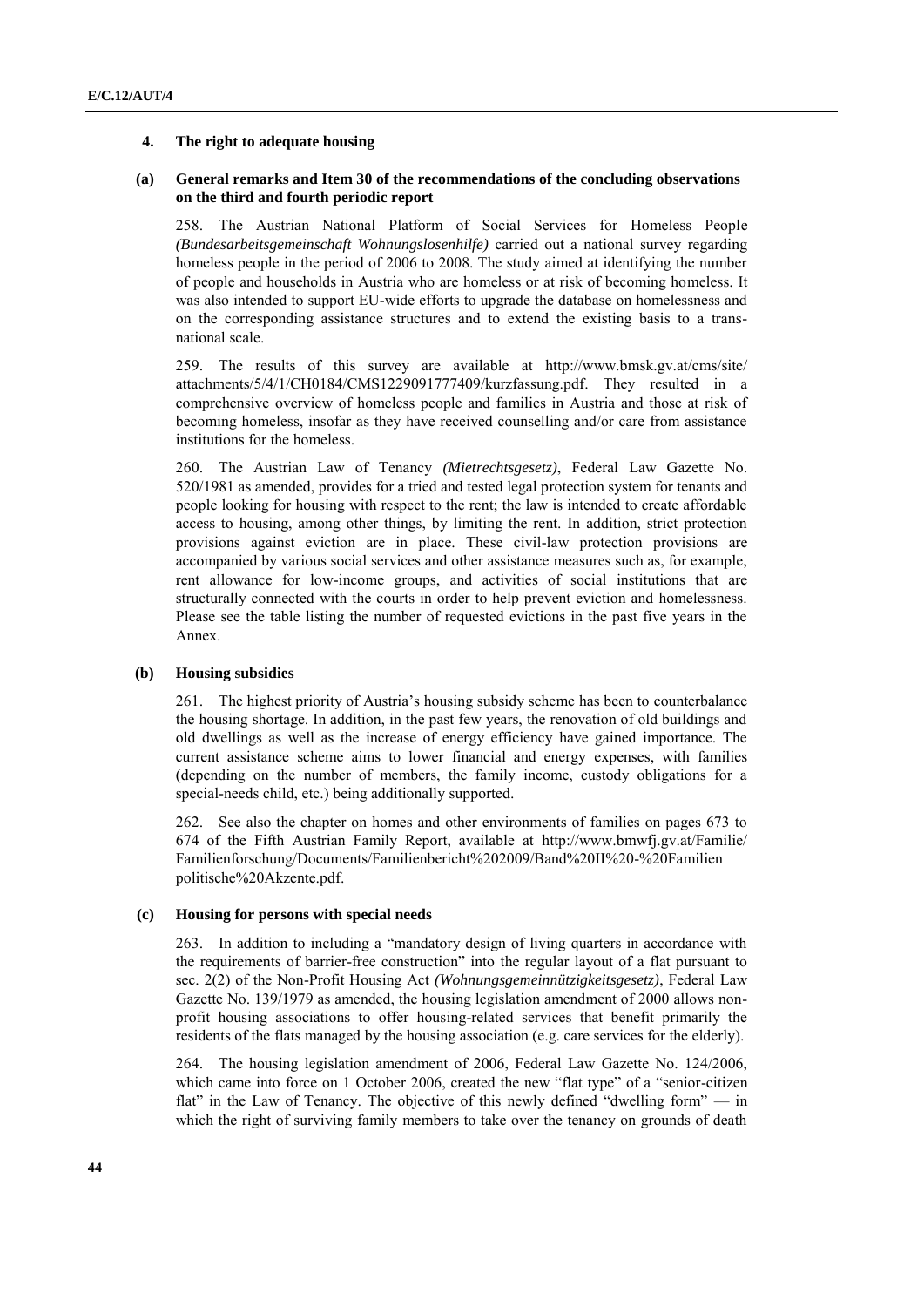is partially revoked  $\frac{1}{1}$  is to make such flats more attractive especially to senior citizens through non-profit housing associations.

265. For information on housing subsidies in the federal provinces, see the detailed comments provided in the Annex.

# **Article 12**

#### **1. National health policy**

266. A focus of current health policy in the government programme 2008–2013 is to ensure a high-quality provision of medical services to all people in Austria, regardless of their income, age, origin, religion or sex. When further developing the health care system, the interests of patients have to be taken into consideration, which is to say that the publicly funded health care system must be revised and adjusted to provide services which correspond to the patients' needs (in particular with regard to dental medicine, psychotherapy and immunisation of children and adults), while at the same time securing the necessary funding.

# **2. Access to health care**

267. By Federal Law Gazette Vol. I No. 131/2006, the protection period in force after termination of an employee's compulsory insurance was extended from three to six weeks. During this period of time, patients continue to be provided with health care services, thus avoiding short-term gaps in insurance cover.

268. With the coming into force of the Social Law Amendment Act of 2007 (*Sozialrechtsänderungsgesetz 2007*), individuals working under minimum-employment contracts during periods of child-raising were given the opportunity to take out a special self-insurance available for persons with minimum-employment contracts at a favourable rate during the first 48 calendar months following birth, in the case of multiple-birth children during the first 60.

269. The Third Social Law Amendment Act of 2009, Federal Law Gazette I No. 84, provides co-coverage under health insurance without paying contributions for those individuals who provide care to insured persons entitled to receive care benefits in the amount stipulated for level 3 or higher (i.e. care requirement of more than 120 hours a month) in the environment of their home, on a non-gainful basis, to an extent that claims almost all of the time they would otherwise need to pursue gainful employment.

270. The Third Social Law Amendment Act of 2009 also created the opportunity for the dental clinics operated by health insurance carriers to provide medical services for the prevention of diseases of the teeth, mouth and jaw, including the related tissue.

271. A not insignificant number of social welfare recipients are not included in the statutory health insurance scheme but are provided with health care services in various ways by the social welfare institutions of the provinces. The uniform inclusion of all recipients of social welfare into the statutory health insurance scheme is planned in the course of the upcoming introduction of the means-tested guaranteed minimum income (Annex ad Art. 11) (e-card for all individuals concerned). For further details, please refer to the Annex.

## **3. Costs**

272. Federal Law Gazette Vol. I No. 101/2007 introduced a cap on prescription charges in the amount of 2% of a person's net income: As soon as an insured has spent 2% of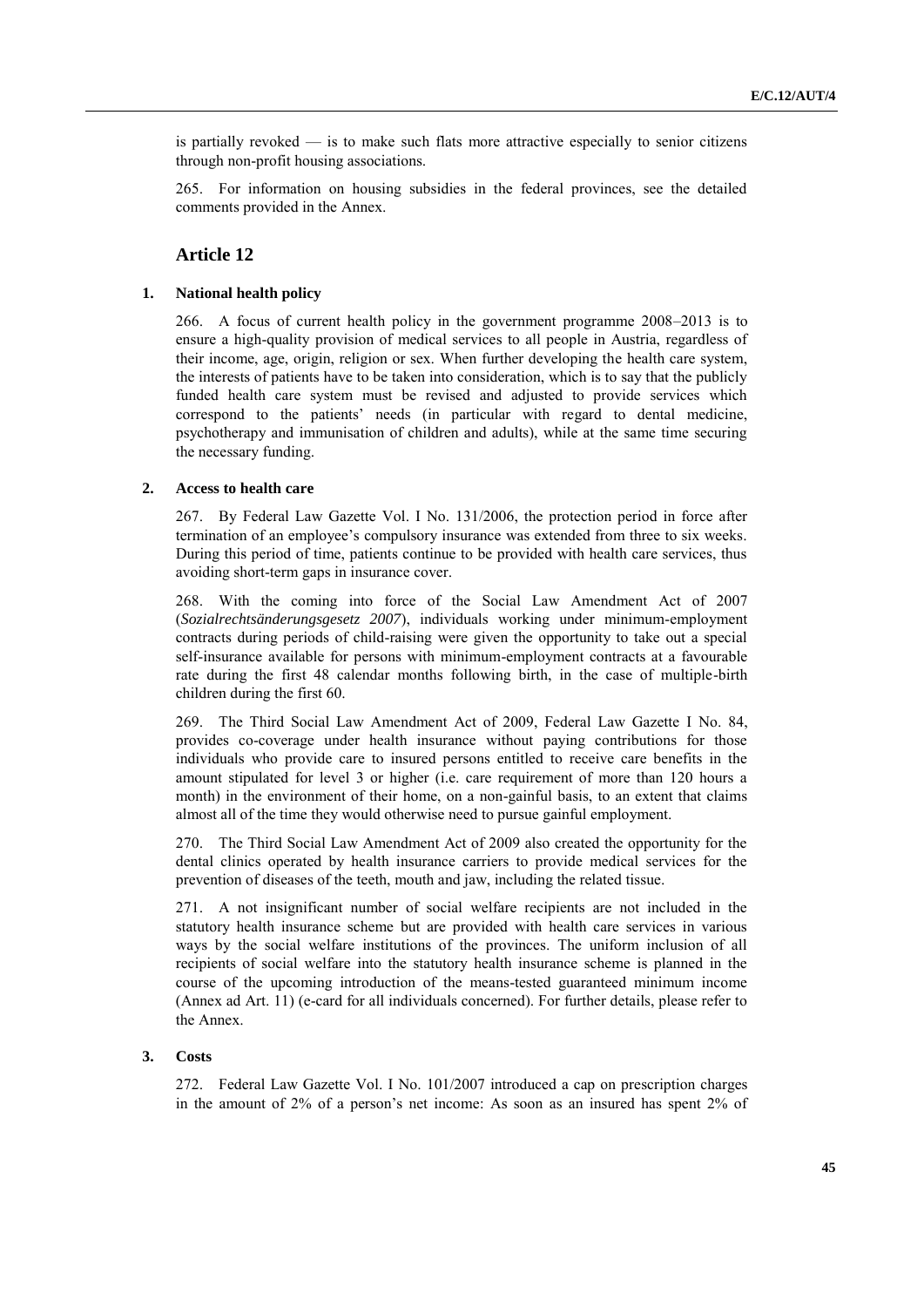his/her net income on prescription charges during one calendar year, he/she becomes exempt from prescription charges for the remainder of that calendar year.

# **4. Training of health personnel**

273. The training regulations of some health-care professions (e.g. health care workers, paramedics) explicitly set forth, among other things, the following objective: "To teach a respectful basic mindset, respect for the life, dignity and fundamental rights of all people, regardless of their nationality, ethnic origin, religion, skin colour, age, sex, language, political affiliation and social class, as well as reliable, independent and human interaction with all people, be they healthy, disabled, ill or dying." All training programmes include curricula that treat ethical aspects pertaining to the profession, which follow, among other things, the standards of international professional associations, and thus teach ethical behaviour. Moreover, the training regulations for health-care programmes at universities of applied sciences (*Fachhochschulen*) provide for a profile of necessary skills which includes, for example, the ability to relate to people with various cultural and religious needs, lifestyles and attitudes.

# **5. Health of pregnant women and young children**

274. The Mother/Child Pass examination programme ensures that adequate health services are provided for all pregnant women, and children up to the age of five. These women and children may consult statutory health insurance physicians (*VertragsärztInnen*) on the register of the social security carriers for free. For individuals who do not have insurance, federal funds are appropriated for these examinations. Starting at the beginning of 2010, the examination schedule for pregnant women has been expanded by one ultrasound scan to be carried out between the  $8<sup>th</sup>$  and  $12<sup>th</sup>$  week of pregnancy, one HIV test up to the  $16<sup>th</sup>$  week and one oral glucose tolerance test at 25 to 28 weeks.

# **6. Access to clean water**

275. See comments regarding article 11, heading 3.

# **7. Infectious diseases**

276. In 2009 the electronic epidemiological notification system for infectious diseases was introduced in all of Austria. This system enables the real-time surveillance of epidemiologic developments and has also led to a significant improvement in the quality of data. Data on infectious diseases which have to be reported are entered into an electronic register that is directly available to the competent authorities for planning preventative action as well as for implementing outbreak control. Moreover, high-quality data can now be transferred to the European Centre for Disease Prevention and Control (ECDC).

# **8. Prevention of substance abuse**

277. Great significance is being attached to the continuation of the focus that health policy has so far placed on substance abuse prevention, in order to ensure the implementation of Item 32 of the recommendations of the Concluding Observations on the Third and Fourth Periodic Report. Accordingly, the Narcotic Substances Act (*Suchtmittelgesetz*), Federal Law Gazette No. 112/1997 as amended, provides for the subsidising not only of institutions that offer counselling, treatment and care in connection with drug abuse but also of the offices for substance abuse prevention that have been set up as centres of competence in all the provinces. Their main tasks are to initiate, develop, advise on and monitor projects implemented at a local and regional level and to offer education programmes to multipliers (parents, schoolteachers, kindergarten teachers, etc.) as well as specific training for a wide variety of professional groups.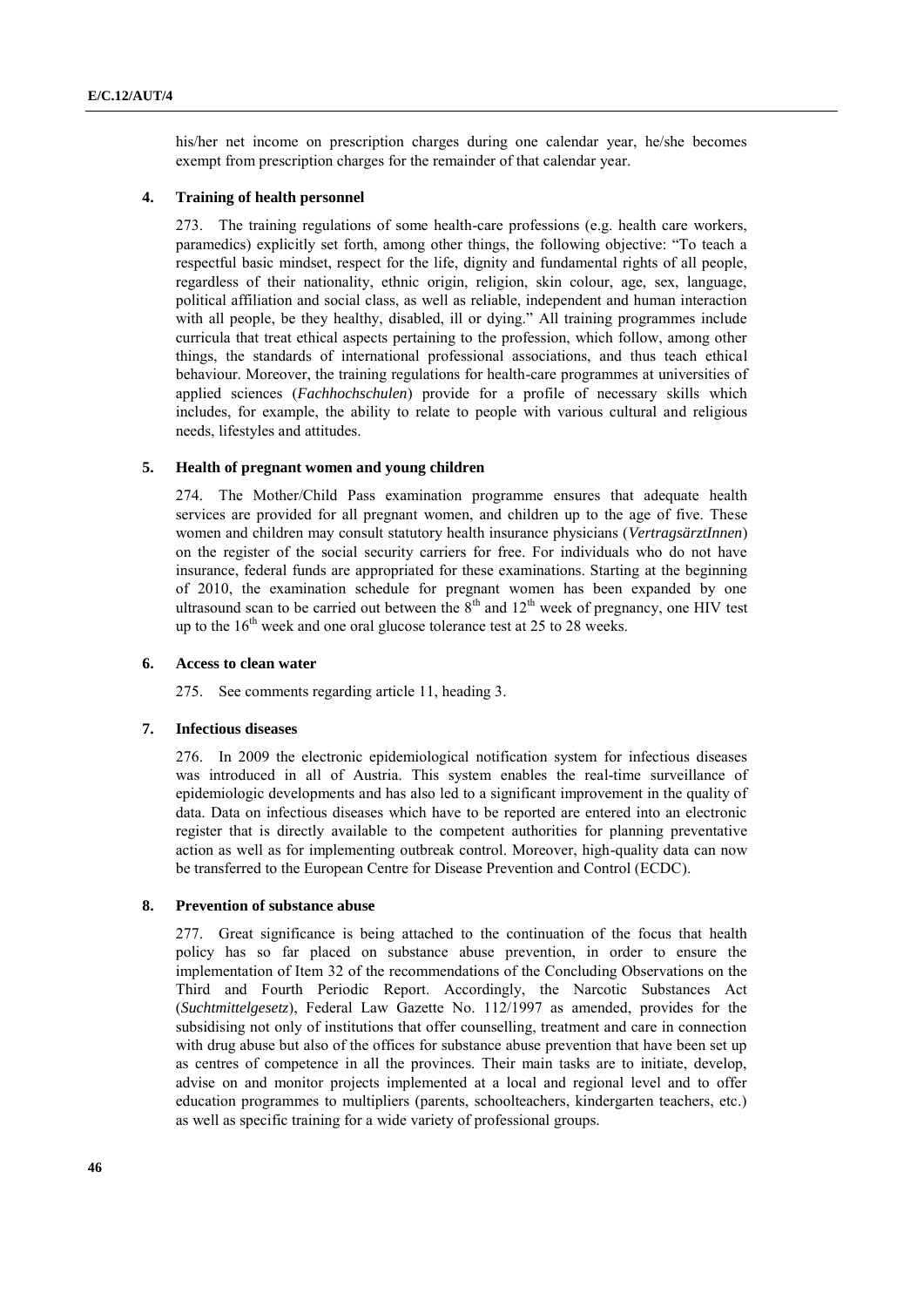278. For gender-specific drug prevention programmes in schools, which take into consideration the various aspects of identity formation in men and women, a large amount of detailed information is provided. In general, health education is included in many curricula as an educational principle (*Unterrichtsprinzip*) and specified in the Ministerial Policy Decree on Health Education (No. 7/1997).

279. The Federal Ministry for Education, Arts and Culture has set up a separate fund for (environmental and) health education, which not only provides funding but also initiates PR activities (e.g. awards) and evaluations. The fund has a total annual budget of EUR 50,000 to be made available for projects that have been developed by individual schools for the purpose of health education.

280. In addition, school-based crime prevention programmes by the police specifically deal with the prevention of substance abuse. Teachers, staff of the offices for substance abuse prevention and law-enforcement officers help pupils to become aware of various aspects of refusal skills and to gain understanding of the risks and consequences of substance abuse.

281. Officers in charge of these school-based programmes receive continuous training to raise their own awareness and prepare them for classroom lessons. In their work, all drug prevention officers take into account the current developments and new manifestations of juvenile delinquency, which determine the number of interventions made and lectures given and how often they contact guidance counsellors, etc. The same applies in particular also to the prevention of violence.

# **9. HIV prevention**

282. As an example illustrating the measures taken in this area, it is to be mentioned that the Federal Ministry of Health subsidises seven provincial AIDS counselling centres. The main task of these centres is HIV prevention with a particular focus on educating young people. In addition, target-group-specific education and prevention is also provided to specific risk groups. The Ministry also supports the generally accessible homepage of Austria's AIDS counselling centres ([http://www.aidshilfen.at/\)](http://www.aidshilfen.at/), providing detailed information and numerous contacts, partly also in English and French.

# **Article 13**

## **1. Education on economic, social and cultural rights**

283. In Austria, human rights education has been integrated into school curricula since 1978 via the educational principle "civic education" (*politische Bildung*). According to this principle, civic and human rights education is a fundamental part of teaching in all the subjects, at all school levels and in all school types. In addition, human rights are taught within the framework of civic education, a compulsory subject, and are incorporated into the science and social studies (*Sachunterricht*) curriculum of primary schools.

284. In the curricula of technical and vocational schools and colleges, economic, social and cultural rights are primarily taught in business administration, accounting, economics, civic education and law. In addition to technical know-how, the business knowledge taught also includes the social and ecological responsibility of those working in the business sector.

285. Human rights are dealt with in numerous ways at Austrian schools, ranging from education in history and political science (National Socialism and the Holocaust) to the treatment of human rights aspects of globalisation. Frequently, children's rights are used as an introduction to human rights education.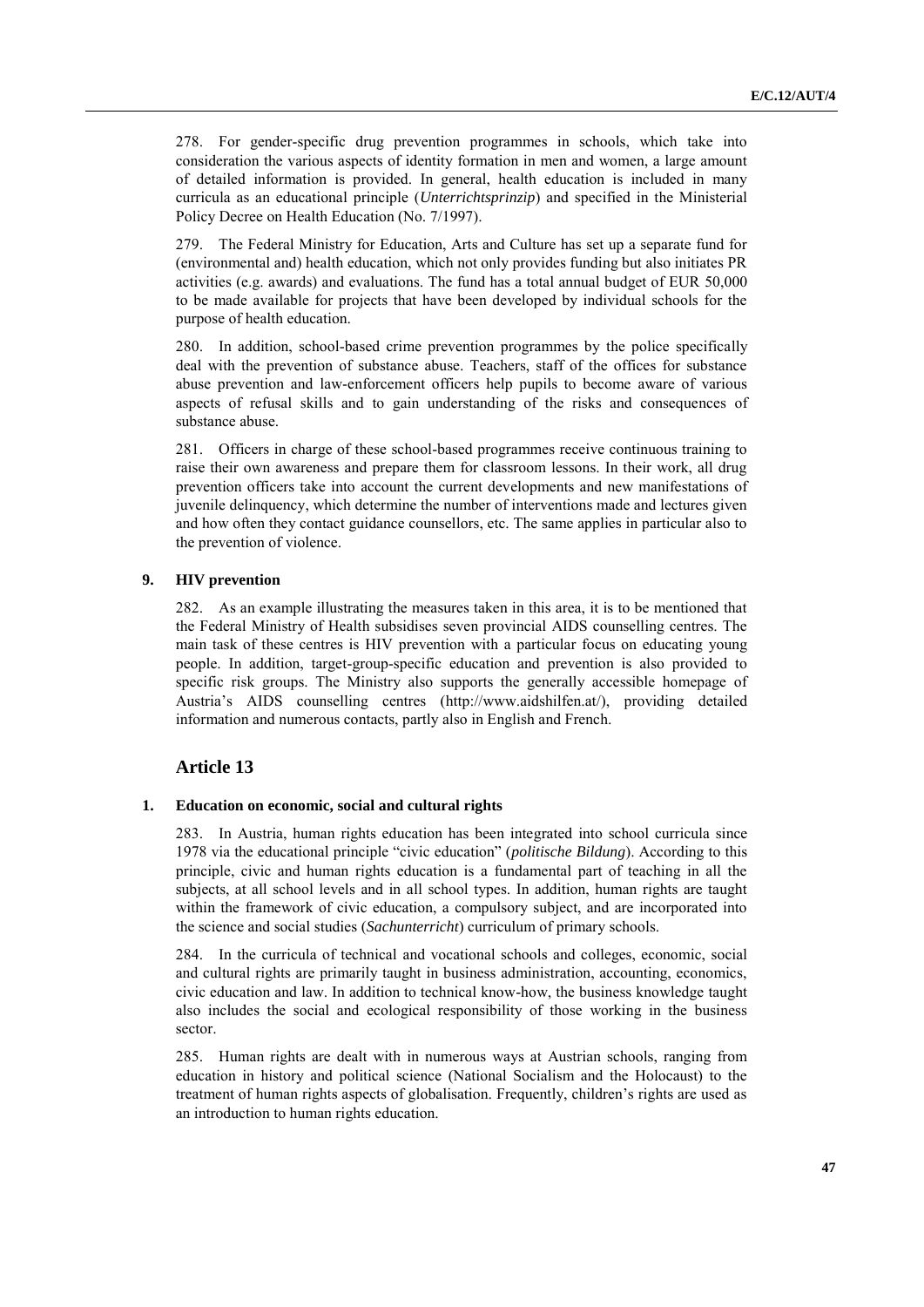286. In addition to regular human rights education, detailed information and teaching material explicitly treating economic, social and cultural human rights is available. These measures have been compiled in a collection of relevant information and made available online at: www.politische-bildung.at/index.php?modul=themen&show no archiv=1& top  $id = 3477$ .

# **2. Education, compulsory schooling, free access**

287. As laid down at constitutional level, democracy, humanity, solidarity, peace and justice as well as open-mindedness and tolerance are the fundamental values to which Austrian schools are committed. Schools must ensure the best possible level of education for all, regardless of the origin, social status or financial means of pupils or their parents. This holds true for all public primary and secondary schools.

288. Compulsory school attendance starts at the age of six and lasts for nine years. Attendance at a part-time vocational school for apprentices (*Berufsschule*) is compulsory for apprentices and for certain groups of vocational trainees. Apprenticeship training — as primary vocational training — takes place in the context of a dual system: company-based training of apprentices is complemented by attendance at a part-time vocational school.

289. The necessary teaching aids, in particular textbooks but also, for example, electronic teaching resources, are provided free of charge for pupils of all school levels. The copayment to be made by parents (10%) is very often dispensed with, for example, in case of special needs schools, for therapeutic purposes, etc. For details, please refer to the Annex.

290. To provide financial assistance in connection with schooling, allowances may be granted for the participation of pupils in school events, in general as well as in special cases of hardship. On certain conditions, such as a good academic performance record and social neediness, children are eligible for a boarding allowance from ninth school level onwards (when accommodated in a school boarding house), sometimes also for a commuting allowance, as well as from tenth level onwards for school allowance. When additional standards are met (e.g. co-payment, disability, excellent academic performance record), boarding and school allowances are higher. School attendance is also supported by free school commuting by public transport and/or school busses, if necessary also by other grants or allowances.

291. The establishment of private schools is provided for under constitutional law. These schools are most commonly maintained by churches and religious communities recognised under the law, by local authorities or by other bodies under public law.

292. In many instances, the federal government contributes to the funding of private schools, most frequently by way of payments, but also by meeting the costs for the salaries of teachers.

# **3. Universities, free access to universities and ad Item 33 of the recommendations of the Concluding Observations on the Third and Fourth Periodic Report**

293. Pursuant to sec. 63 of the Universities Act of 2002 (*Universitätsgesetz 2002*), Federal Law Gazette Vol. I No. 120/2002 as amended, admission to degree programmes is conditional on fulfilment of the general and particular admission requirements. Admission numbers are limited only for the study of medicine and journalism.

294. Students who are Austrian citizens, citizens of the European Union or to whom Austria is obliged under international treaties, such as, for example, the Convention relating to the Status of Refugees, to accord the same rights to access to employment as its nationals, do not have to pay tuition fees provided that these students do not exceed the minimum duration determined for each section of the degree programme by more than two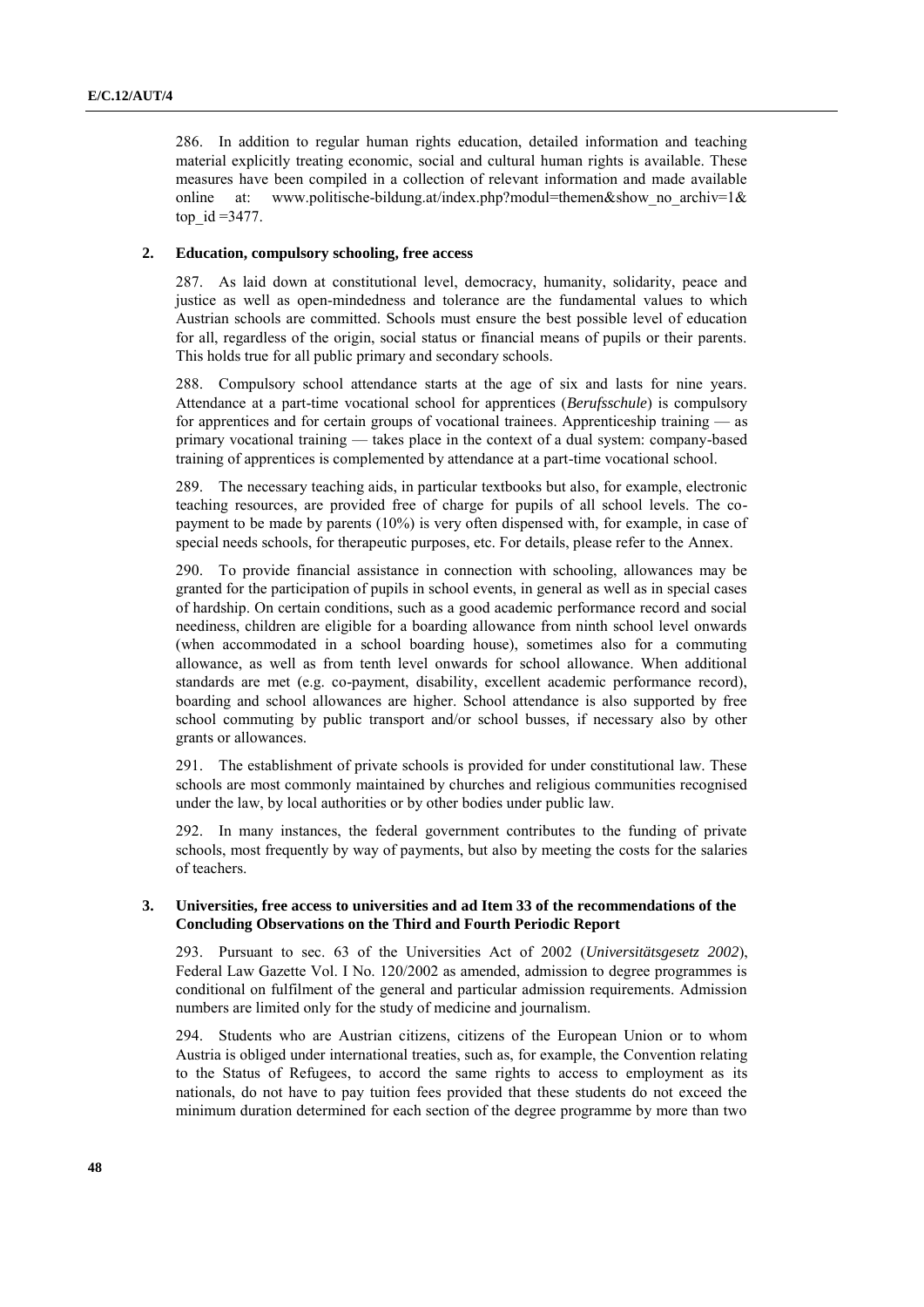semesters. Remission or reimbursement of tuition fees may be granted to students with disabilities, students who, in the previous semester, received a scholarship grant under the Studies Promotion Act of 1992 (*Studienförderungsgesetz 1992*), Federal Law Gazette Vol. I No. 305/1992 as amended, students requiring a period of study or work experience abroad, or students who have become ill or pregnant. Students who have been granted leave of absence are not required to pay tuition fees. In any case, Convention refugees enjoy the same rights as Austrian students.

295. A well-designed system of financial aid to students (EUR 180 million per year) also makes it possible for students from low-income families to attend university. The success of Austria's efforts to facilitate all aspects of mobility in higher education is also illustrated by the steep increase in the number of students enrolled at Austrian universities, which rose to 273,000 in the academic year 2009/2010 from 220,000 the previous year. 61,000 students were foreign nationals. Further information on financial aid to students is available at [http://www.bmwf.gv.at/wissenschaft/national/studienfoerderung/.](http://www.bmwf.gv.at/wissenschaft/national/studienfoerderung/)

296. Please refer also to the Annex.

#### **4. Lifelong learning**

297. Several provinces offer continuing education and training programmes at adult education centres. Vienna, for example, has aligned the education programme offered by Wiener Volkshochschulen GmbH in accordance with European and national strategies on competences, using the key competences defined by the EU as a reference framework. All eight key competences are offered. The Vienna adult education centres also offer comprehensive second chance education (*zweiter Bildungsweg*) programmes, ranging from literacy to obtaining the "Matura" certificate, which entitles the holder to attend university.

#### **5. Instruction of or in a native language**

298. Austria is aware of the fact that, in general, the availability of education programmes in the languages spoken by ethnic groups and/or programmes providing classroom instruction presented both in the specific languages as well as in the language spoken by the majority, plays an important role in preserving the native languages of ethnic groups. In multi-lingual early childhood education, private bilingual kindergartens are supported by the federal and provincial governments, for example, from the funds of the ethnic group promotion scheme, provided that no bilingual municipal kindergarten is available.

299. The principles of schooling relating to the six autochthonous national minorities (ethnic groups) in Austria, granted in part by international law, in part (also) by constitutional law, are basically governed by two federal acts that are comparable in structure: The Minority School Act (*Minderheiten-Schulgesetz*) for Burgenland regulates schooling for the local Croat and Hungarian ethnic groups and also contains provisions governing the Roma; the Minority School Act for Carinthia concerns the local Slovene ethnic group. Both acts relate to compulsory schools and academic secondary schools, in a differentiated way also to technical and vocational colleges. The Czech ethnic group in Vienna has a private education and school system at its disposal, providing for an unbroken chain of education, in other words education from kindergarten up to the "Matura" certificate, and also contains programmes targeted at the Slovak ethnic group.

300. These schools only differ from the rest of the schools in Austria in their extended language programmes. Otherwise the same level and quality of education as in all the other Austrian schools is guaranteed.

301. Apart from these specific school programmes available to ethnic groups in Austria, the languages spoken by ethnic groups are taught as a subject at general public schools, in different types of schools and at numerous locations. Moreover, numerous ethnic group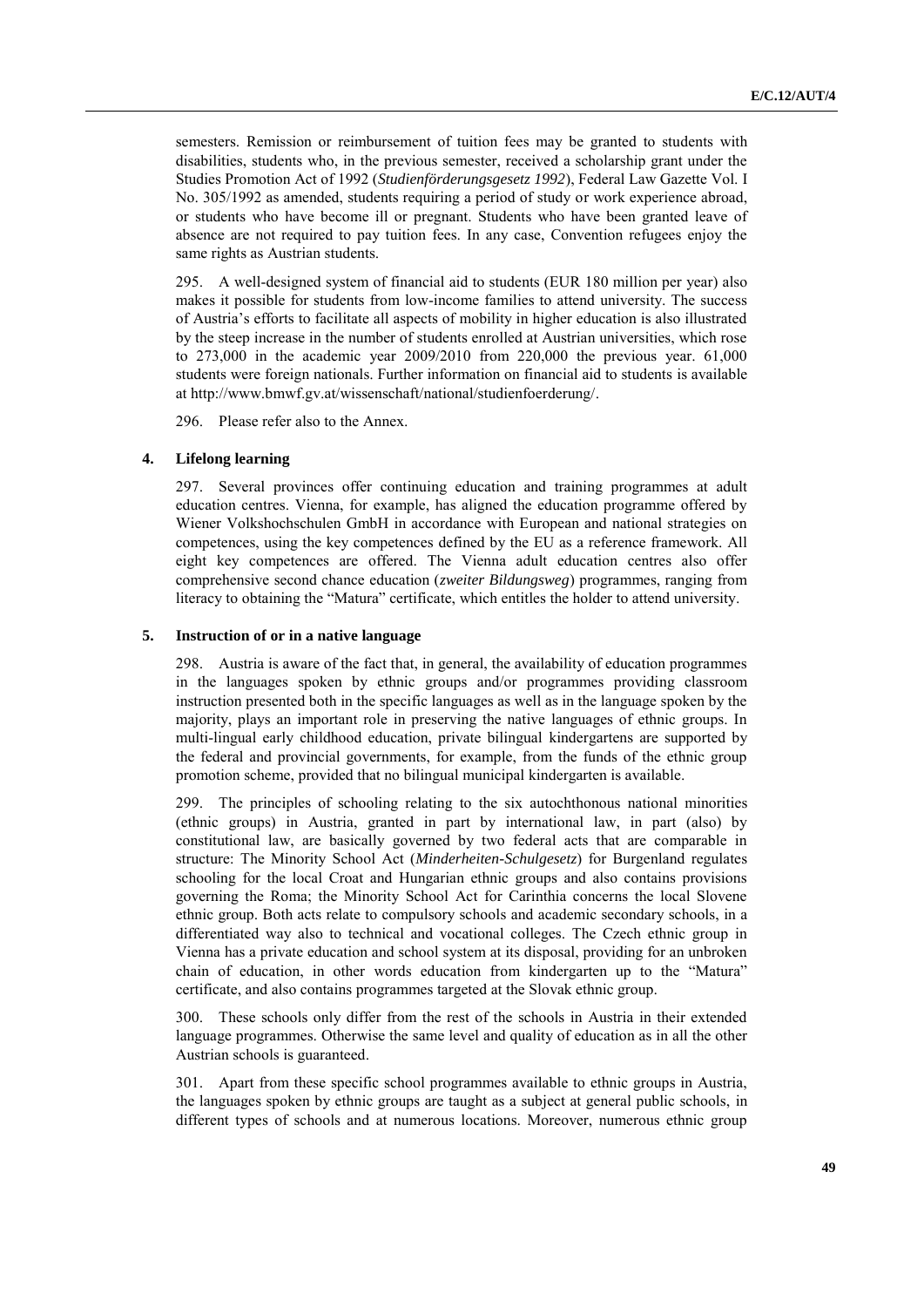organisations run language programmes for children and young people, aimed at teaching or improving the ethnic language skills of Burgenland Croatian, Slovene, Hungarian, Czech, Slovak and Romani. They also receive funding from the ethnic group promotion scheme.

302. In addition to these six ethnic group languages, children from ethnic groups that are not autochthonous in Austria have been able to receive classroom instruction in their native tongue for many years in approximately 20 languages, irrespective of their nationality. To give an example, more than 360 teachers provided mother-tongue instruction to approximately 30,000 pupils at more than 800 schools (more than 500 of which were primary schools) in the academic year 2008/09. Interest in ethnic group languages has significantly increased over the past few years, which has had effects on ethnic group schooling, as shown, for example, by the development of enrolment figures in schools in Carinthia (see the Annex).

## **6. Equal opportunities**

303. As concerns the curricula and admission to different types of schools, no distinction is basically made between girls and boys at Austrian schools. (All gender-specific names of schools were abolished in the 1980s.)

304. Especially girls and women have benefited from the education campaign over the past few decades: The proportion of girls in academic secondary schools and technical and vocational colleges has continuously risen to more than 50%. Approximately 56% of the pupils currently attending academic secondary schools are girls. This trend continues at the tertiary level; currently, approximately 57% of the students at universities are women.

#### **7. Drop-out rates**

305. The current drop-out rate in Austria is 9.6% (below the EU average of 17%) and relates to people aged 18 to 24 who have not completed any schooling beyond compulsory school and are no longer in training. At 8.4%, the proportion of women is slightly lower.

306. The drop-out rate of migrants, however, amounts to 29.8% and that of second or third generation migrants is approximately 15.6%. Whereas women, on the average, do not drop out of education as frequently, the drop-out rate of women with migration backgrounds is higher. In this connection it is paramount to consider how to communicate to educationally disadvantaged parents the value of educating girls – an undertaking that is all the more complicated because it is difficult or even impossible to reach these parents through the schools, not only due to language barriers. To avoid drop-outs and/or early school leaving, Roma projects providing extracurricular learning assistance also receive funding under the ethnic group promotion scheme and have proved highly effective.

307. In general, lowering the rate of young people who have not completed schooling or vocational training has been stipulated as a prime objective in the government programme 2008–2013. In this regard, securing youth employment by granting young people the opportunity to attend secondary schools is a central approach. To implement guaranteed education up to the age of 18, a model was developed for returning to education and training and obtaining upper secondary qualification on the basis of a shared funding commitment of the federal government and the provinces. Reaching agreement on common target figures, setting common quality standards for implementation, determining uniform requirements of access to the funding model (eligible target groups) in all of Austria and negotiating financial and accounting issues with all provinces is a time-consuming and complex process.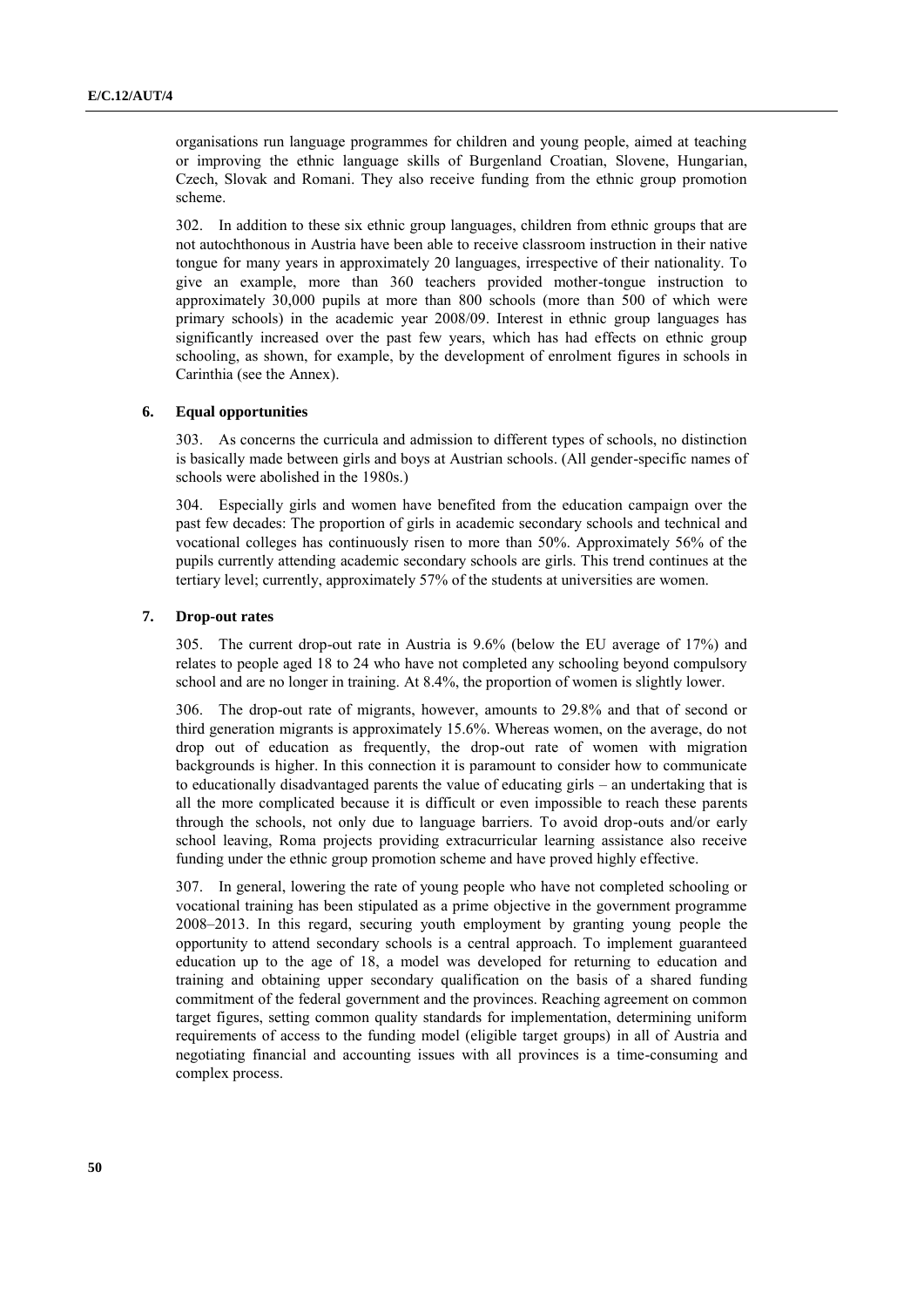# **Article 15**

308. Art. 17 of the Basic Law on the General Rights of Nationals provides that academic and scientific research and their teaching are free. Art. 17a of the same Basic Law states that artistic creativity as well as the dissemination of the arts and their teaching are equally free. The Federal Ministry of Science and Research is making enormous efforts to reach the target of spending 3% of GDP on research.

# **1. Integration through sport and equal opportunities in society in Austria**

309. Sport is both an integral part and a reflection of societal reality. Sports programmes help people to deal with unemployment in a constructive manner. A good illustration of this is the Fit-Start project, a successful initiative for job-seekers launched by the Working Group for Sport and Physical Culture in Austria (*Arbeitsgemeinschaft für Sport und Körperkultur in Österreich)* in 2007.

310. To all intents and purposes, sport is an ideal means of implementing socio-political integration measures. For this reason, sport clubs and associations as well as the provincial and federal umbrella organisations carry out integration projects. The federal government has the option of using the federal sports promotion scheme to give incentives for placing a stronger focus on the subject of integration in sport, for example by promoting projects for girls and women with a migration background in rural areas or in programmes for the integration of adolescents through language and sport in larger cities. Funds under the federal sports promotion scheme have also been provided for the target group of asylum seekers.

311. In order to strengthen the presence of Austrian women athletes in international competitions, in particular the Olympic Games, World Championships and European Championships, the general federal sports promotion scheme has earmarked EUR 300,000 for gender mainstreaming in its annual budget. These funds promote high-performance women athletes. This advancement measure yielded its first positive effects at the Beijing Olympic Games of 2008, for which the percentage of women in the Olympic team was stepped up to 43% as compared to only 27% four years earlier.

312. The Austrian Institute for the Construction of Schools and Sports Facilities (*Österreichisches Institut für Sportstättenbau, ÖISS*) has developed several instruments ensuring accessibility for people with disabilities, such as the ÖISS guideline on accessible sports facilities as an important planning tool, or ÖISS assessments of sports projects, in which the projects are tested for accessibility as a basis of obtaining federal and/or provincial grants.

313. These instruments have most recently been supplemented by an agreement stipulating that the Austrian Sports Federation for the Disabled (*Österreichischer Behindertensportverband, ÖBSV*) has to be involved in assessing construction projects of sports facilities of Austrian-wide relevance (if these receive funding from the federal government), thus ensuring that the sports facilities are constructed taking the specific needs of athletes with disabilities into account.

# **2. Access to the cultural heritage of mankind**

314. Austria promotes the arts in manifold ways, thereby making cultural life accessible to large segments of the population. For information on federal museums, federal theatres and other federal institutions, such as the Austrian National Library, their budgets, federal funding options as well as their numerous public activities carried out in 2008 and 2009, please refer to the 2009 Culture Report, which may be downloaded at [http://www.bmukk.gv.at/medienpool/19409/kulturbericht2009.pdf.](http://www.bmukk.gv.at/medienpool/19409/kulturbericht2009.pdf)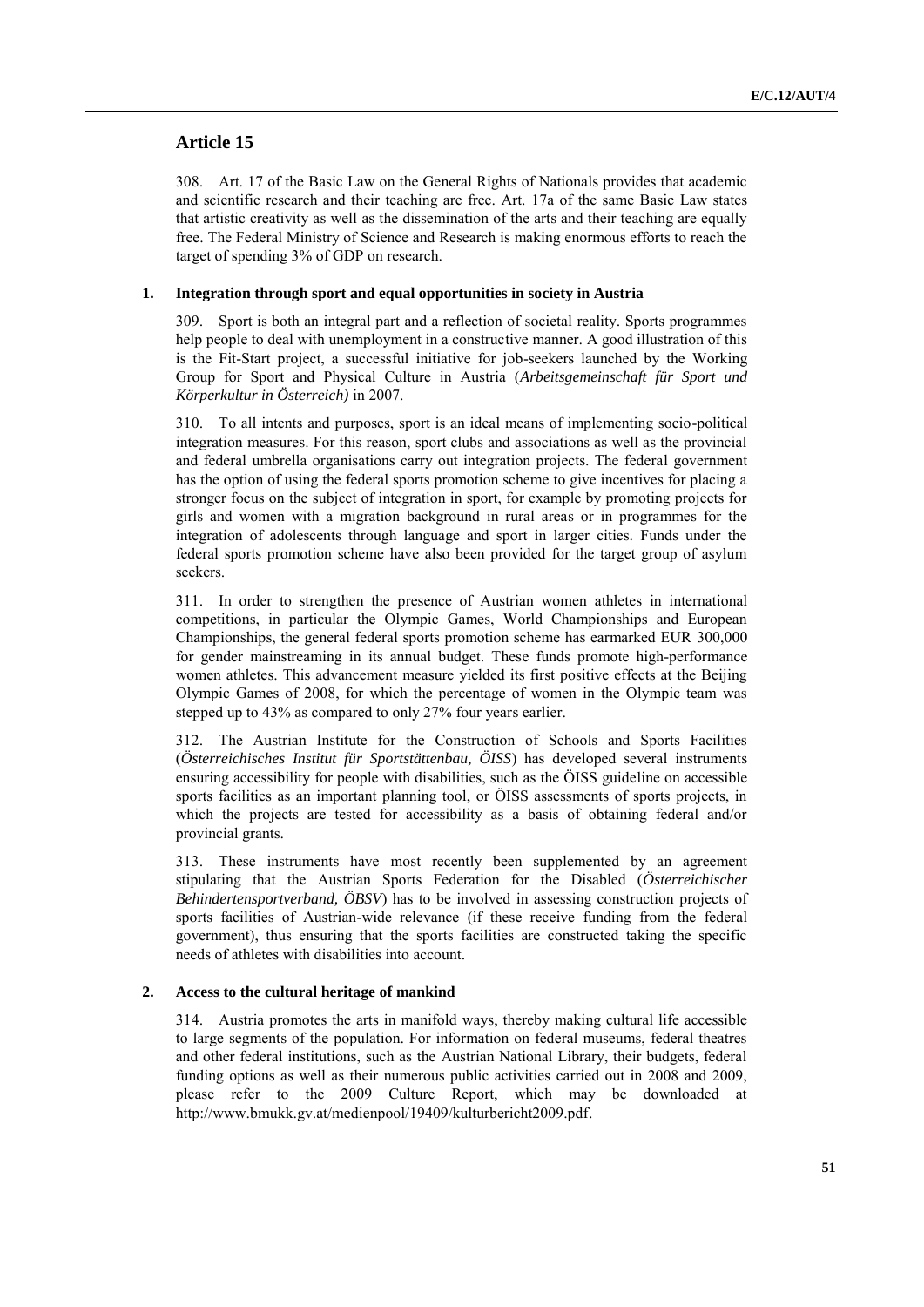## **3. Participation in cultural life by children**

315. As a recent example of efforts to facilitate the participation of children in cultural and artistic life it is to be mentioned that admission to all federal museums is now free for children under the age of 19. At the same time the federal museums and the Austrian National Library have intensified their cultural education programmes focussing on specific subjects to establish these institutions as places where children can learn. School classes are, for example, offered guided tours, workshops, projects or get-togethers with contemporary artists.

316. The Vienna museum Albertina now offers adolescents a multi-media guide called "Albertina for you and me", which was created by a school class in cooperation with curators and educators. Getting acquainted with the museum's masterpieces in an exciting and playful manner paves the way to holistic learning in which art history, creativity and aesthetic education go hand in hand.

317. The first success of these programmes and measures, which have been in effect since the beginning of 2010, is reflected, for example, in the fact that a total of 220,000 children and young people visited federal museums in the first quarter of 2010, which corresponds to an increase of approximately 40% in this segment of visitors.

#### **4. Participation of ethnic groups in Austria in cultural life**

318. Ethnic groups in Austria have the right to non-discriminatory participation in cultural life, participation in scientific progress, copyright protection and the freedom of research and the arts, just like the majority of the population.

319. Art. 8 para. 2 of the Federal Constitution states, as a basic policy clause, that the Republic (Federation, provinces and municipalities) recognises and endorses its evolved linguistic and cultural multiplicity as expressed in the autochthonous ethnic groups, and that the existence and preservation of these ethnic groups are to be respected, safeguarded and supported. The Ethnic Groups Act (*Volksgruppengesetz*), Federal Law Gazette No. 396/1976 as amended, provides that the Federation is to award financial support for activities and projects serving the preservation and safeguarding of the existence of the ethnic groups, their traditions as well as their characteristics, irrespective of general financial support measures. For the cohesion of population groups, in particular in areas where ethnic groups have settled, the obligation of the Federation to support intercultural projects that serve the cooperation of ethnic groups is of particular relevance.

320. Therefore, Austria supports the diverse cultural activities pursued by its ethnic groups (e.g. cultural events of a general kind, theatre performances, readings, all types of ethnic arts and culture) as well as, to a varying extent, children's and youth sports programmes that are bilingual or tailored to the specific needs of ethnic groups. Supporting academic activities concerning the history, language and culture of ethnic groups is a central objective of the ethnic group promotion scheme. In this connection it should be mentioned that the codification and instruction of the six Romani languages most frequently spoken in Austria have been facilitated in Austria through the ethnic group promotion scheme. As a consequence, it is possible to teach Romani dialects either as a school subject or extracurricularly, thus contributing to the preservation of an ethnic group's most important cultural asset – its language; as a result, other cultural assets (such as folk tales, fairy tales, legends and other lore in Romani dialects) can be recorded and preserved for future generations.

321. For information on individual projects carried out by the provinces with the aim of promoting participation in cultural life, please refer to the Annex.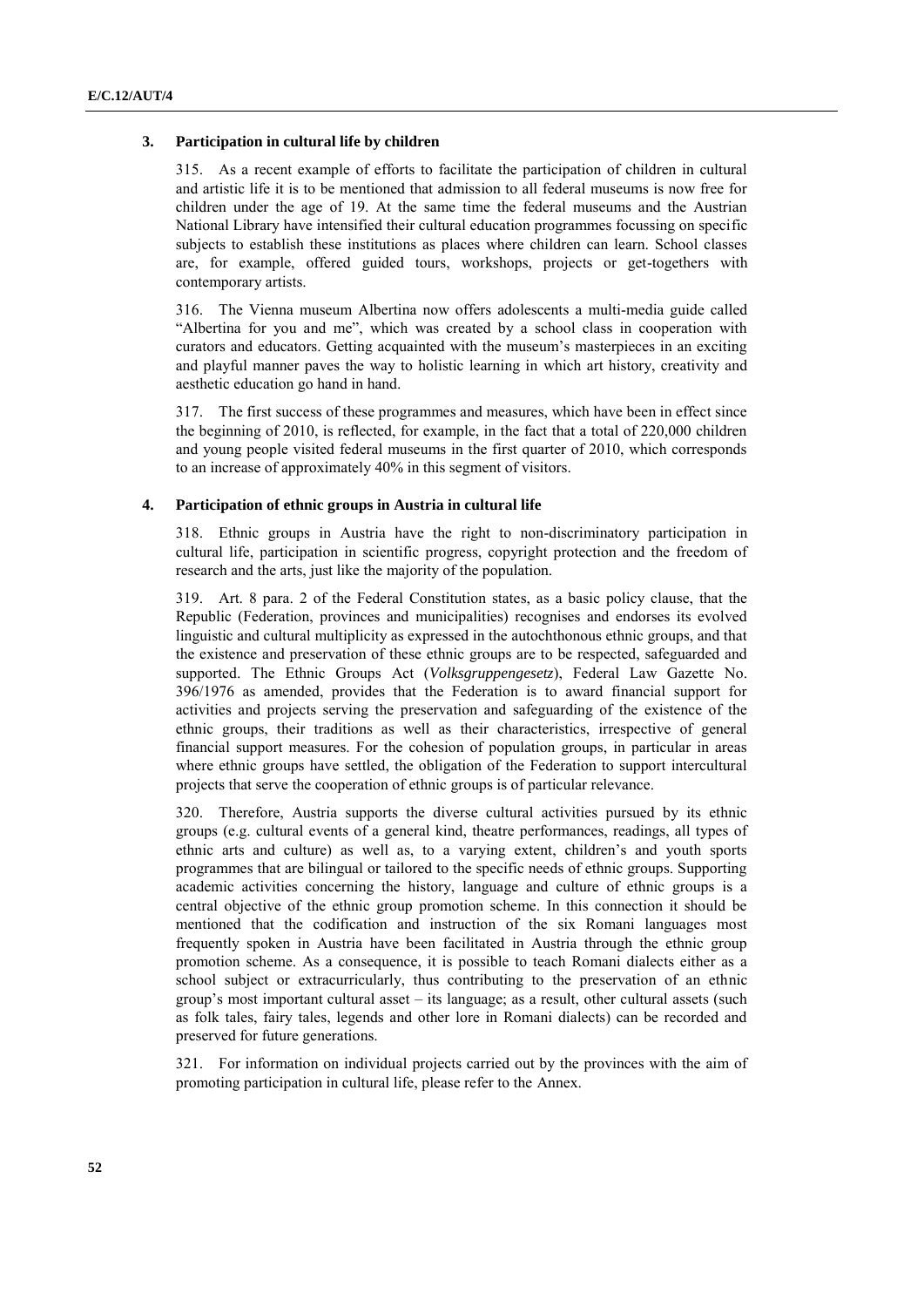## **5. Education in the field of culture and the arts in schools and in vocational education**

322. Pursuant to the School Organisation Act (*Schulorganisationsgesetz*) schools must, among other things, develop the aptitude of pupils by imparting (also) aesthetic values and empower young people to participate in the cultural life of Austria, Europe and the rest of the world (sec. 2 para. 1). Consequently, the curricula of primary school, general secondary school (*Hauptschule*) and academic secondary school (*allgemeinbildende höhere Schule*) include, for example, music and fine arts education as compulsory subjects. In addition, there are types of academic secondary schools with a special orientation towards musical education as well as academic upper secondary schools (*Oberstufenrealgymnasium*) where special emphasis is placed, for example, on education in the creative arts or music. In the field of secondary technical and vocational education, there are numerous schools and colleges focussing on applied arts.

323. On the occasion of the European Year of Creativity and Innovation 2009, the Federal Ministry for Education, Arts and Culture passed a policy decree on a holisticcreative culture of learning in the schools, and published a brochure entitled "Kreativ  $\&$ Innovativ – Zukunft in der Schule gestalten" ("Creative and Innovative – Shaping the Future in Schools") ([http://www.bmukk.gv.at/schulen/kreativinnovativ/index.xml\)](http://www.bmukk.gv.at/schulen/kreativinnovativ/index.xml), giving an overview of numerous programmes and initiatives aimed at comprehensively promoting the interest of pupils in creative and innovative processes. These include, for example, the funding of school projects aimed at creating new approaches to arts education, competitions organised in cooperation with non-school partners, special guided tours for schools to various monuments on a "Monument Day", cultural education projects for apprentices, dialogue events for pupils with artists, or programmes promoting the use of digitised cultural holdings of museums, galleries, etc. for classroom teaching.

324. Six universities with an artistic orientation have been established under the Universities Act of 2002 as well as three private universities, also with an artistic orientation, under the University Accreditation Act (*Universitäts-Akkreditierungsgesetz*).

## **6. Access to the benefits of scientific progress**

325. One of the major goals pursued by the Austrian e-government strategy is to offer everyone the same level of efficient and high-quality public services. With its website [www.HELP.gv.at](../../../Documents%20and%20Settings/Dokumente%20und%20Einstellungen/Dokumente%20und%20Einstellungen/Dokumente%20und%20Einstellungen/kuspet.BKA.000/Lokale%20Einstellungen/Temporary%20Internet%20Files/OLK51B/www.HELP.gv.at), the government has set up an "electronic aid" in the form of a government agency platform which provides comprehensive information on official channels in Austria and also handles administrative procedures through the Internet. The website is structured on the basis of a "life situation" concept and fulfils the standards of the Web Content Accessibility Guidelines and of user friendliness.

326. In order to also provide access to these services to people who lack the necessary technical infrastructure, public multimedia stations providing Internet access to egovernment services have been subsidised and approximately 1,000 such machines have been set up throughout Austria. The e-government scheme also operates with intermediaries, thus helping to integrate people who are not willing or able to use such electronic services themselves. Last but not least, electronic documents are also accessible to the blind and the visually impaired; they may read documents for themselves and sign them by means of an electronic signature.

327. Austria also takes into account the importance of including people with disabilities in the modern information society. On the one hand, Austrian disability equality law has become a safeguard for increasing accessibility of the Internet to people with disabilities. On the other hand, targeted promotion programmes ensure that advisors are available who, together with clients or relatives, try to find individual hardware and software solutions so as to provide the best possible tools for people with disabilities. In addition to such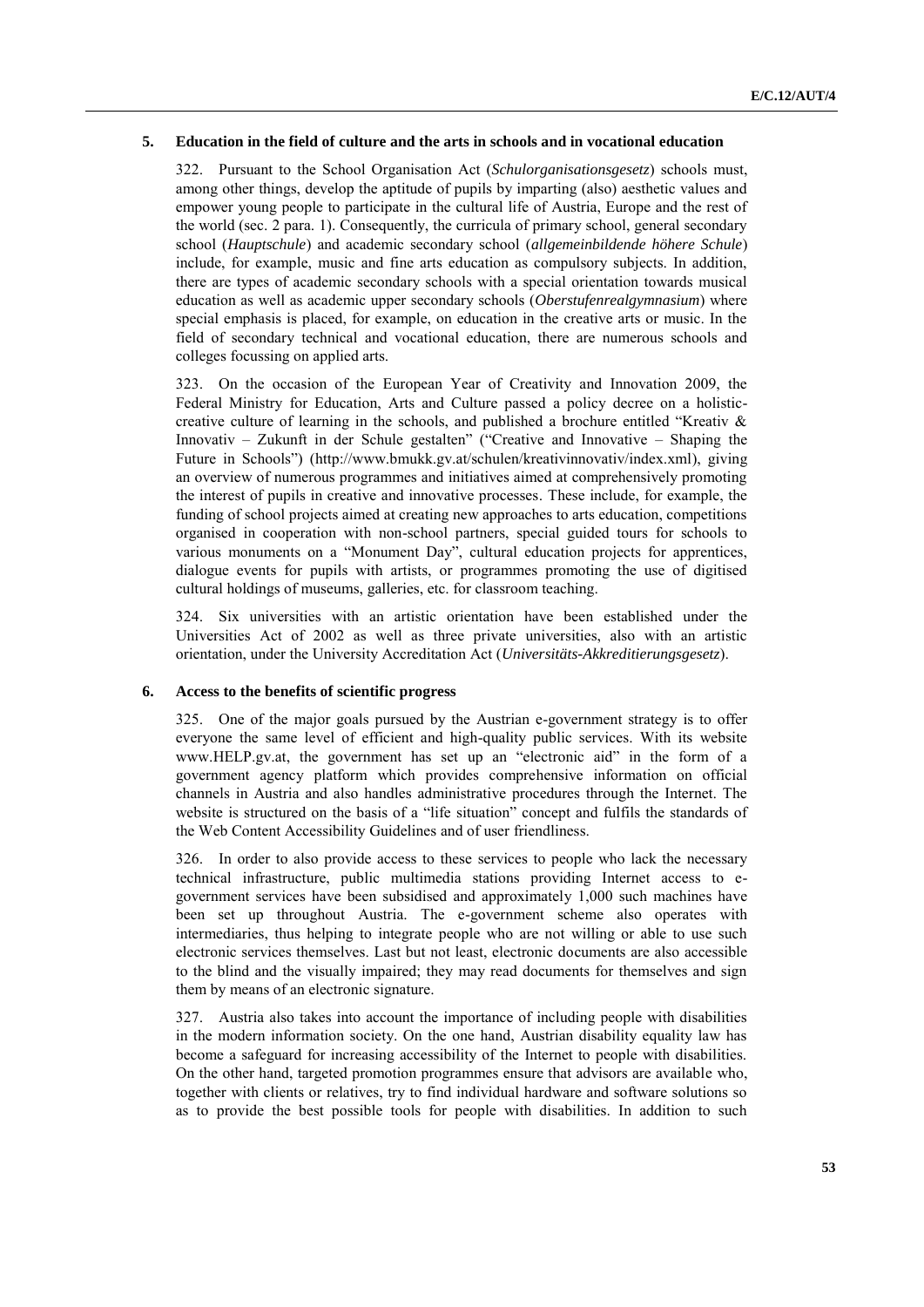consultations, special focus is also placed on providing computer training and further training to people with disabilities.

328. All individuals, regardless of their origin and personal views, may study, research and teach at Austrian universities. The premises of universities and research institutions are barrier-free for people with disabilities.

# **7. Measures taken to prevent the use of scientific and technical progress for purposes which are contrary to the enjoyment of human dignity and human rights**

329. An important example is the Austrian Bioethics Commission, established in 2001 to prevent the use of scientific and technical progress in human medicine and human biology for purposes which are contrary to the enjoyment of human dignity. It thus advises the Federal Chancellor from an ethical point of view on new developments in the field. This includes in particular the submission of recommendations for practical use and suggestions for enacting the necessary legal provisions as well as the preparation of expert opinions on specific issues. See the Annex for the topics of adopted recommendations.

330. Ethics and arbitration commissions have been set up at universities and research institutions with the aim of making education and research impeccable by ethical standards.

# **8. Copyright**

331. The rights of originators are protected by the Copyright Act of 1936 (*Urheberrechtsgesetz 1936*), Federal Law Gazette No. 111/1936 as amended. In conformity with Austria's European and international obligations in the field of copyright protection (most significantly Austria is a Contracting Party to the Berne Convention, as revised, the WIPO Copyright Treaty [WCT] and the WTO Agreement) the Austrian Copyright Act grants all authors moral as well as exploitation rights.

# **9. Freedom of academic and scientific research**

332. As already mentioned in the introductory remarks to Art. 15, freedom of academic and scientific research and their teaching is a right granted by federal constitutional law under Art. 17 of the Basic Law on the General Rights of Nationals. This freedom is also enshrined in sec. 2 para. 1 of the Universities Act of 2002.

# **10. Conservation, development and diffusion of science and culture and encouraging and developing international cooperation**

333. The Austrian research community is involved in all of the EU's research programmes. Moreover, numerous bilateral research agreements are in place. All universities have entered into numerous partnership agreements with many Austrian and foreign universities and research institutions. In addition, the Austrian Exchange Service (*Österreichischer Austauschdienst*) has been established with the objective of managing and implementing the international exchange of students and researchers. The number of international contacts and research cooperation projects has skyrocketed in the past few years and is significantly promoted by the Federal Ministry of Science and Research.

334. The Federal Ministry for Education, Arts and Culture represents Austria in the Member States Expert Group on Digitisation and Digital Preservation (MSEG). This Group's task is to monitor the progress of digitisation and online accessibility in connection with Europeana and to exchange information and good practices of Members States' policies and strategies in this field.

335. The implementation of a centralised online portal for the digitised material of Austrian resources pertaining to cultural heritage is a project carried out by the Federal